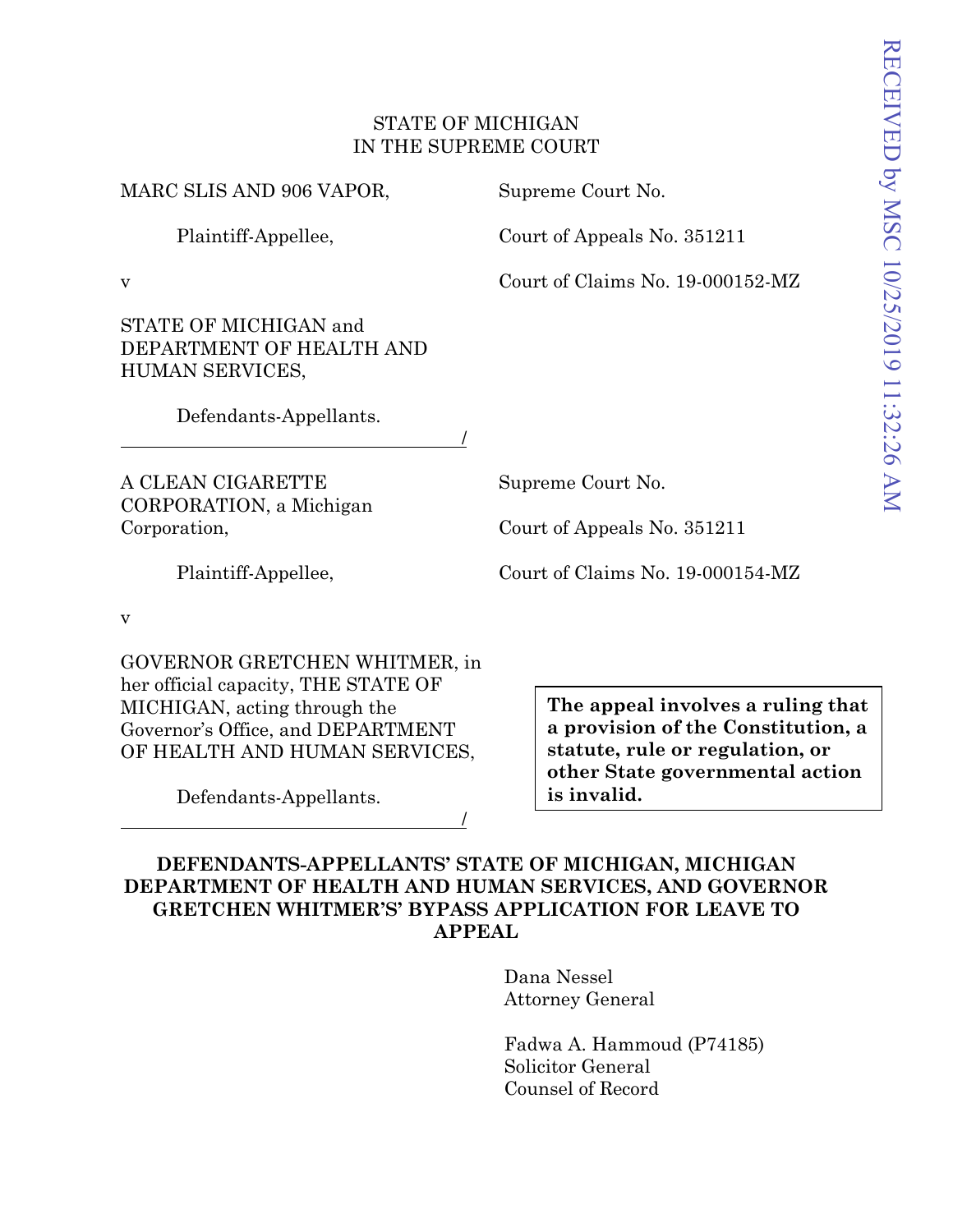*/s/ James E. Long* Joseph E. Potchen (P49501) James E. Long (P53251) Assistant Attorneys General Attorneys for Defendants -Appellants Corporate Oversight Division P.O. Box 30736 Lansing, MI 48909 (517) 335 -7632

Dated: October 25, 2019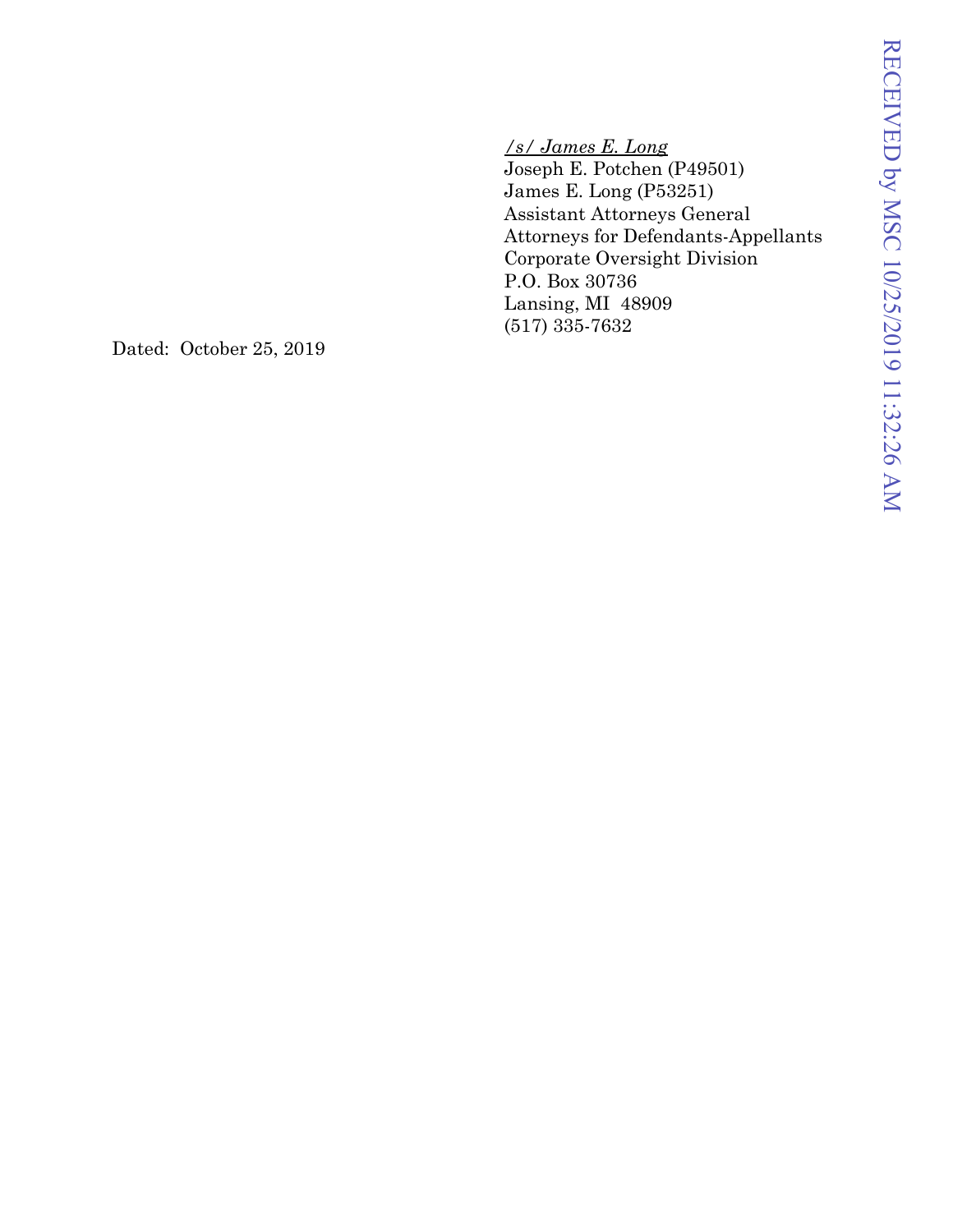# **TABLE OF CONTENTS**

|    |    |                                                                                                                                                                                 | Page |
|----|----|---------------------------------------------------------------------------------------------------------------------------------------------------------------------------------|------|
|    |    |                                                                                                                                                                                 |      |
|    |    |                                                                                                                                                                                 |      |
|    |    |                                                                                                                                                                                 |      |
|    |    |                                                                                                                                                                                 |      |
|    |    |                                                                                                                                                                                 |      |
|    |    |                                                                                                                                                                                 |      |
|    |    |                                                                                                                                                                                 |      |
| I. |    | The court of claims abused its discretion when it granted<br>Plaintiffs the extraordinary relief of a preliminary injunction 14                                                 |      |
| A. |    | The court of claims erred when it determined that Plaintiffs                                                                                                                    |      |
|    | 1. | The court of claims exceeded its authority by second-<br>guessing DHHS's determination that an emergency                                                                        |      |
|    | 2. | The court of claims improperly determined that DHHS<br>failed to comply with MCL $24.248(1)$ when promulgating<br>the Rules, because speed is not a specific statutory factor20 |      |
|    | 3. | The court of claims' reliance on cases applying the<br>federal Administrative Procedures Act is inapt and                                                                       |      |
|    | 4. | Plaintiffs failed to show a likelihood of success on the<br>merits as to their other challenges to the validity of the                                                          |      |
|    |    | a.                                                                                                                                                                              | 25   |
|    |    | $\mathbf{b}$ .<br>The Rules do not violate the dormant Commerce                                                                                                                 |      |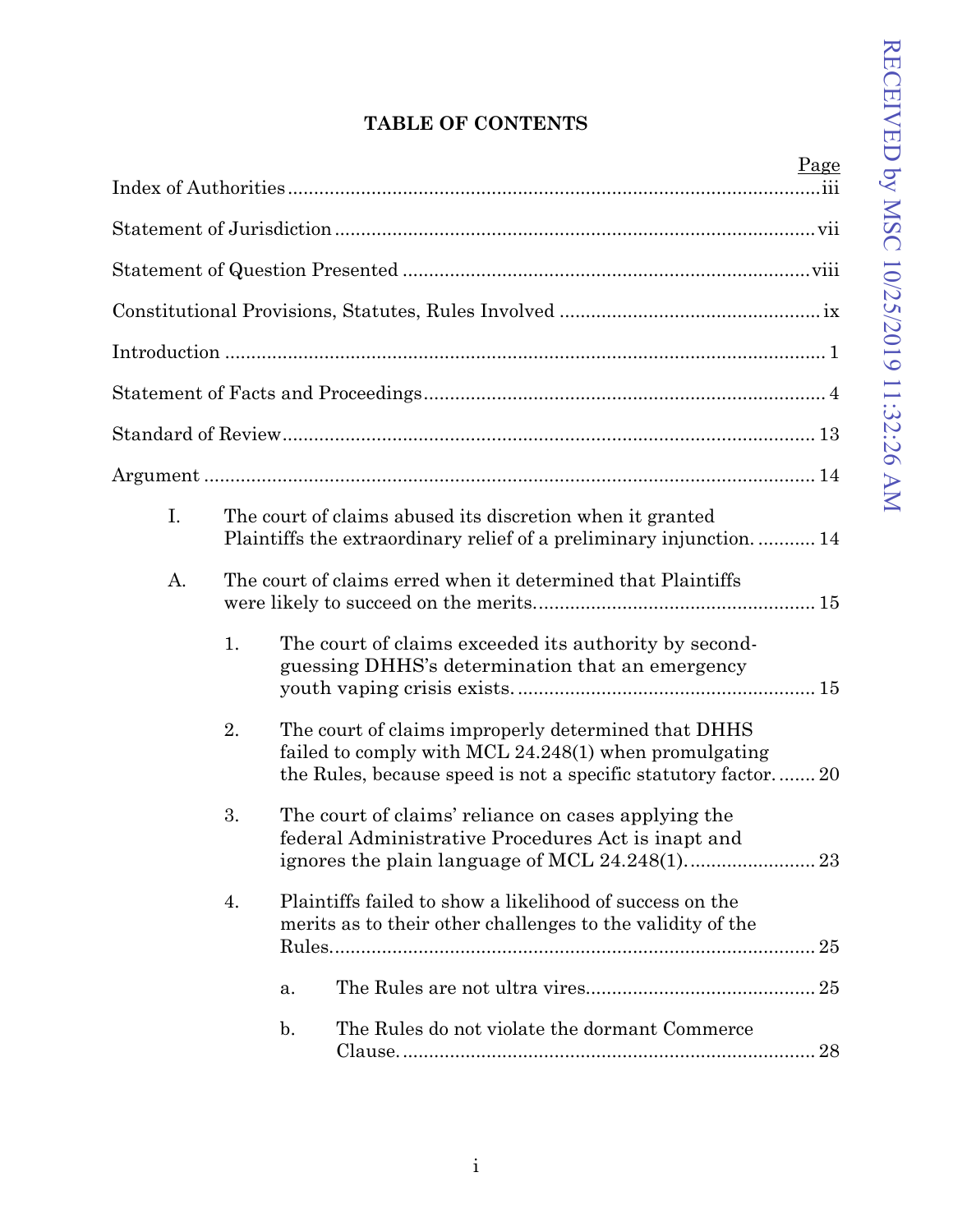|    |    | a.             | The Rules are not preempted by the Tobacco                                                                                 |  |
|----|----|----------------|----------------------------------------------------------------------------------------------------------------------------|--|
|    |    | $\mathbf{b}$ . | The Rules do not amount to a taking of private<br>property for public use in violation of Article 10, $\S 2$               |  |
| В. |    |                | The court of claims erred in its evaluation of the other                                                                   |  |
|    | 1. |                | The court of claims erred in balancing the harms that the                                                                  |  |
|    | 2. |                | The court of claims erred in concluding that Plaintiffs will<br>suffer irreparable harm if a preliminary injunction is not |  |
|    | 3. |                | The court of claims erred in failing to recognize the<br>substantial harm to the public interest that will occur if        |  |
|    |    |                |                                                                                                                            |  |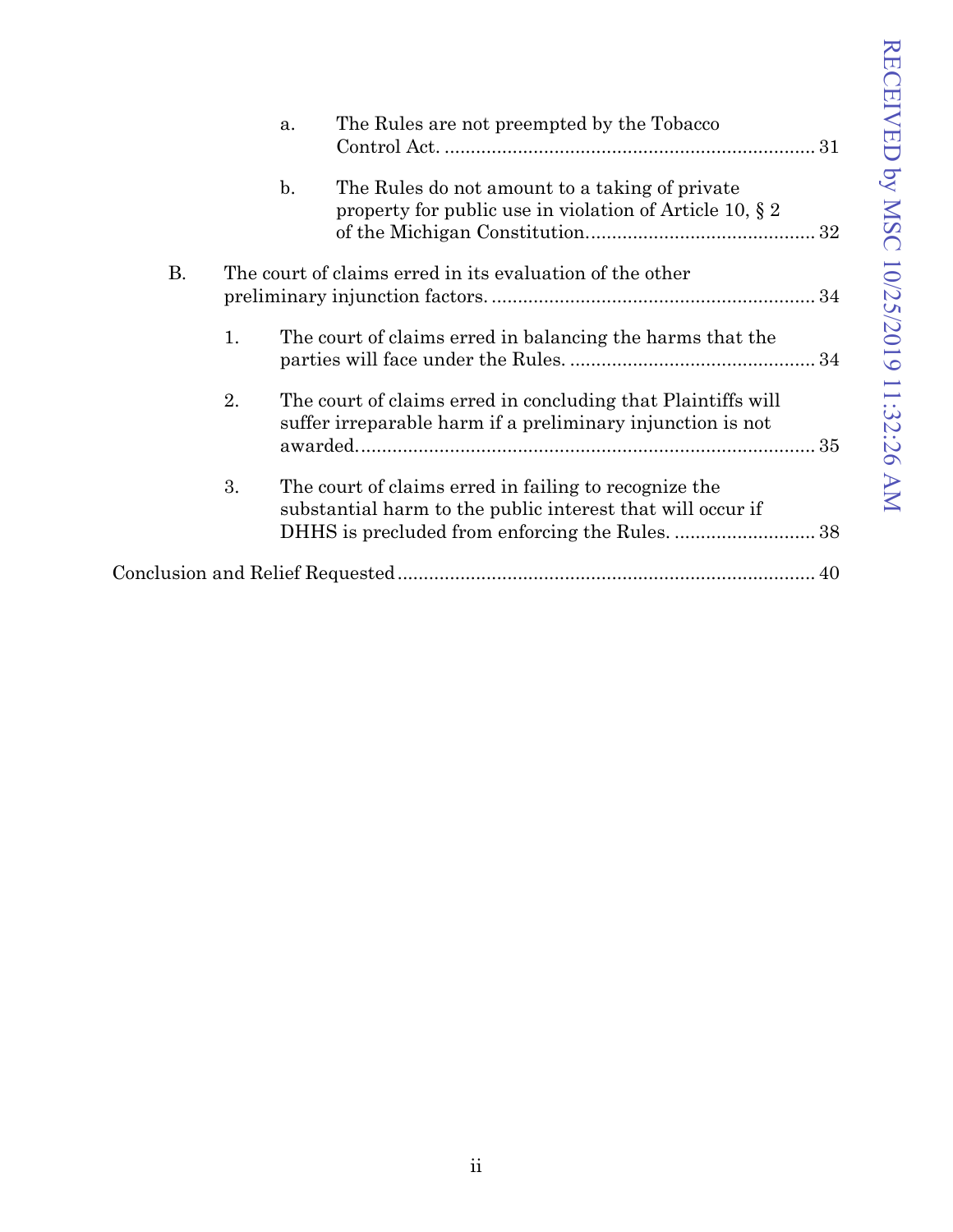## <span id="page-4-0"></span>**INDEX OF AUTHORITIES**

|--|

| Cases                                                      |  |
|------------------------------------------------------------|--|
| Adams Outdoor Advert v City of East Lansing,               |  |
| Alliance for the Mentally Ill v Dep't of Community Health, |  |
| Anderson v Oakland County Clerk,                           |  |
| <i>Baldwin v GAF Seeling</i> , Inc.                        |  |
| Blank v Dep't of Corrections,                              |  |
| Ferndale Laboratories,                                     |  |
| Grand/Sakwa of Northfield, LLC v Northfield Tp,            |  |
| Int'l Dairy Foods Ass'n v Boggs,                           |  |
| $Jeffrey$ v Clinton Twp,                                   |  |
| Jones v Flowers,                                           |  |
| Kidd v Gen Motors Corp,                                    |  |
| LeRoux v Sec'y of State,                                   |  |
| Lewis v BT Investment Managers, Inc.                       |  |
| Lucas v South Carolina Coastal Council,                    |  |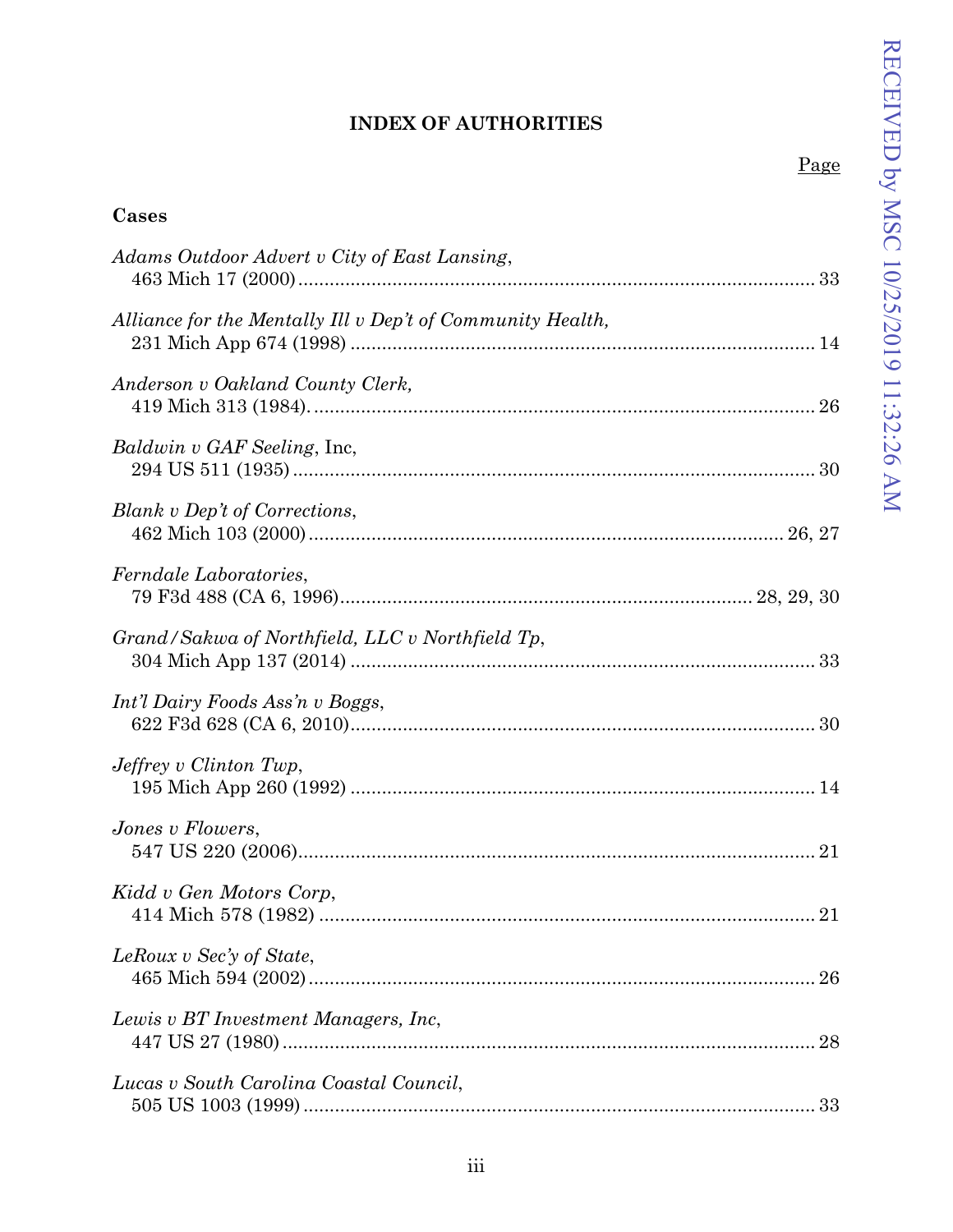| Luttrell v Department of Corrections,                                         |  |
|-------------------------------------------------------------------------------|--|
| Maine v Taylor,                                                               |  |
| Michigan Coalition of State Employee Unions v Michigan Civil Service<br>Comn, |  |
| Michigan Farm Bureau v Department of Environmental Quality,                   |  |
| Michigan Petroleum Association v State Fire Safety Board,                     |  |
| Michigan State AFL-CIO v Secretary of State,                                  |  |
| National Wine & Spirits, Inc v State,                                         |  |
| Oshtemo Charter Tp v Kalamazoo County Road Comm'n,                            |  |
| Penn Central Transp Co v New York City,                                       |  |
| People v McIntire,                                                            |  |
| Pike v Bruce Church, Inc.                                                     |  |
| Pontiac fire Fighters Union Local 376 v City of Pontiac,                      |  |
| Smith v Cliffs on the Bay Condominium Association,                            |  |
| State v McQueen,                                                              |  |
| Verizon v Mich PSC,                                                           |  |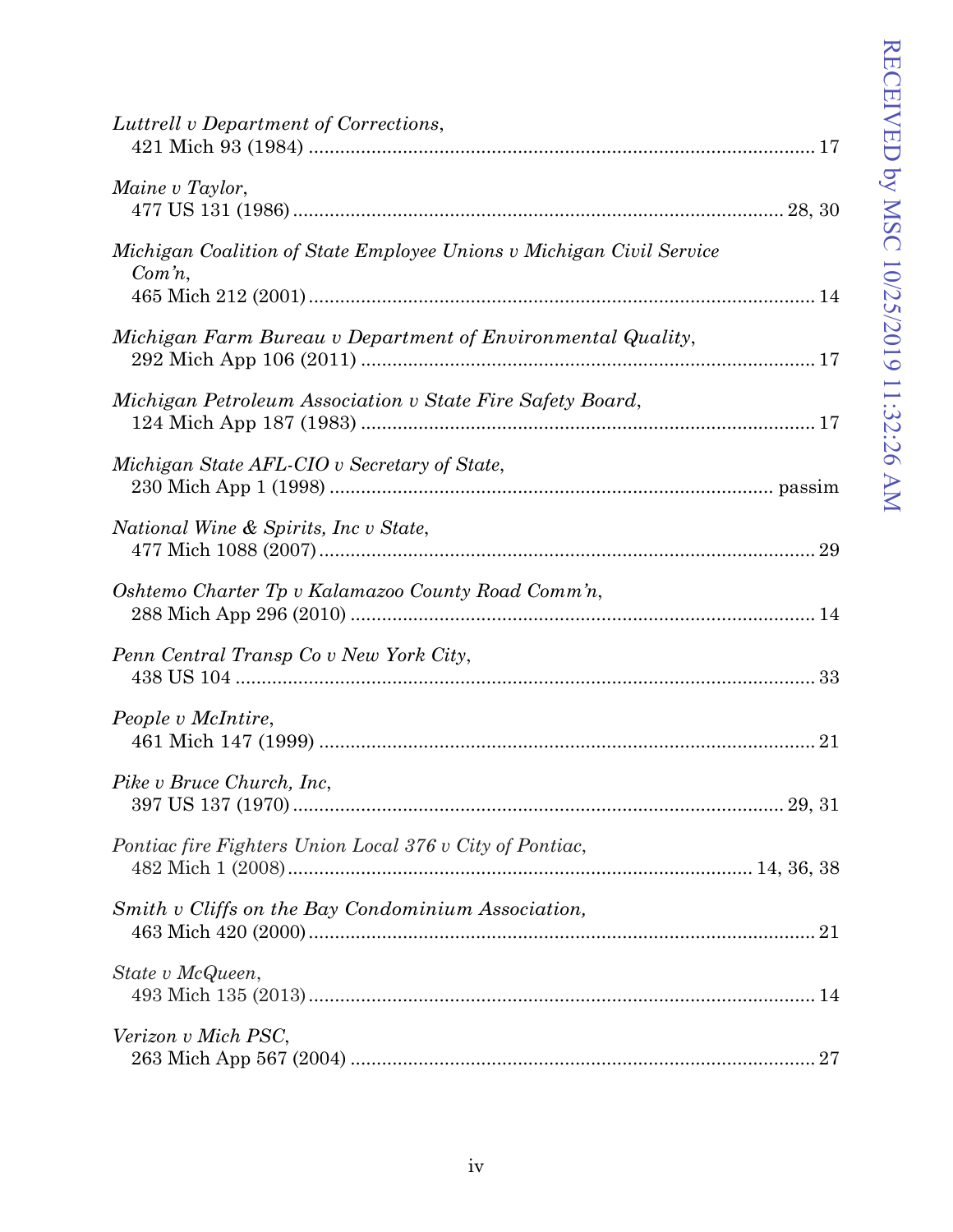## **Statutes**

| <b>Other Authorities</b> |  |
|--------------------------|--|
|                          |  |
|                          |  |
|                          |  |
|                          |  |
|                          |  |
|                          |  |
|                          |  |
|                          |  |
|                          |  |
|                          |  |
|                          |  |

## Rules

## **Constitutional Provisions**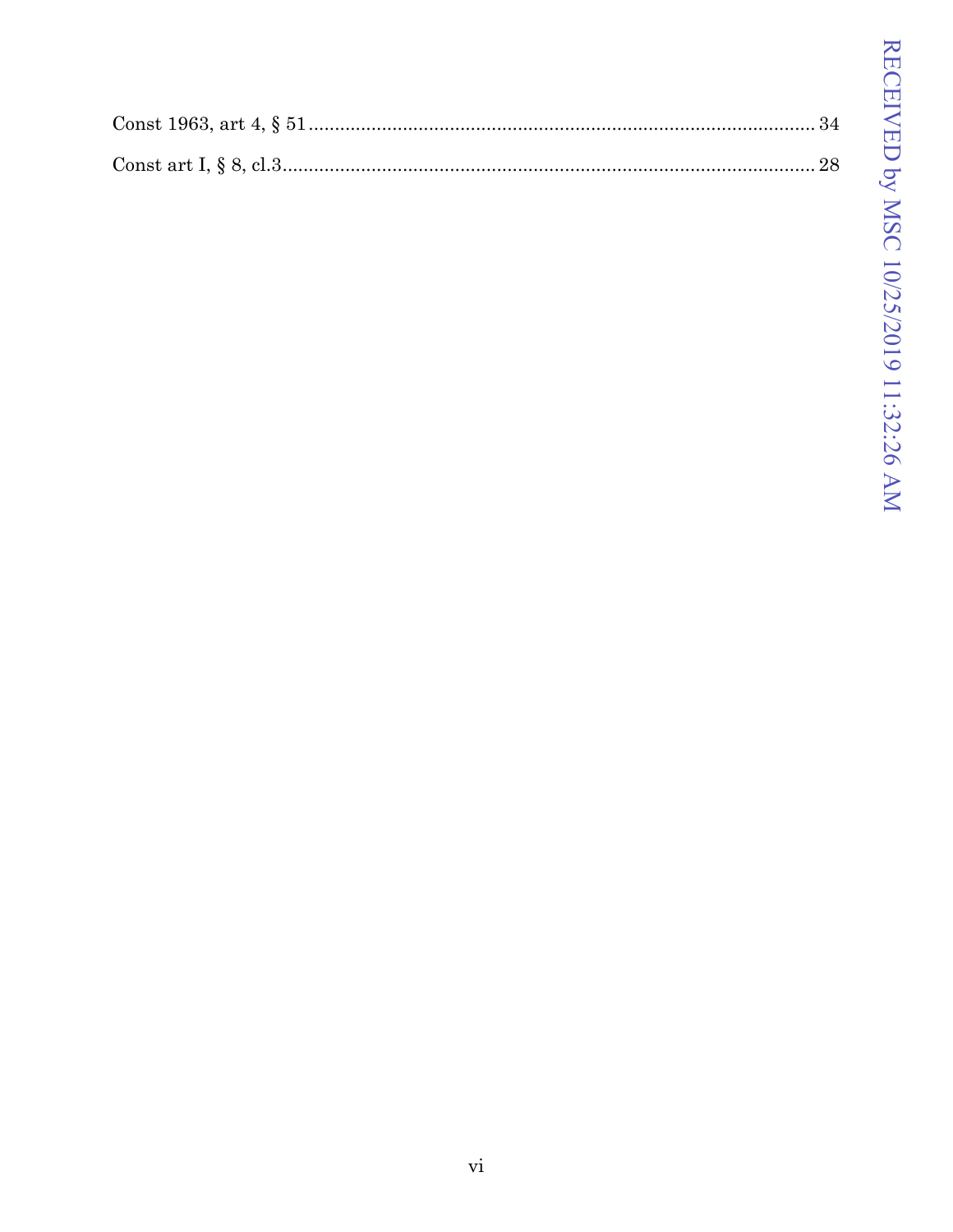## **STATEMENT OF JURISDICTION**

<span id="page-8-0"></span>Below, the court of claims issued an opinion and order granting Plaintiffs' motion for a preliminary injunction barring Defendants, along with their officers, agents, and employees, from enforcing the September 2019 "Protection of Youth from Nicotine Product Addiction Emergency Rules." (10/152019 Court of Claims Opinion and Order.) Defendants earlier filed an emergency application for leave to appeal that decision in the Court of Appeals.

This Court has jurisdiction over this bypass application for leave to appeal prior to decision by the Court of Appeals under MCL 600.232, MCR 7.303(B)(1), and MCR 7.305(C)(1)(b).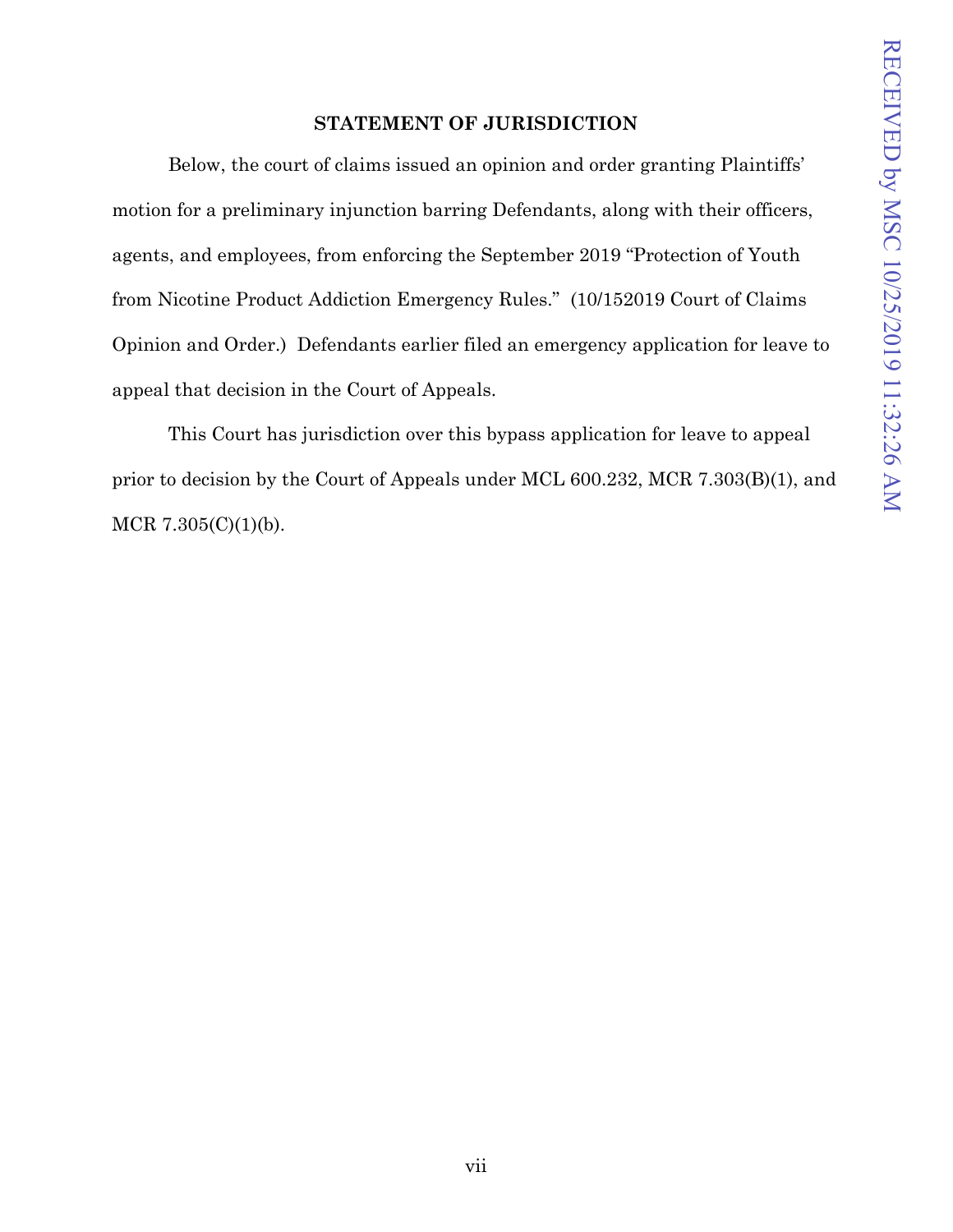## **STATEMENT OF QUESTION PRESENTED**

<span id="page-9-0"></span>1. The Michigan Department of Health and Human Services (DHHS) has the statutory authority to promulgate emergency rules to protect the public health, safety, or welfare. Despite the lack of any "serious dispute" that a "vaping-use crisis exists among youth," the court of claims, relying heavily on *Michigan State AFL-CIO v Secretary of State*, 230 Mich App 1 (1998), preliminarily enjoined enforcement of emergency rules issued to combat that crisis based on the court's own belief that DHHS waited too long to issue them.

Given the magnitude of the court's errors in awarding this injunctive relief, the role that published Court of Appeals precedent played in enabling that erroneous ruling, and the undue harm the ruling has caused to DHHS's ability to effectively combat a recognized public health emergency currently afflicting this state, should this Court grant this bypass application, reverse the court of claims, and vacate its preliminary injunction?

| Appellants' answer:       | Yes.              |
|---------------------------|-------------------|
| Appellees' answer:        | No.               |
| Trial court's answer:     | No.               |
| Court of Appeals' answer: | Has not answered. |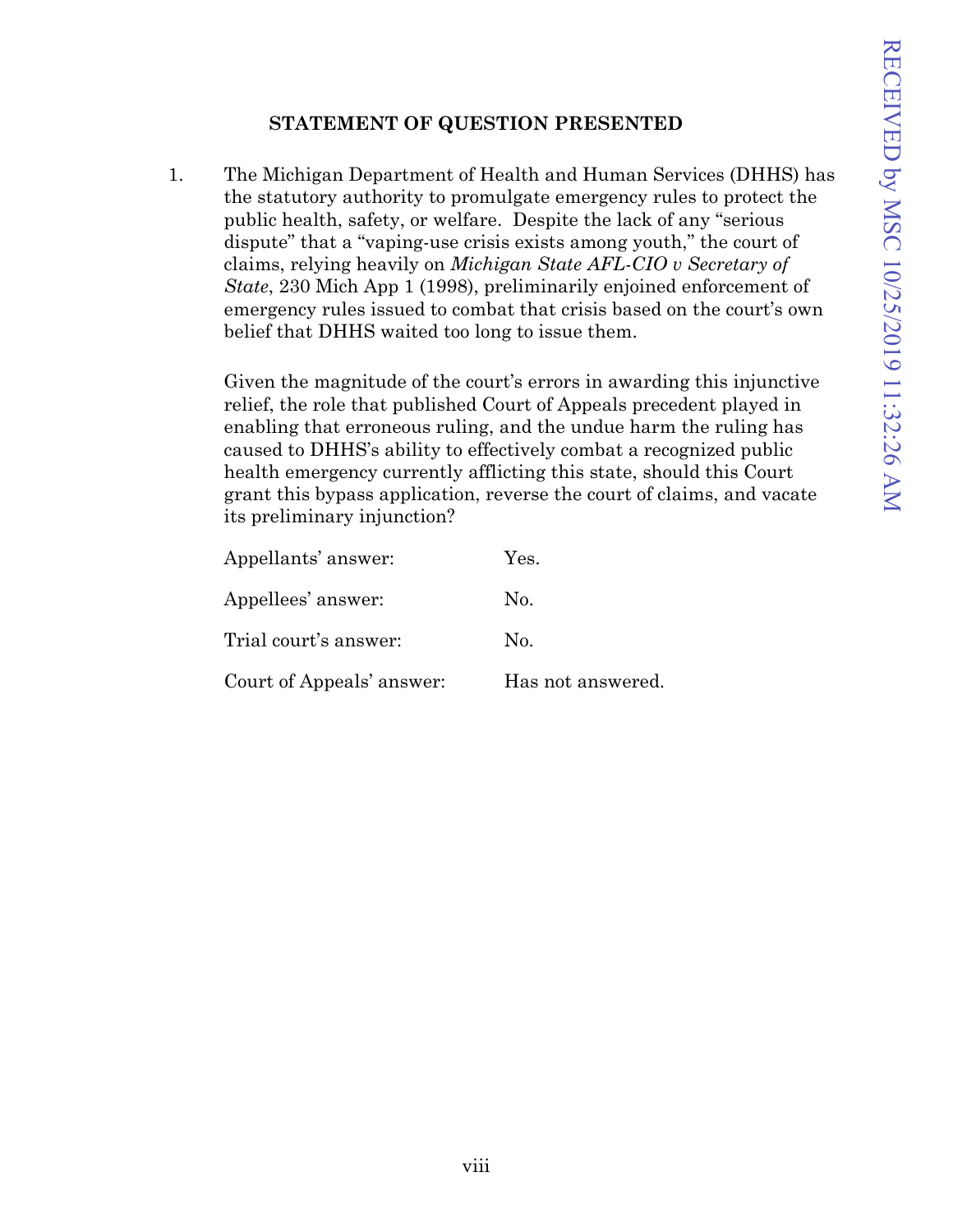## **CONSTITUTIONAL PROVISIONS, STATUTES, RULES INVOLVED**

#### <span id="page-10-0"></span>**MCL 24.248:**

If an agency finds that preservation of the public health, safety, or welfare requires promulgation of an emergency rule without following the notice and participation procedures required by sections 41 and 42 and states in the rule the agency's reasons for that finding, and the governor concurs in the finding of emergency, the agency may dispense with all or part of the procedures and file in the office of the secretary of state the copies prescribed by section 46 endorsed as an emergency rule, to 3 of which copies must be attached the certificates prescribed by section 45 and the governor's certificate concurring in the finding of emergency. The emergency rule is effective on filing and remains in effect until a date fixed in the rule or 6 months after the date of its filing, whichever is earlier.

**Department of Health and Human Services Bureau of Health and Wellness, Public Health Administration Protection of Youth from Nicotine Product Addiction Emergency Rules, September 18, 2019.** (See App Vol 1, pp 1-5.).

## **MCL 333.2233(2):**

If the Michigan supreme court rules that sections 45 and 46 of the administrative procedures act of 1969, Act No. 306 of the Public Acts of 1969, being sections 24.245 and 24.246 of the Michigan Compiled Laws, are unconstitutional, and a statute requiring legislative review of administrative rules is not enacted within 90 days after the Michigan supreme court ruling, the department shall not promulgate rules under this act.

## **21 USC § 387(p)(a)(1):**

(A) In general

No State or political subdivision of a State may establish or continue in effect with respect to a tobacco product any requirement which is different from, or in addition to, any requirement under the provisions of this subchapter relating to tobacco product standards, premarket review, adulteration, misbranding, labeling, registration, good manufacturing standards, or modified risk tobacco products.

(B) Exception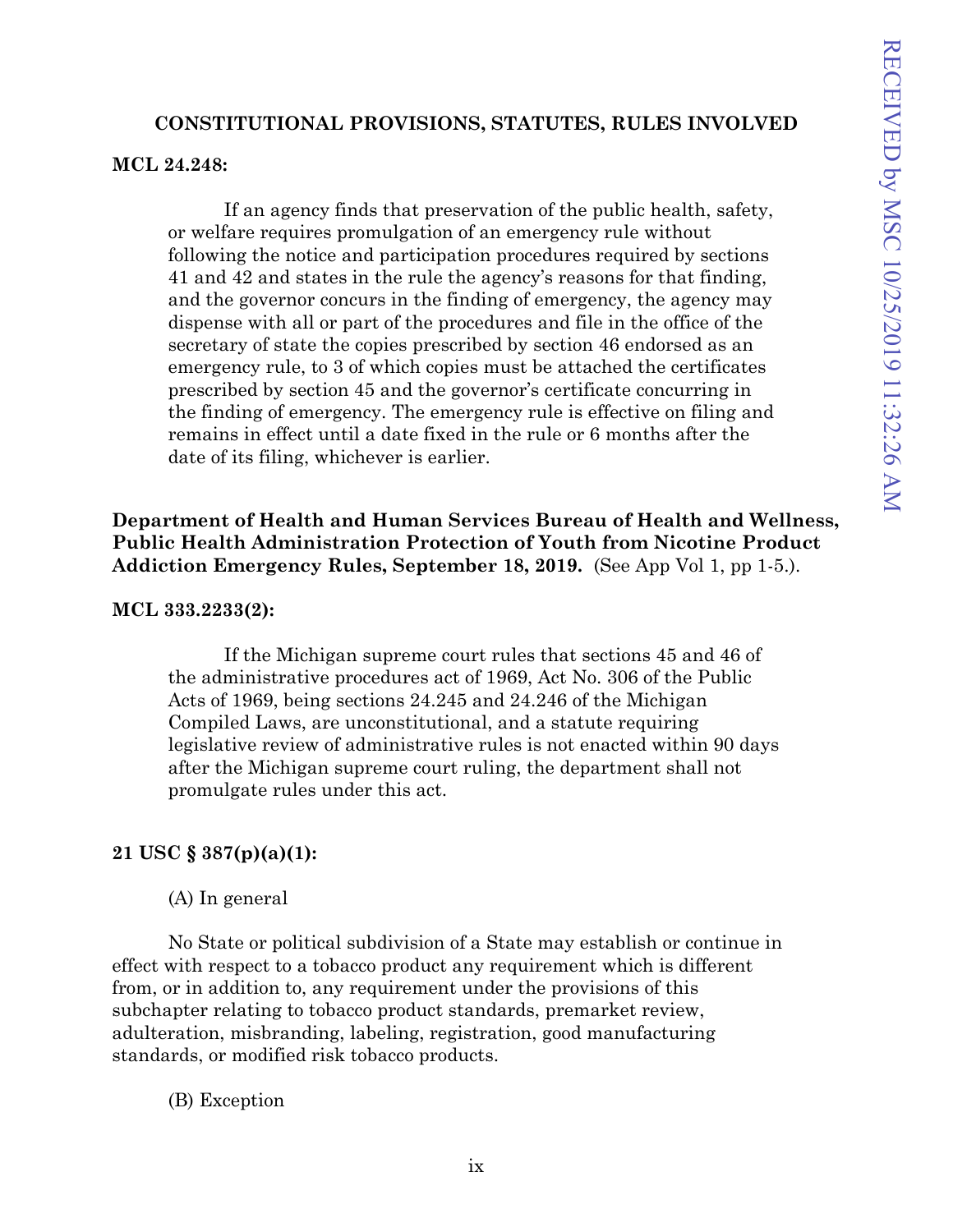Subparagraph (A) does not apply to requirements relating to the sale, distribution, possession, information reporting to the State, exposure to, access to, the advertising and promotion of, or use of, tobacco products by individuals of any age, or relating to fire safety standards for tobacco products. Information disclosed to a State under subparagraph (A) that is exempt from disclosure under section 552(b)(4) of title 5 shall be treated as a trade secret and confidential information by the State.

### **Mich Const 1963, art 10, § 2:**

Private property shall not be taken for public use without just compensation therefore being first made or secured in a manner prescribed by law.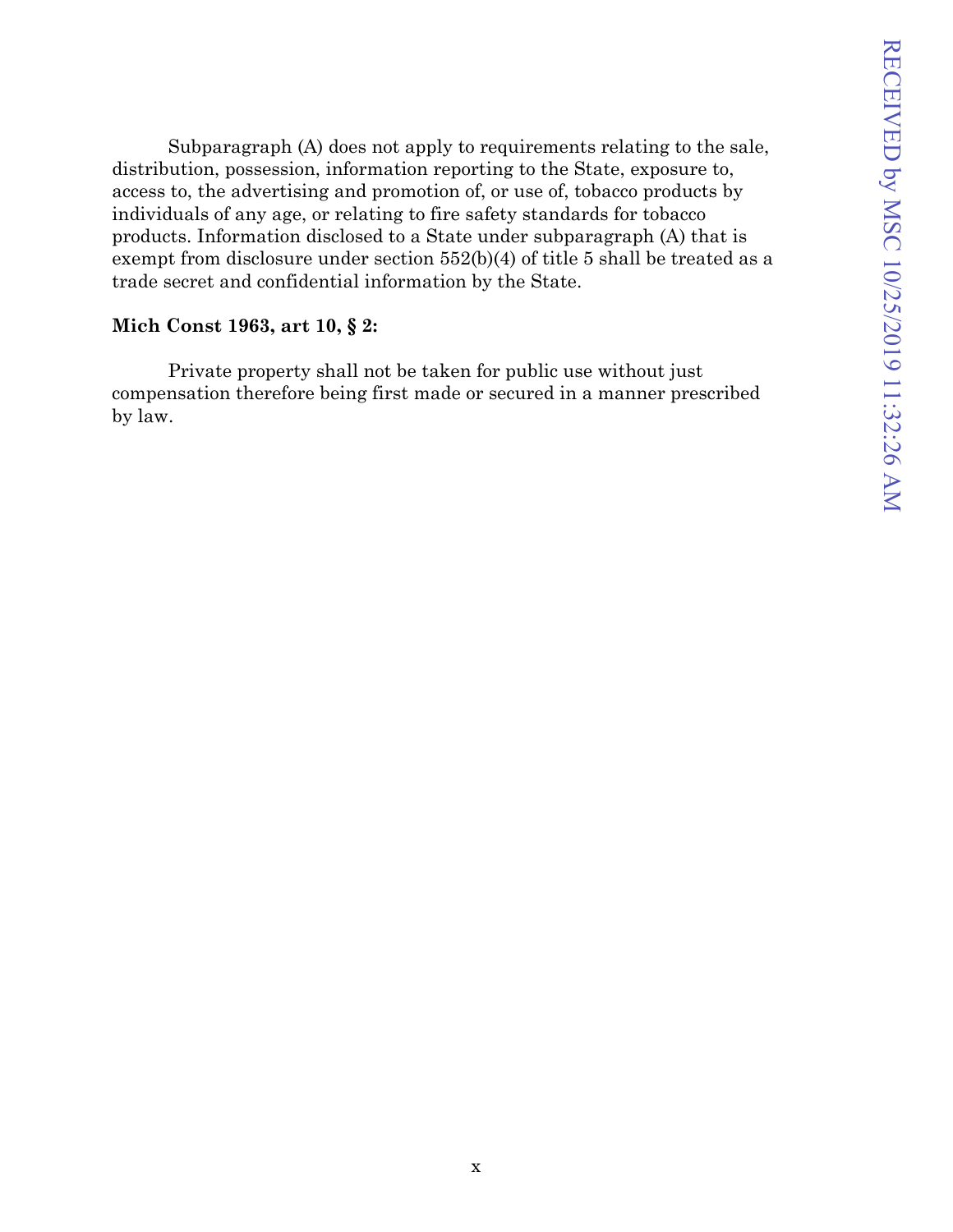#### **INTRODUCTION**

<span id="page-12-0"></span>This case cries out for immediate action. Middle school and high school students are increasingly using flavored nicotine vapor products at an explosive and alarming rate. Nicotine is highly addictive and negatively impacts the developing brain. Research shows that youth who use such products are significantly more likely to start smoking combustible cigarettes—notwithstanding the documented and well-known negative health consequences associated with the use of cigarettes. This information led the Michigan Department of Health and Human Services (DHHS) to determine that the State of Michigan faces a vaping crisis among youth. Therefore, DHHS, in accordance with its authority under MCL 24.248, issued the *Protection of Youth from Nicotine Product Addiction Emergency Rules* (Rules) to address the crisis. The Rules were promulgated on September 18, 2019, with enforcement beginning 14 days later. (App Vol 1, pp 1-5.)

On October 15, 2019, the court of claims issued an Opinion and Order granting Plaintiffs' request for a preliminary injunction preventing the State Defendants from enforcing the Rules. (App Vol 5, pp 786-800.) The court determined that the information and data upon which DHHS relied to identify the crisis was "stale" because it had been in DHHS's possession for about eight months.<sup>1</sup> Even while acknowledging that a youth vaping crisis in Michigan exists, the court nevertheless determined that Plaintiffs were likely to succeed on the

<span id="page-12-1"></span><sup>1</sup> While not necessarily material to the court's ruling, the information in DHHS's possession was, at most, seven months old, not eight.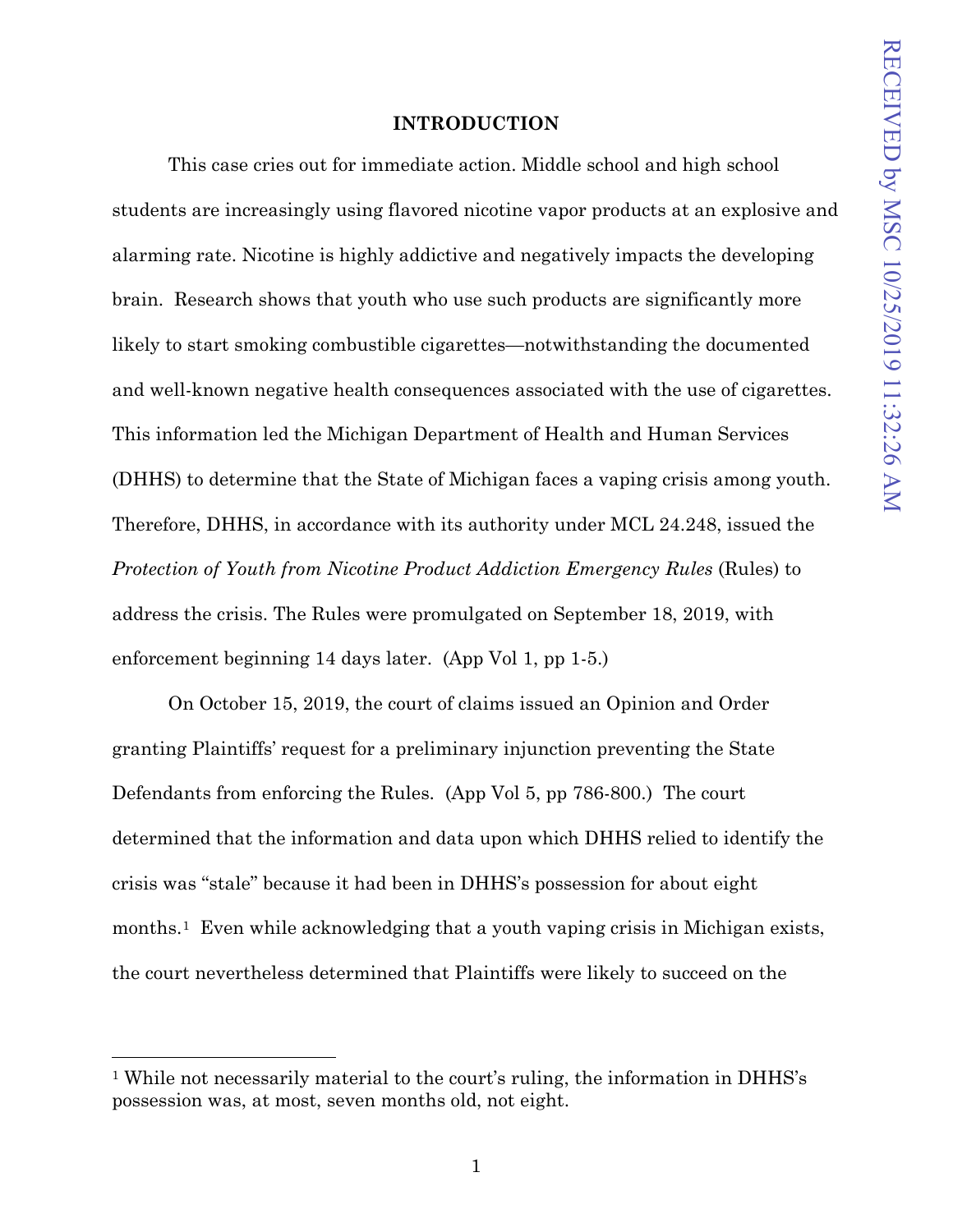merits. The court's rationale was that DHHS's alleged delay in declaring the youth vaping emergency supported Plaintiffs' claim that the Rules were procedurally invalid.

The court erred when it determined that Plaintiffs would likely prevail on their claim that the Rules were procedurally invalid. The sole basis for this determination was the court's misinterpretation and misapplication of MCL 24.248(1) and its determination that DHHS's alleged delay in promulgating the Rules somehow makes them invalid.

This error was both statutory and constitutional in nature and carries with it troubling consequences that are being felt at this very moment by DHHS as it attempts to respond to other emerging threats.

DHHS is charged with protecting the health, safety, and welfare of all Michiganders, including in times of emergent crisis. Emergency rulemaking is central and indispensable to its ability to carry out this defining charge on behalf of the people of Michigan. For good reason, the legislature left it to the public-health experts of DHHS, with the concurrence of the governor, to determine when the time is right to invoke this authority. Neither MCL 24.248 nor the separation of powers established in the Michigan Constitution of 1963 supports the notion that a court can disregard the expert judgment of public health officials in responding to an emergency, or that a court can invalidate that response simply because the court feels it could or should have happened more hastily.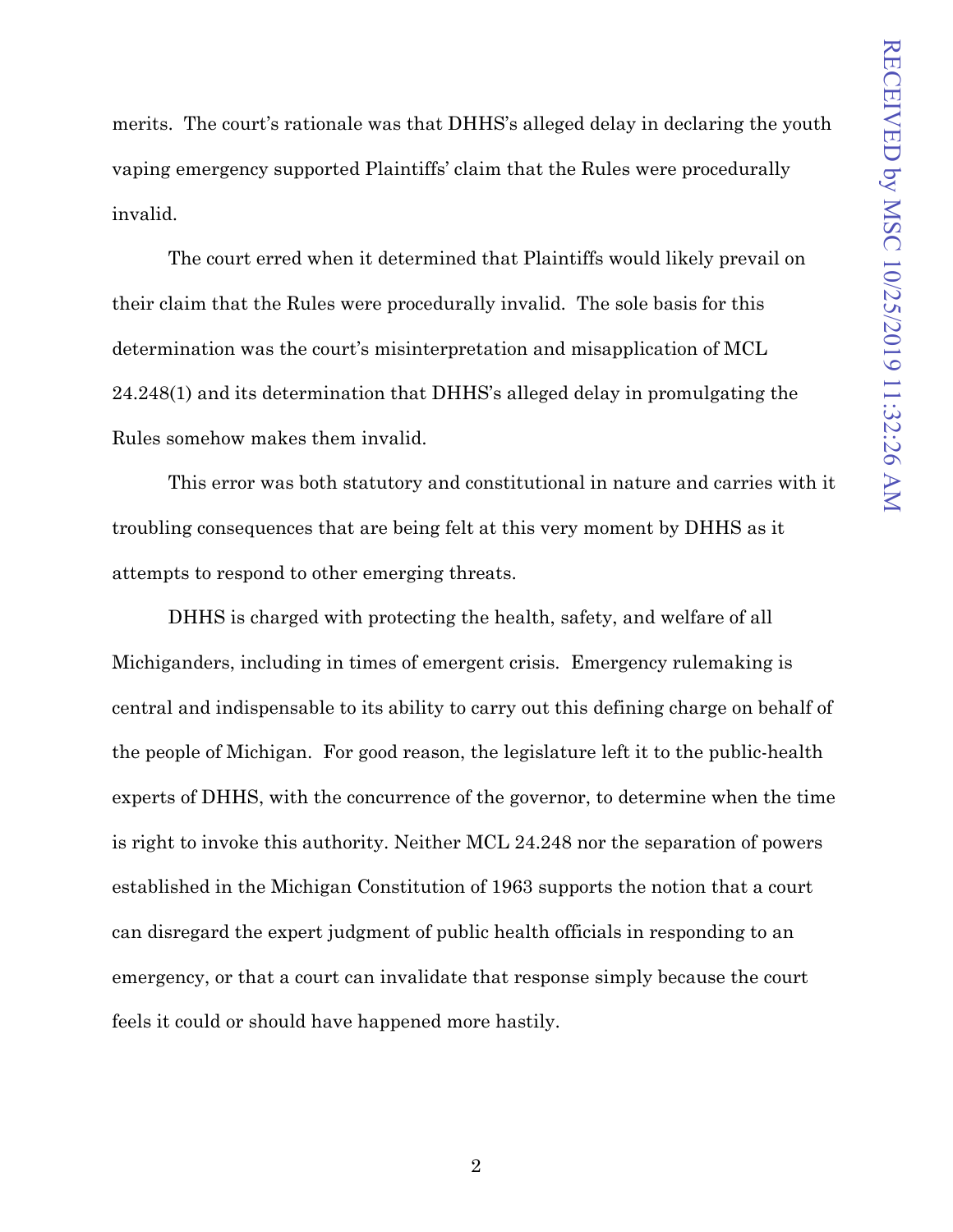In failing to recognize this, the court of claims not only misunderstood the law and errantly issued a preliminary injunction, it also fundamentally compromised both the public health of this state and the exercise of core and critical power of the executive branch. Furthermore, this jurisprudentially significant error was enabled by a published decision of the Court of Appeals, *Michigan State AFL-CIO v Secretary of State*, 230 Mich App 1 (1998), which will continue to mislead the lower courts in this case and others until this Court intervenes to clarify or overrule that precedent. This Court should step in to do that work now; the stakes of waiting any longer are too high.

This fundamental legal flaw in the court of claims' analysis warrants this Court granting the instant application, reversing the court's ruling, and vacating its preliminary injunction. The court of claims' mishandling of the other preliminaryinjunction factors, however, also merits this Court's immediate attention and lends only further support for Defendants' requested relief.

It is undisputed that youth vaping is a troubling public health crisis, and Michigan's youth will suffer substantial harm by awaiting final judgment before taking an appeal. If review is delayed, more and more Michigan youth will continue to use flavored nicotine vapor products and become dependent on nicotine. There is uncontroverted evidence that the use of nicotine vapor products by youth—in Michigan and other states that imposed age restrictions on the purchase of such products years ago—has continued to skyrocket. And youth in Michigan are getting access to and using nicotine vapor products at alarming rates. Flavored nicotine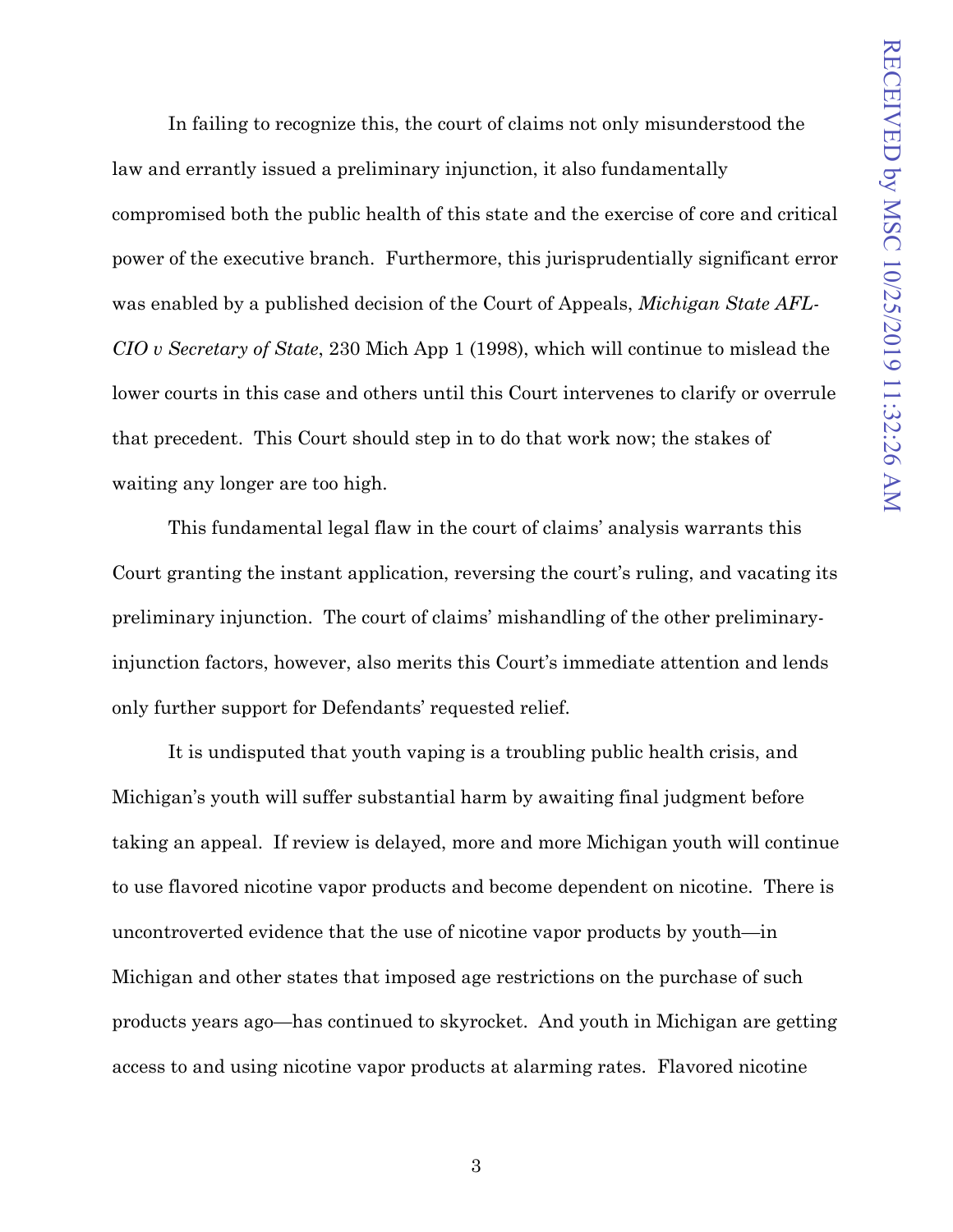vaping products are one of the driving forces of this epidemic. Whether the information that DHHS relied on to declare the emergency was months, days, or hours old, the public health crisis exists today – and there are no signs of it flagging.

By enjoining Defendants from enforcing the Rules that were enacted to address this emergency, the court of claims left this state paralyzed in a perilous status quo, and marked out a form of judicial intervention that is both dangerous and contrary to law: courts second-guessing the expert judgment of public health officials dealing with a public health emergency.

Given the significance of this error, the role that published Court of Appeals precedent played in it, and the substantial harm it causes to the health of this state's youth every day that it persists, this Court should immediately intervene, grant the instant bypass application, vacate the court of claims' preliminary injunction, and restore the public-health protections provided by DHHS's duly promulgated emergency rules. MCR 7.305(B)(4)(a).

#### **STATEMENT OF FACTS AND PROCEEDINGS**

#### <span id="page-15-0"></span>**DHHS promulgates the emergency rules.**

On September 18, 2019, in accordance with its rule-making authority under MCL 333.2221, MCL 333.2226, MCL 333.2233 and MCL 24.248, DHHS promulgated the "Protection of Youth from Nicotine Addiction Emergency Rules" (Rules) based on its determination that "the State of Michigan faces a vaping crisis among youth." (App Vol 1, pp 1-5.) In reaching its conclusion that Michigan faces a vaping crisis among youth, DHHS relied on a number of studies and reports that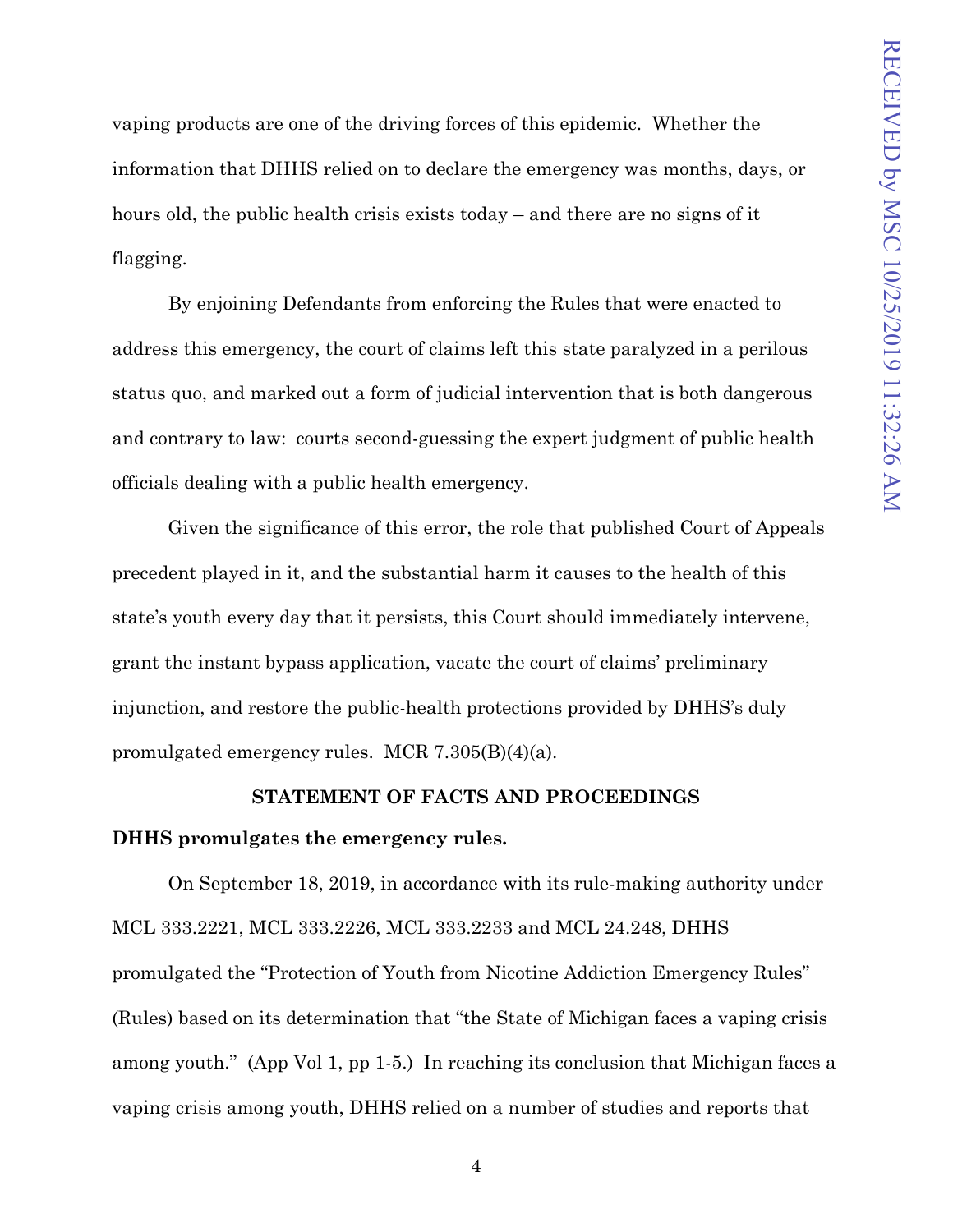showed the negative effects of nicotine on youth and the skyrocketing increase in

the use of e-cigarettes (also known as vapor products) by youth both nationwide and

in Michigan.

More specifically, DHHS based its conclusions of an emergency on reports

showing that:

- Nationwide, e-cigarette use among middle and high school students increased 900% from 2011-2015. (App Vol 1, p 1.)
- From 2017 to 2018, e-cigarette use among youth increased 78% among high school students and 48% among middle school students. (App Vol 1, p 1.)
- The total number of children who are currently using e-cigarettes rose to an astonishing 3.6 million in 2018, 1.5 million more than the previous year alone. (App Vol 1, p 1.)
- From the years 2015-2016 and 2017-2018, counties across Michigan (cross) section of 39 reporting) witnessed between a 30% and 118% increase in use among high school students who used an e-cigarette during the past month. (App Vol 1, p 1.)
- The nicotine in e-cigarettes can rewire the brain to crave more of the substance and create a nicotine addiction. Resulting brain changes may have long-lasting effects on attention, learning, and memory. (App Vol 1, p 2.)
- Research has also shown that youth who use e-cigarettes are significantly more likely to start smoking combustible cigarettes despite the wellknown, documented, and often deadly health consequences such as lung cancer and heart disease. (App Vol 1, p 2.)
- In December 2018, United States Surgeon General Jerome Adams officially declared e-cigarette use among youth in the United States an epidemic. (App Vol 1, p 2.) Dr. Adams issued an advisory on e-cigarette use among youth, noting that action must be promptly taken to protect the health of young people. (App Vol 1, p 2.)
- Dr. Adams was joined by the Secretary of the U.S. Department of Health & Human Services, Alex Azar, who called the historic increase in e-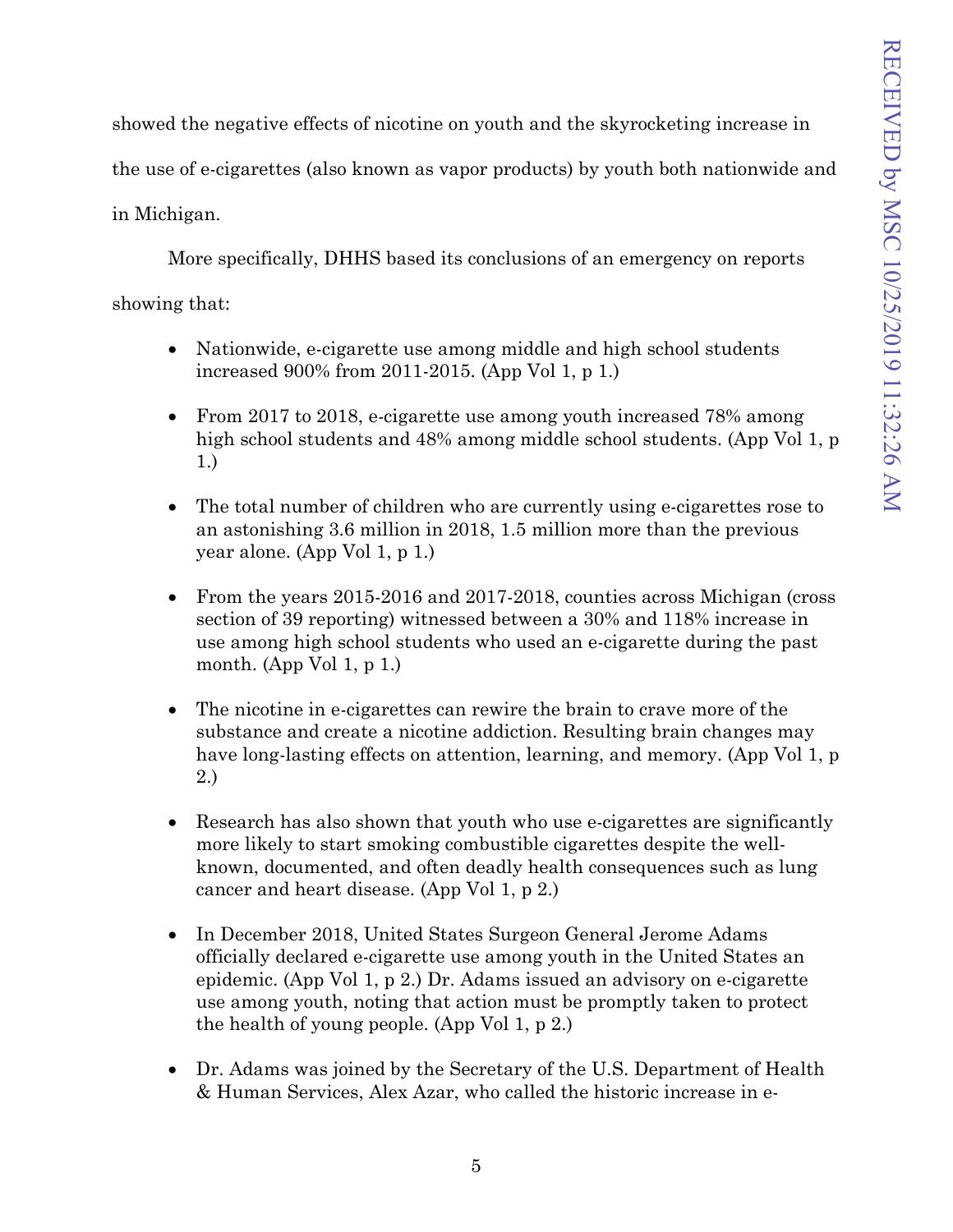cigarette use by youth, which has outpaced any other substance, an "unprecedented challenge." (App Vol 1, p 2.)

- According to a recent study, 81% of youth e-cigarette users reported using a flavored e-cigarette at first use. (App Vol 1, p 2.) This study concluded that flavored tobacco products may attract young users and serve as "starter products to regular tobacco use." (App Vol 1, p 2.)
- Another study revealed that nearly two thirds (63.6%) of current middle and high school tobacco users have used a flavored tobacco product in the past month. (App Vol 1, p 3.)

DHHS, specifically Chief Medical Executive Joneigh Khaldun, M.D,

concluded that the youth vaping epidemic is attributable in large part to the appeal of flavored vapor products to youth as well as the advertising and promotional activities by companies that glamorize use of nicotine products nationwide. (App Vol 1, p 3.)

After DHHS determined that the preservation of public health required emergency rules and stated its reasons for its findings, Governor Whitmer concurred in the finding of emergency in accordance with MCL 24.248. The Rules were then filed with the Secretary of State and became effective on September 18, 2019. (App Vol 1, pp 1-5.)

In general, the Rules prohibited the sale and distribution of flavored nicotine vapor product in Michigan, allowed the unrestricted sale and distribution of tobacco-flavored nicotine vapor product, and placed limitations on advertising and marketing flavored vapor product, including vapor product that contains zero nicotine. (App Vol 1, pp 3-4.) The Rules did not otherwise prohibit the sale or distribution of flavored vapor product that contained zero nicotine and did not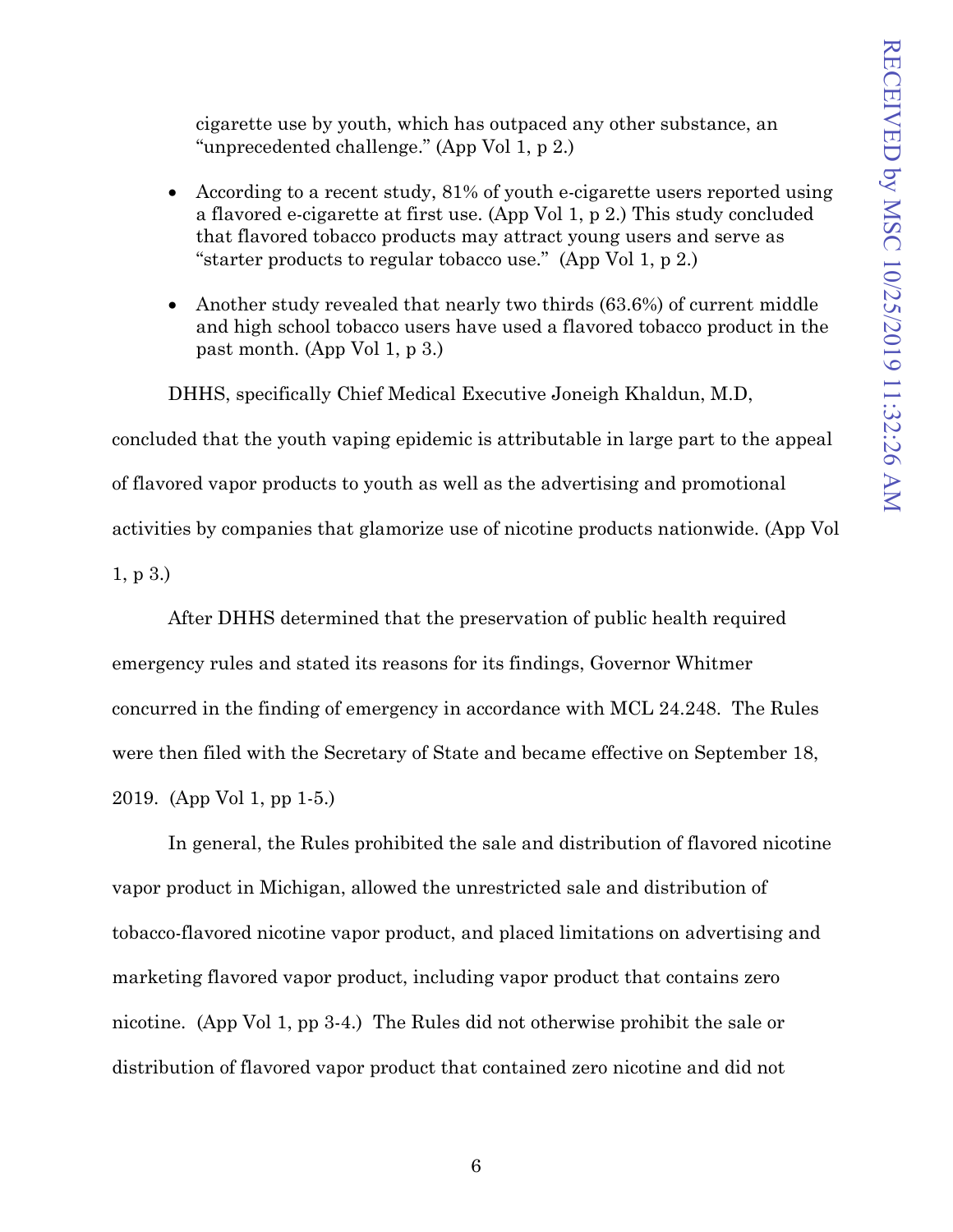restrict or prohibit the sale or marketing of any product outside of Michigan. (App Vol 1, pp 3-4.) Further, the Rules made no distinction between in-state and out-ofstate retailers or resellers. And, notably, the Rules did not prohibit the possession or use of flavored nicotine vapor products, provided the products are not possessed with intent to sell or distribute the flavored nicotine products in Michigan. (App Vol 1, pp 3-4.)

#### **Litigation ensues.**

On September 25, 2019, Plaintiff Marc Slis and his business, 906 Vapor (collectively "Slis"), filed a complaint in Houghton County Circuit Court seeking declaratory judgment that the Rules were invalid based on a number of different theories. (App Vol 1, pp 6-45.) First, Slis contended that the Rules were ultra vires because DHHS lacked authority to enact emergency rules based on MCL 333.2233(2). (App Vol 1, pp 26-27.) Second, Slis alleged that the Rules were procedurally invalid because there was no true emergency to justify deviating from the regular rule-making process under the Administrative Procedures Act (APA) or, alternatively, that even if there was a true emergency, the Rules only address an alleged threat to a small group of the general public (i.e. youth), which is insufficient to justify deviating from regular rule-making process under the APA. (App Vol 1, pp 27-30.) Third, Slis alleged that the Rules were substantively invalid because they were not within the subject matter of DHHS's enabling statute and because they were arbitrary and capricious. (App Vol 1, pp 30-33.) Slis alleged the Rules were arbitrary and capricious because they were overly broad and because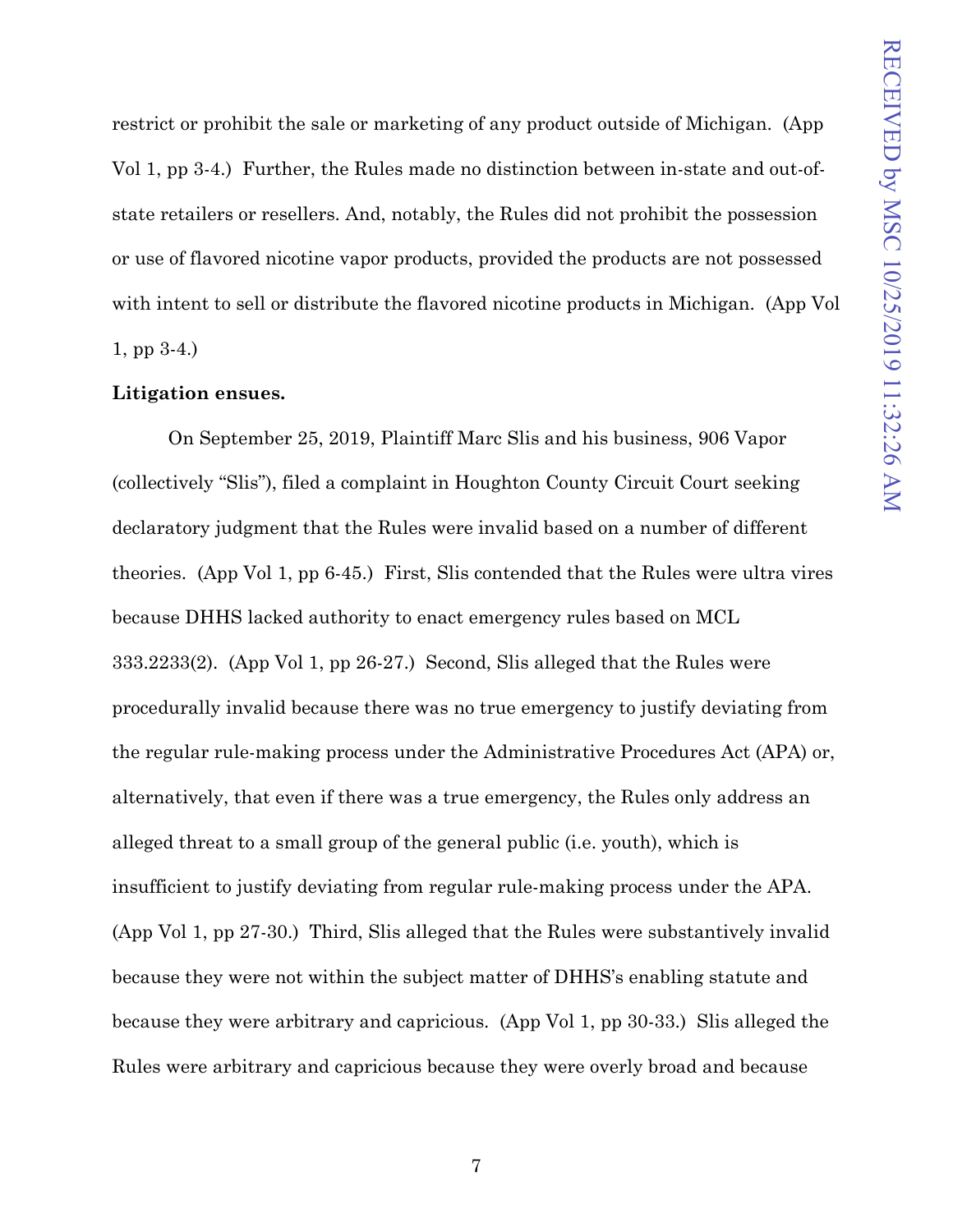DHHS did not consider alternatives to addressing the youth vaping crisis or how the Rules would adversely impact the vaping industry or adult users of nicotine flavored vapor products. (App Vol 1, pp 30-33.)

In addition to his Complaint, Slis filed an emergency ex parte motion for temporary restraining order (TRO). (App Vol 1, pp 46-99.)

On September 25, 2019, the Houghton County Circuit Court entered an order denying Slis's request for TRO. (App Vol 1, p 100.) On September 26, 2019, Slis filed an emergency motion for reconsideration of the Houghton County Circuit Court's denial of TRO, but Defendants filed a notice of transfer on September 26, 2019, transferring the case to the court of claims. (App Vol 1, pp 101-104).

Following transfer of Slis's case to the court of claims, the court of claims entered an order denying Slis's motion for TRO and set the matter for a hearing on October 1, 2019 to address Slis's motion for preliminary injunction. (App Vol 1, p 105.)

By October 1, 2019, Plaintiff A Clean Cigarette (Clean Cigarette) had filed its own court of claims complaint for declaratory judgment and injunctive relief challenging the Rules. In its complaint, Clean Cigarette argued that the Rules were invalid because they only addressed a subset of the community (i.e. youth) and did not address a threat to the public health of the community as a whole. (App Vol 1, pp 106-118.) Like Slis, Clean Cigarette also requested a TRO and a preliminary injunction to prevent enforcement of the Rules. (App Vol 1, pp 119-149.)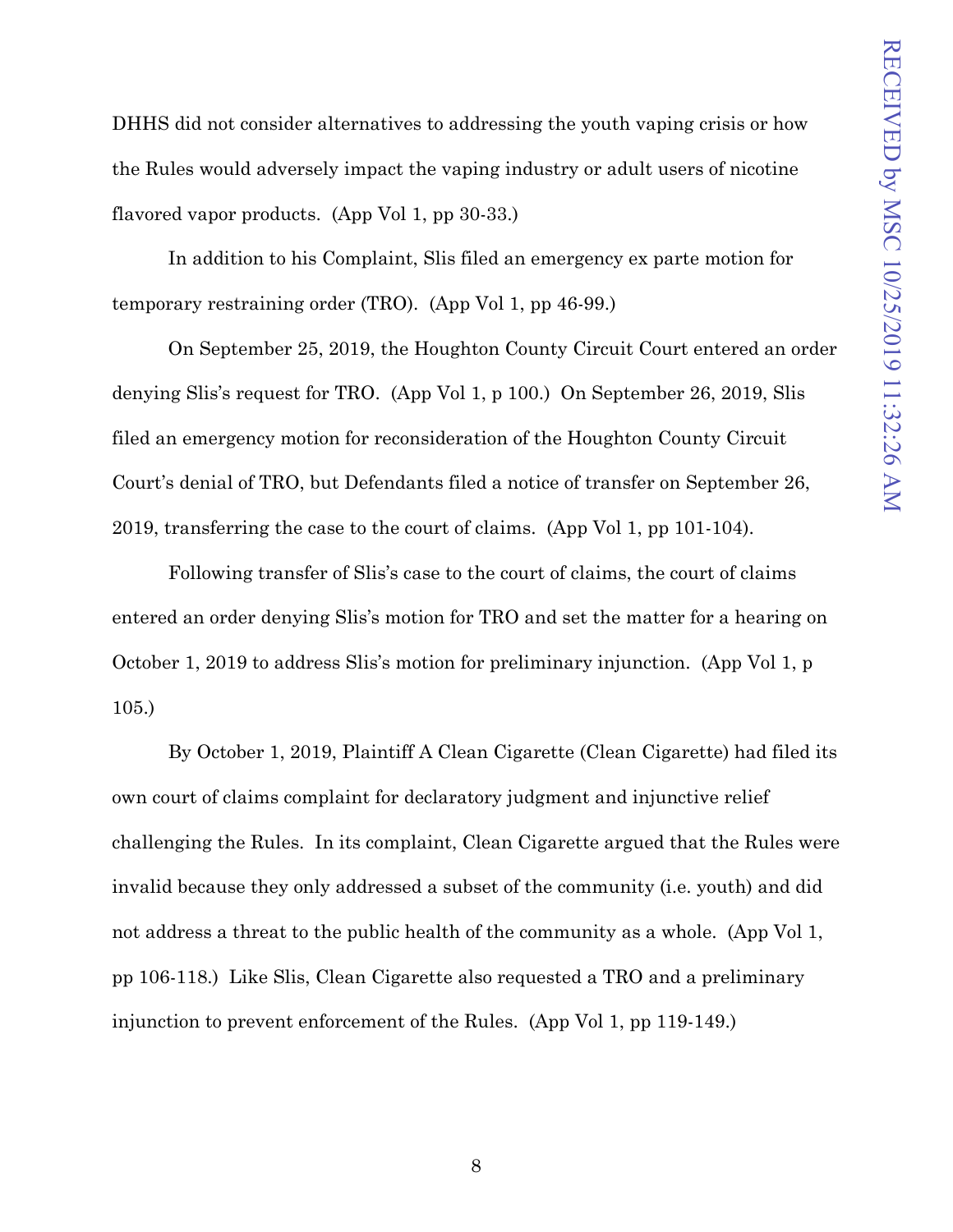On October 1, 2019, the court of claims held a hearing on Slis's motion for preliminary injunction and also apparently learned of the existence of Clean Cigarette's lawsuit. At the October 1, 2019 hearing, the Court heard Slis's testimony on the issue of irreparable harm only (App Vol 2, pp 292-364), after which the court issued an order denying, without prejudice, Slis's motion for preliminary injunction. (App Vol 1, p 150.) Additionally, on October 2, 2019, the court consolidated Slis's and Clean Cigarette's cases and scheduled a hearing for October 8, 2019 to address Plaintiffs' combined motions for preliminary injunction. In its October 2, 2019 Order, the court directed the parties to file supplemental briefing by October 5, 2019 and witness lists by no later than 12 noon on October 7, 2019. (App Vol 1, p 150.)

On October 2, 2019, Slis filed an emergency application for leave to appeal, motion for peremptory reversal and/or to issue TRO and/or preliminary injunction in the Michigan Court of Appeals. (App Vol 1, pp 151-173.) Defendants filed a brief opposing Slis's emergency application for leave to appeal on October 4, 2019 (App Vol 1, pp 174-193), to which Slis filed a reply later that same day. (App Vol 1, 194- 233.)

Also on October 4, 2019, Clean Cigarette filed a First Amended Verified Complaint for Declaratory and Injunctive Relief. (App Vol 2, pp 235-265.) In its First Amended Complaint, Clean Cigarette alleged that the Rules violated the dormant commerce clause, were preempted by 21 USC § 387 of the Tobacco Control Act, amounted to an unlawful takings by the State in violation of Mich Const 1963,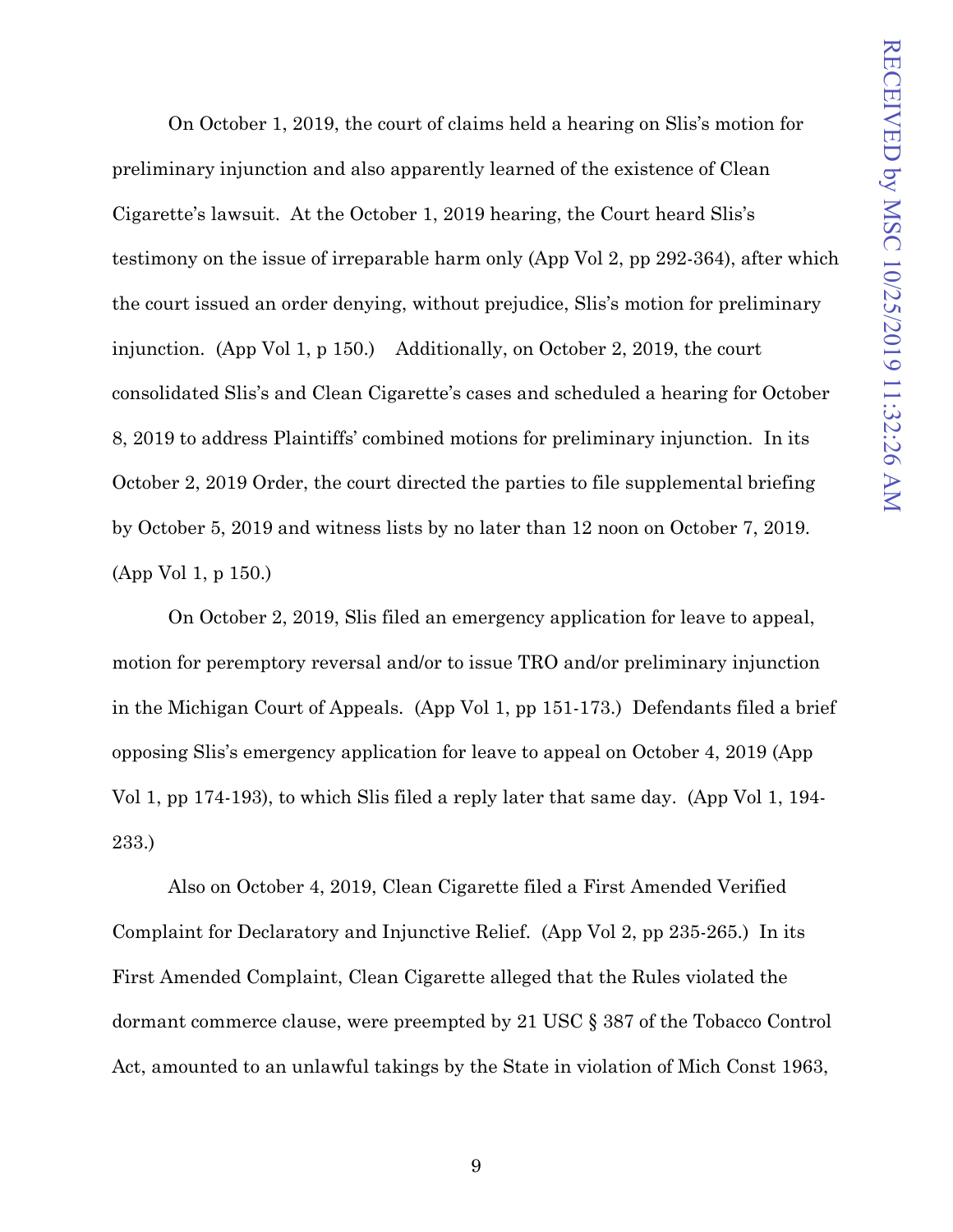art 10, § 2, and were otherwise invalid because no emergency existed or, alternatively, if an emergency existed, it was limited to a subset of the population and did not affect the community as a whole. (App Vol 2, pp 235-265.) In conjunction with its First Amended Complaint, Clean Cigarette again requested a TRO and preliminary injunctive relief. (App Vol 2, pp 266-276.)

On October 7, 2019, Defendants filed a response to Clean Cigarette's renewed request for TRO and preliminary injunction and addressed why the Rules did not violate the dormant commerce clause, were not preempted by the Tobacco Control Act, and did not amount to an unlawful takings under Mich Const 1963, art 10, § 2.[2](#page-21-0)  (App Vol 2, pp 277-291.) Additionally, on October 7, 2019, this Court issued an Order denying Slis's application for leave to appeal "for failure to persuade the Court of the need for immediate appellate review." (App Vol 2, p 234.)

On October 8 and 9, 2019, the court of claims held a hearing on Plaintiffs' motions for preliminary injunction. (App Vol 3, pp 365-524 and Vol 4, pp 525-774.) Following the hearing, the court directed the parties to submit proposed findings of fact and conclusions of law. On October 15, 2019, the court of claims issued its Opinion and Order granting Plaintiffs preliminary injunctive relief. (App Vol 5, pp 786-800.)

<span id="page-21-0"></span><sup>2</sup> Defendants had previously addressed Clean Cigarette's re-asserted claim that the Rules were invalid under the APA.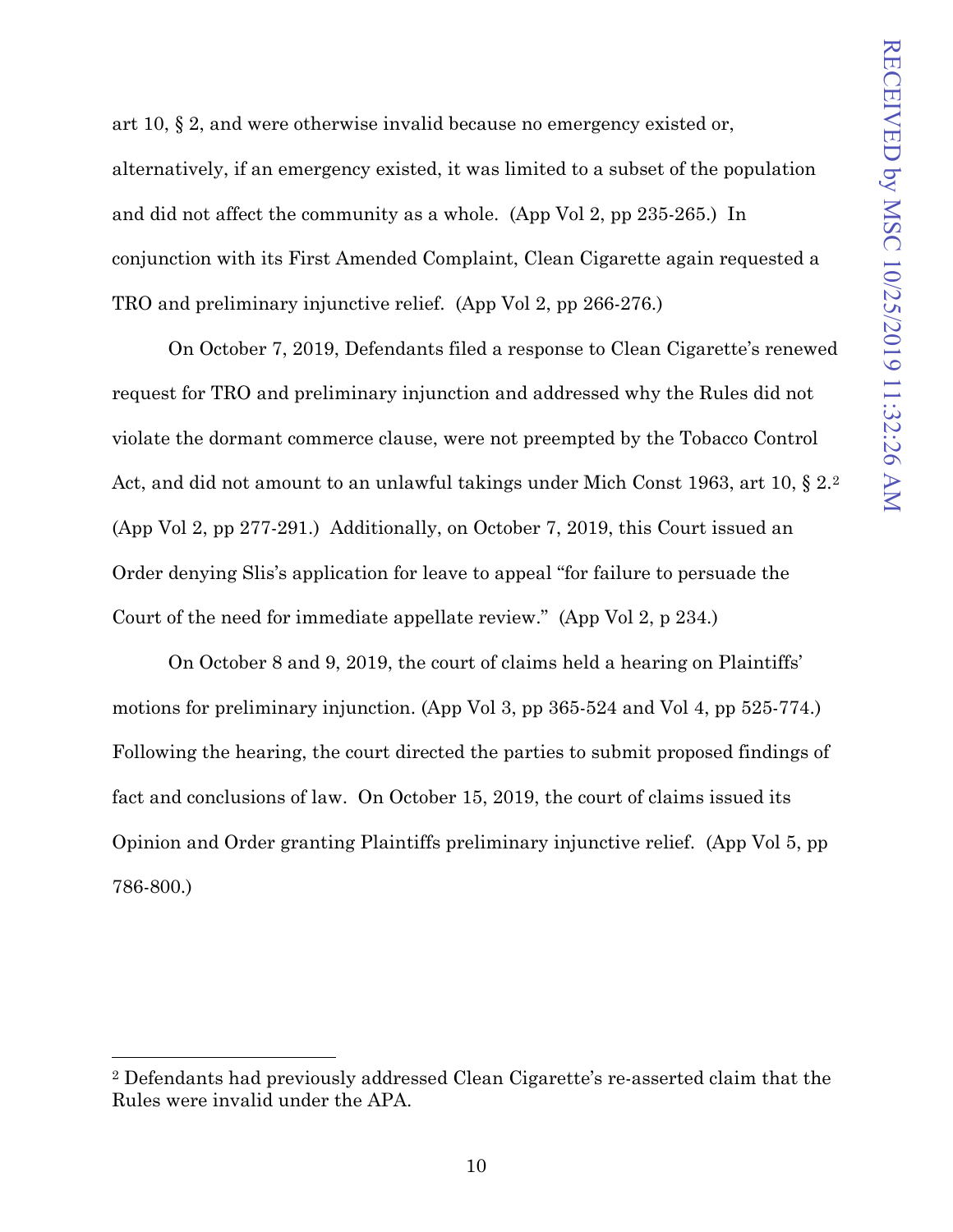## **The court of claims issues its Opinion and Order.**

In its October 15, 2019 Opinion and Order, the court made several findings of

fact, including that:

- In reaching its decision that an emergency existed as it pertains to youth vaping, DHHS cited numerous studies; the latest publication of the studies/documents was February 2019; and most of the underlying data was from instruments created prior to 2018 (App Vol 5, pp 789- 790.)
- DHHS considered the passage of 2019 PA 18, amending the Youth Tobacco Act, when it recommended the emergency rules, which "prohibited the sale of e-cigarettes and other non-traditional products to minors." (App Vol 5, p 790.)
- DHHS had a basis for determining that 2019 PA 18 would not be a significant deterrent to youth e-cigarette use based on the historic data on e-cigarette use in other states which adopted similar legislation to 2019 PA 18 prior to Michigan. (App Vol 5, p 790.)

Although not specifically stated as a "finding of fact," the court also determined that "[t]here is no serious dispute with respect to whether a vaping-use crisis exists among youth." (App Vol 5, p 795.) Indeed, throughout the proceedings, Clean Cigarette never disputed the Finding of Emergency as it relates to: 1) "the staggering increase in youth usage of vape"; 2) an "epidemic among youth"; and 3) that "flavors [are] driving youth" use of e-cigarettes. (App Vol 1, p 127.)

Despite the court's conclusion that a vaping-use crisis exists among youth, and Clean Cigarette's agreement with that conclusion, the court granted Plaintiffs' motions for preliminary injunction based, in part, on its determination that the various reports and studies that DHHS relied on to support its finding of emergency were "stale" information, inasmuch as DHHS had been in possession of the data for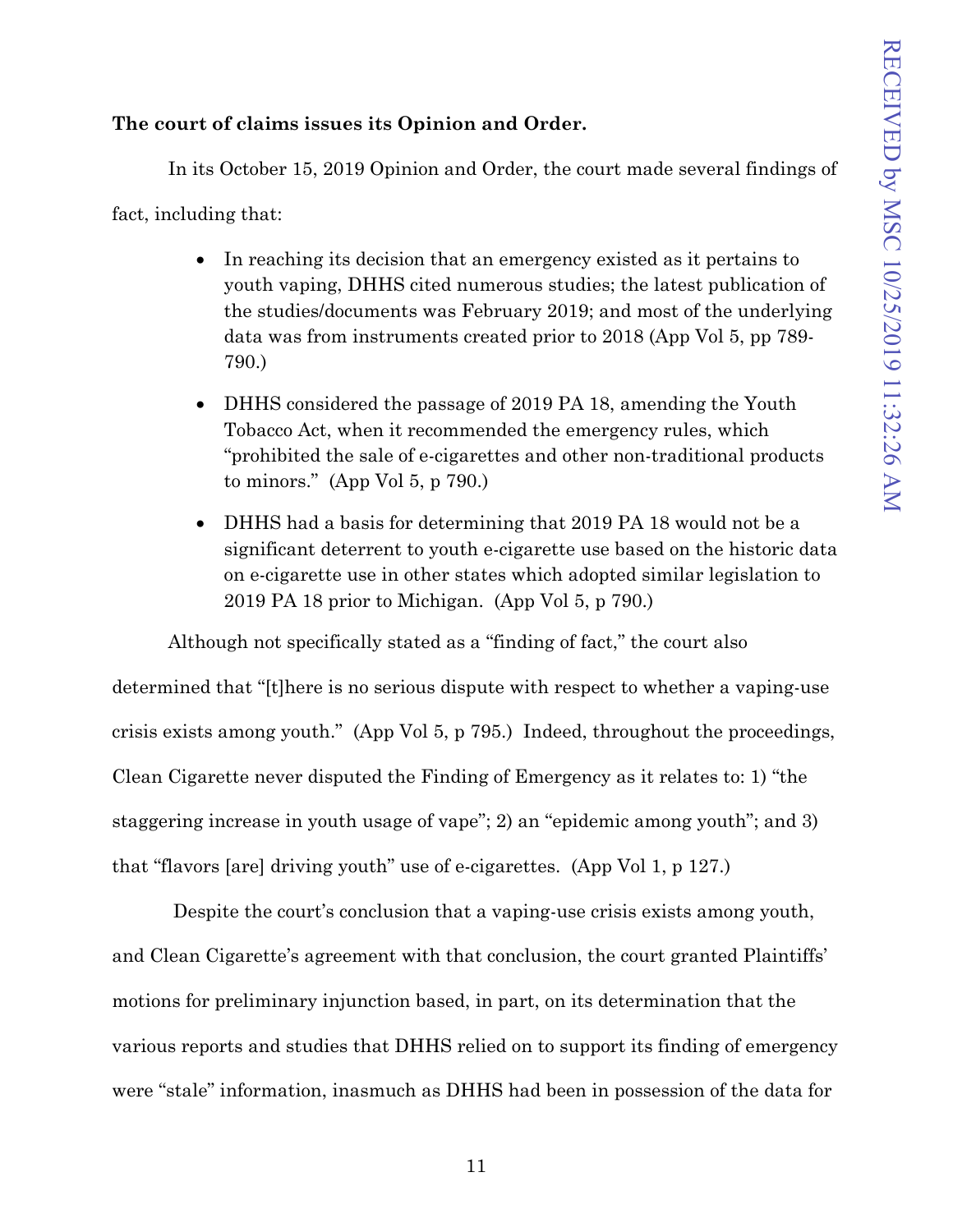at least eight months before the Rules were issued.[3](#page-23-0) (App Vol 5, p 795.) Pointing to *Michigan State AFL-CIO v Secretary of State*, 230 Mich App 1 (1998), the court framed this substantive assessment of DHHS's information as a question of "procedural[] validity" subject to the court's de novo review. (App Vol 5, p 794.) Applying this standard of review, the court explained that it was not convinced that the record at this juncture adequately substantiated the declaration of an emergency necessitating promulgation of the Rules and, thus, ruled that Plaintiffs showed "a likelihood of success on their assertion that the emergency rules are procedurally invalid." (App Vol 5, p 797.)[4](#page-23-1) While the court briefly addressed Plaintiffs' other challenges to the Rules, it did not explain its analysis in any depth. (App Vol 5, pp 793, 797-798, n 6.)

As for the remaining factors used to determine whether to grant a preliminary injunction, the court concluded that Plaintiffs showed that they would likely suffer irreparable harm, that DHHS did not show that it would suffer any harm, and that the harm to the public did not favor either granting or denying the preliminary injunction. (App Vol 5, pp 798-800.) In making its determination as it relates to the public harm, the court acknowledged that Defendants presented evidence showing that "the risk that youth will try vaping products or that they will

<span id="page-23-0"></span><sup>3</sup> Again, DHHS disputes the court's reliance on eight months.

<span id="page-23-1"></span><sup>4</sup> Clean Cigarette never alleged that the Rules were invalid because DHHS relied on outdated statistics or information or waited too long after receiving the information before acting to promulgate the Rules. Rather, the sole basis for Clean Cigarette's assertion that the Rules were invalid under the APA was because the Rules allegedly applied only to a subset of the public (i.e. youth) and not the entire community.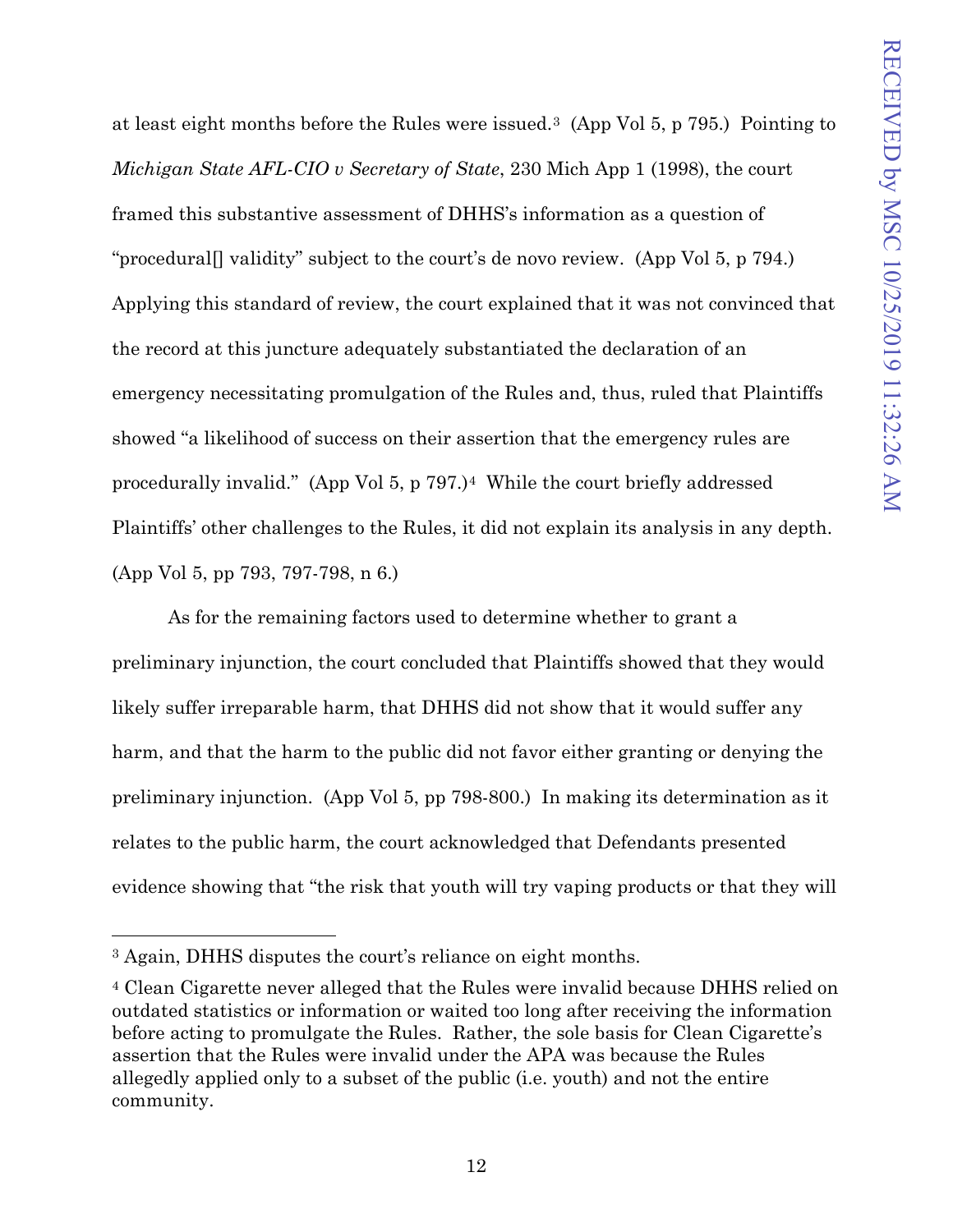continue to use vaping products is exacerbated by the existence of flavored products," and that "the risks to youth who use vaping products are real and substantial." (App Vol 5, pp 798-799.) The court also found, however, that adults who previously smoked combustible cigarettes but have switched to flavored nicotine vapor product might suffer harm if no injunction issued, as there was evidence introduced to support the notion that "these adult users of [nicotine] flavored vapor products will return to more harmful combustible tobacco products." (App Vol 5, p 799.)

Defendants requested an expedited motion for stay of proceedings while seeking appellate relief and a waiver of the notice requirements under MCR  $2.119(C)(1)$  for good cause.

On October 25, 2019, within hours before this filing, Defendants filed with the Court of Appeals an emergency application for leave to appeal the court of claims' order granting preliminary injunction.

Given the court of claims' conclusion that the emergency rules are invalid, the jurisprudentially significant errors that drove this conclusion, and the substantial harm that is flowing to both Defendants and the public health of this state, Defendants file this bypass application seeking immediate appellate review prior to a decision by the Court of Appeals. MCR 7.305(B)(4); MCR 7.305(C)(1)(b).

#### **STANDARD OF REVIEW**

<span id="page-24-0"></span>This Court reviews a lower court's decision to grant injunctive relief for an abuse of discretion. *Pontiac fire Fighters Union Local 376 v City of Pontiac*, 482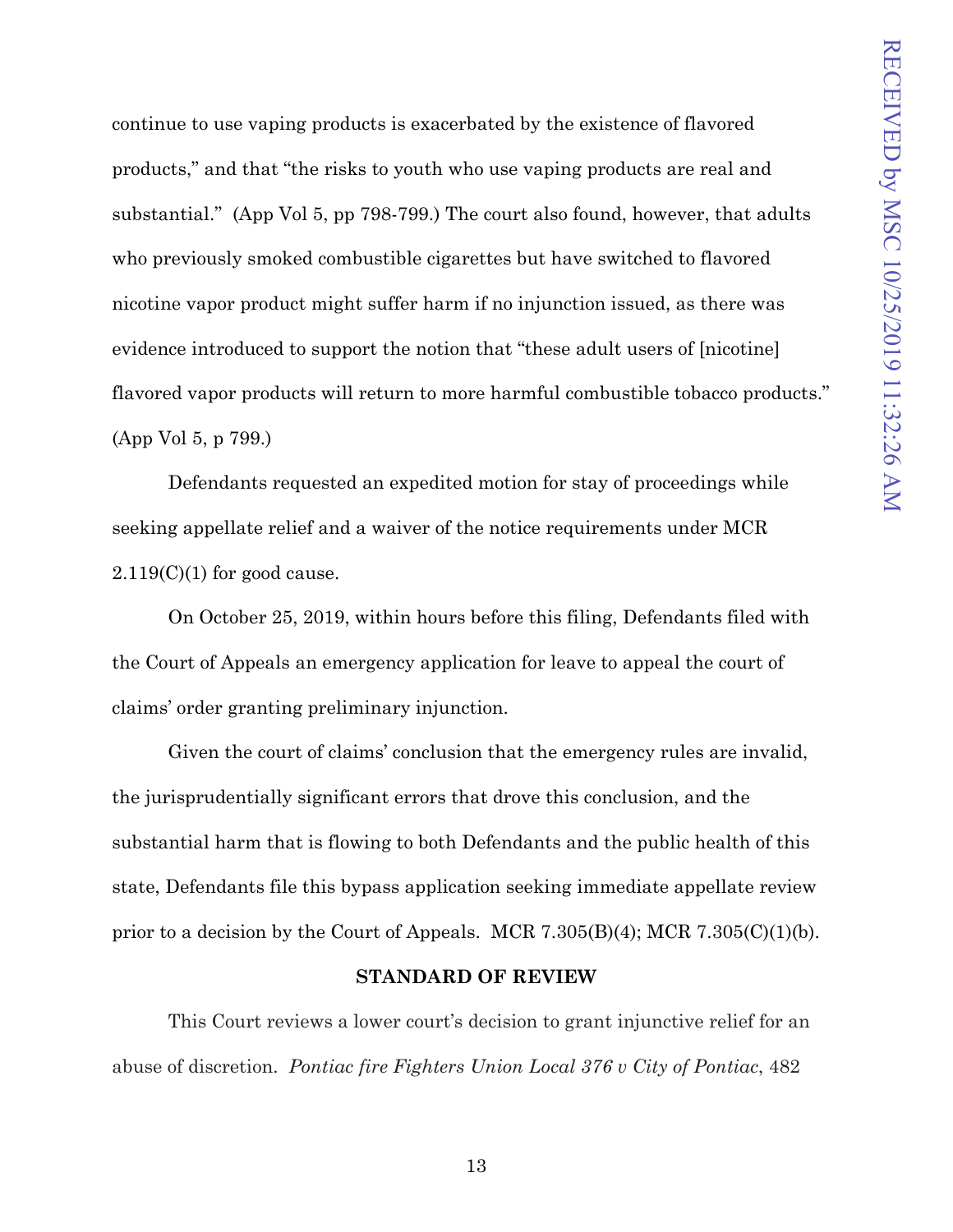Mich 1, 8 (2008); *Oshtemo Charter Tp v Kalamazoo County Road Comm'n*, 288 Mich App 296, 301 (2010). It reviews questions of law underlying that decision de novo. *State v McQueen*, 493 Mich 135, 146 (2013).

### **ARGUMENT**

## <span id="page-25-1"></span><span id="page-25-0"></span>**I. The court of claims abused its discretion when it granted Plaintiffs the extraordinary relief of a preliminary injunction.**

As this Court has explained, preliminary injunctive relief is an "extraordinary remedy." *Michigan Coalition of State Employee Unions v Michigan Civil Service Com'n*, 465 Mich 212, 219 (2001). That extraordinary remedy is not warranted here, and the court of claims abused its discretion in issuing the preliminary injunction.

In issuing a preliminary injunction, a court must consider (1) the likelihood that the party seeking the injunction will prevail on the merits, (2) the danger that the party seeking the injunction will suffer irreparable harm if the injunction is not issued, (3) the risk that the party seeking the injunction would be harmed more by the absence of an injunction than the opposing party would be by the granting of the relief, and (4) the harm to the public interest if the injunction is issued. *[Alliance for the Mentally Ill v Dep't of Community Health,](https://1.next.westlaw.com/Link/Document/FullText?findType=Y&serNum=1998199026&pubNum=0000595&originatingDoc=I5e393575776311e089b3e4fa6356f33d&refType=RP&originationContext=document&transitionType=DocumentItem&contextData=(sc.Search))* 231 Mich App 674, 660– [661 \(1998\).](https://1.next.westlaw.com/Link/Document/FullText?findType=Y&serNum=1998199026&pubNum=0000595&originatingDoc=I5e393575776311e089b3e4fa6356f33d&refType=RP&originationContext=document&transitionType=DocumentItem&contextData=(sc.Search))

A court's decision whether to award injunctive relief may not be arbitrary, but rather must be in accordance with the fixed principles of equity jurisdiction and the evidence in the case. *Jeffrey v Clinton Twp*, 195 Mich App 260, 263 (1992).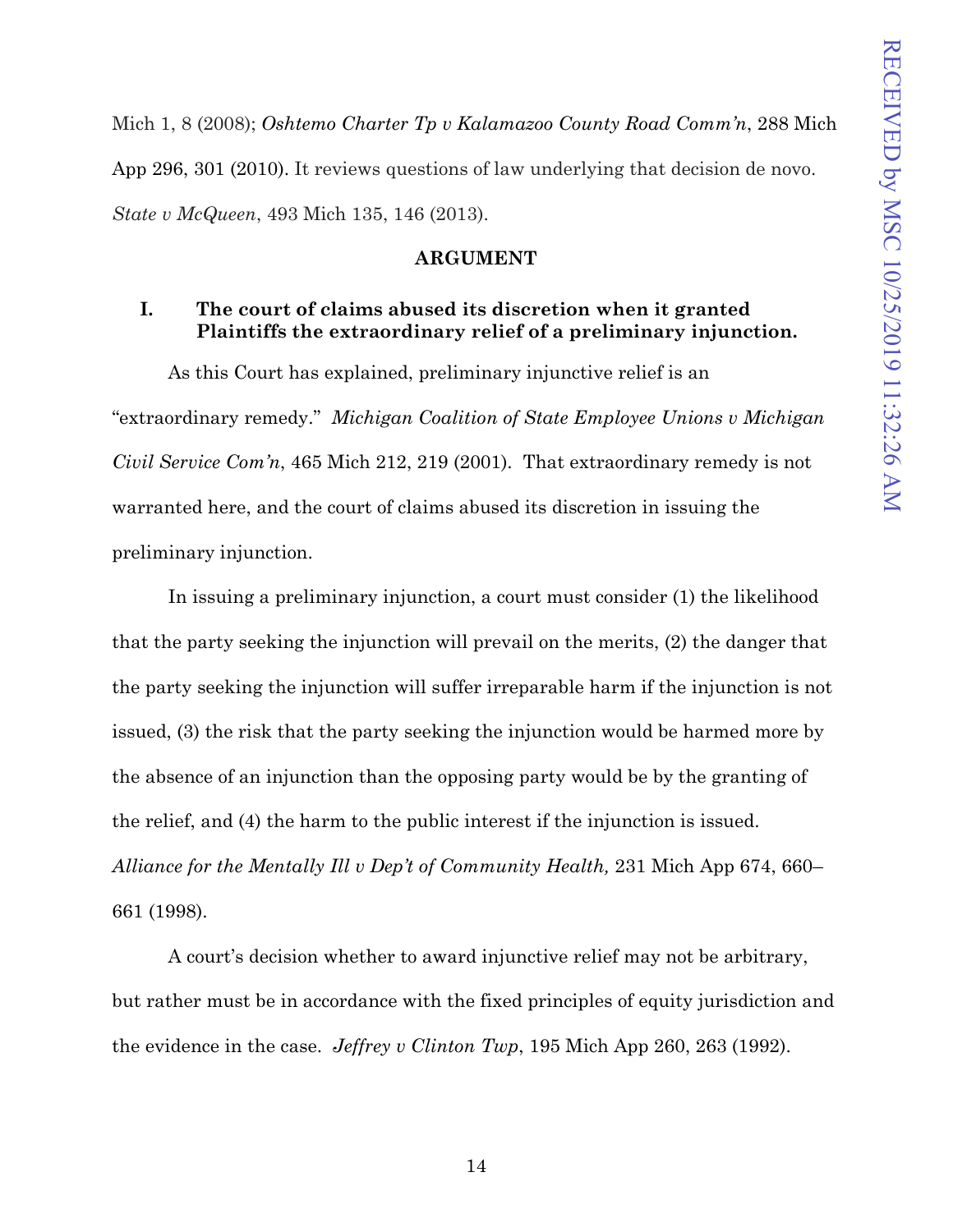When seeking injunctive relief, the plaintiff has the burden of proof on each of these factors. MCR 3.310(A)(4).

The preliminary injunction factors are not met here. The court of claims committed legal errors in concluding otherwise and, as a result, abused its discretion in granting this extraordinary relief.

## <span id="page-26-0"></span>**A. The court of claims erred when it determined that Plaintiffs were likely to succeed on the merits.**

Chief among the court of claims' errors was its conclusion that Plaintiffs were substantially likely to succeed on their claim that the Rules are procedurally invalid. This conclusion provided the lynchpin of the court's ruling, and was grounded in the misguided belief that a court, in the name of "procedural invalidity," can nullify the expert judgment of public health officials in responding to an emergency simply because the court believes that the response could or should have happened sooner. This belief was a legal error of constitutional and statutory dimension and was enabled by a prior decision of the Court of Appeals, *Michigan State AFL-CIO v Secretary of State*, 230 Mich App 1 (1998). The consequences of this error – for this case and for DHHS's ability to protect the people of this state from emergent pubic health threats – are severe and call for immediate review and relief from this Court.

## **1. The court of claims exceeded its authority by secondguessing DHHS's determination that an emergency youth vaping crisis exists.**

<span id="page-26-1"></span>The court of claims erred by determining that it was appropriate to review de novo DHHS's finding of emergency. Both the statutory text and the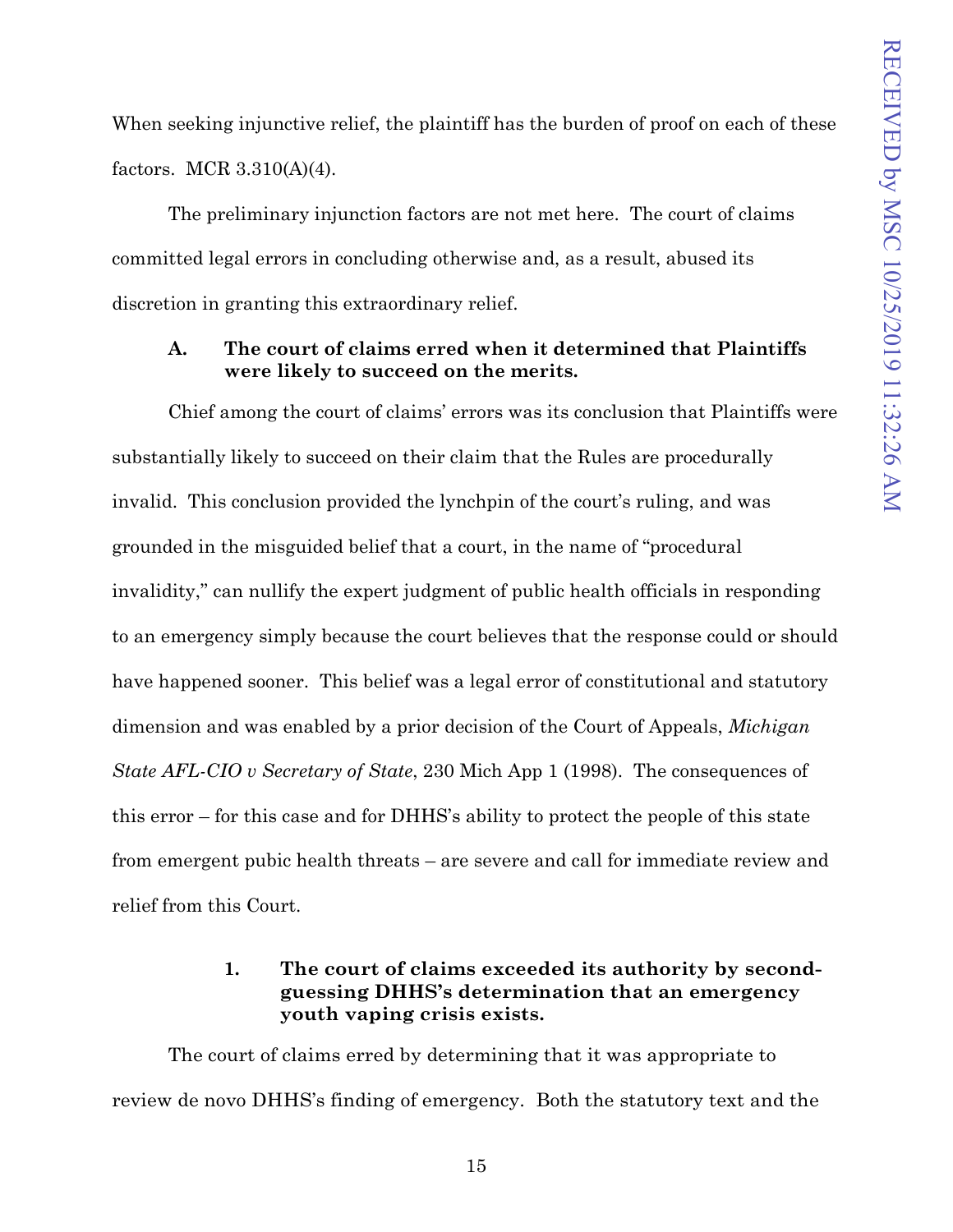constitutional commitment to separation of powers, see Const 1963, art 3 § 2, compel a court to afford considerable deference to DHHS when reviewing its finding of emergency under MCL 24.248(1). Whether and to what extent a court can second-guess the judgments of public health experts and the governor when confronted with a crisis is of critical import. Here, the court of claims exceeded that authority and, in doing so, mistakenly determined that Plaintiffs showed a likelihood of success on the merits.

Of all the actions that compose the response to a public health emergency, none is more thoroughly committed to the executive branch than the finding that the emergency exists. Whether circumstances give rise to a public health emergency is a decision for public health officials with experience and expertise in assessing the relevant data. What data to use, how to use it, when to act, how to interpret multiple data streams that may raise contradictions, and how to assess trajectories in the data and ascertain when data is out-of-date are all judgments for public health experts. The legislature has duly delegated these judgments to the executive branch.

This Court has not yet addressed whether a court has power to review an agency's finding of emergency, and if so what standard of review should govern. The primary decision from this Court on the topic, however, *Michigan State AFL-CIO v Secretary of State*, 230 Mich App 1 (1998), provides a muddled reading of the law and, as a result, unduly invites courts to second-guess the judgments of executive-branch public health experts about whether a public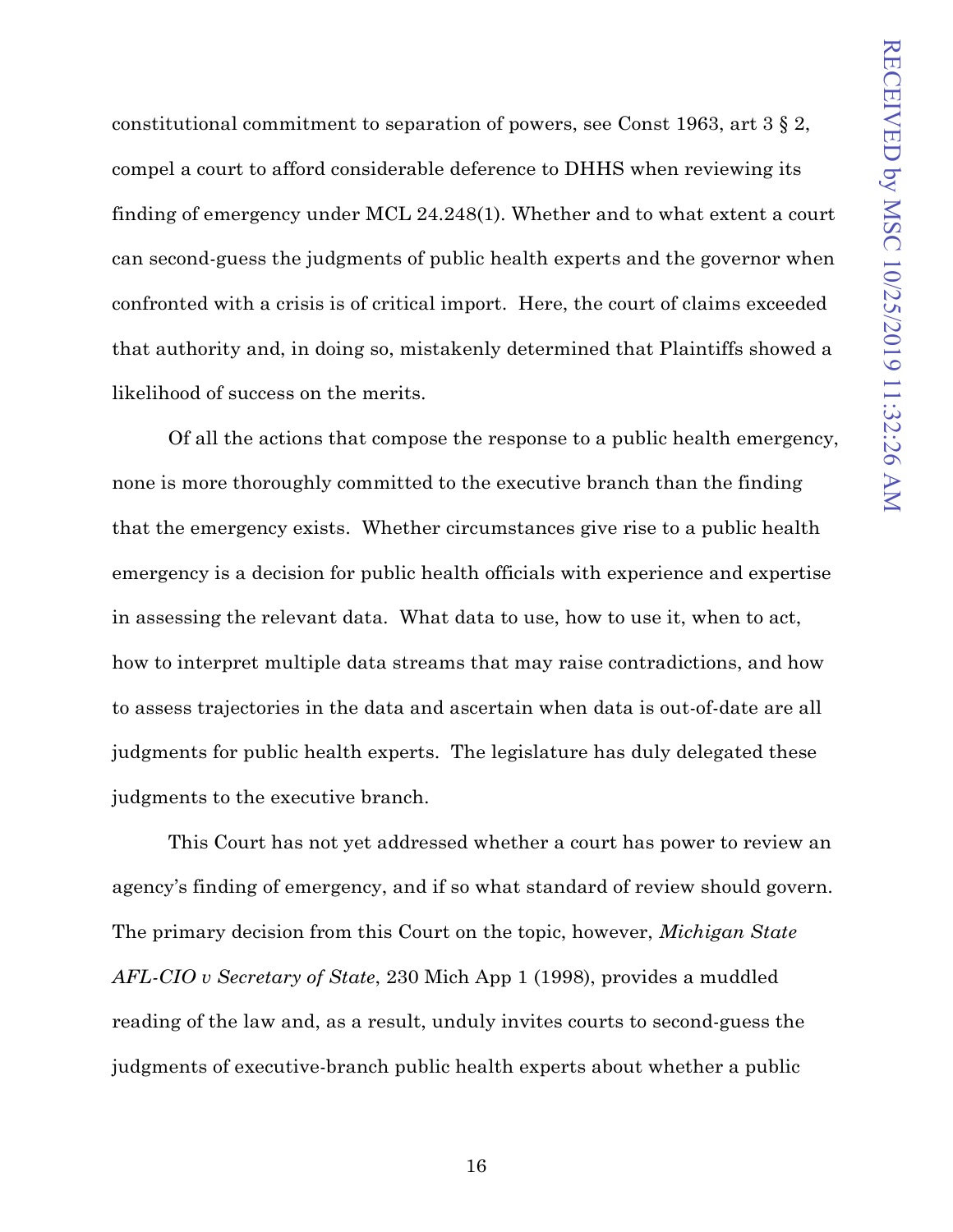health emergency exists. The court of claims' ruling in the instant case exemplifies this problem and warrants correction by this Court.

In *Michigan State AFL-CIO*, a panel of the Court of Appeals assessed an emergency rule for substantive and procedural validity. *Id*. at 14. As to the former, the panel followed the well-established framework under *Luttrell v Department of Corrections*, 421 Mich 93, 101 (1984). Cf *Michigan Farm Bureau v Department of Environmental Quality*, 292 Mich App 106, 129 (2011). The panel then reviewed the lower court's decision that no emergency existed to justify the emergency rules as a matter of procedural validity. *Michigan State AFL-CIO*, 230 Mich App at 17–21. In determining what standard of review to apply to the agency's finding of emergency, the panel rejected the Court of Appeals' earlier decision in *Michigan Petroleum Association v State Fire Safety Board*, 124 Mich App 187 (1983), which considered whether the finding had a "substantial basis" and whether the agency "abused" its rulemaking authority. Id. at 193–95. Instead, the panel characterized the question under review "as an issue of statutory construction, which is a question of law that we review de novo." *Michigan State AFL-CIO,* 230 Mich App at 21.

Next, the panel identified the three procedural conditions required by MCL 24.248:

(1) the agency must "find[] that preservation of the public health, safety, or welfare requires promulgation of an emergency rule without following the notice and participation procedures required by section 41 and 42;" (2) "state  $\parallel$  in the rule the agency's reasons for that finding"; and (3) "the governor [must] concur[] in the finding of emergency." [*Id*. at 21.]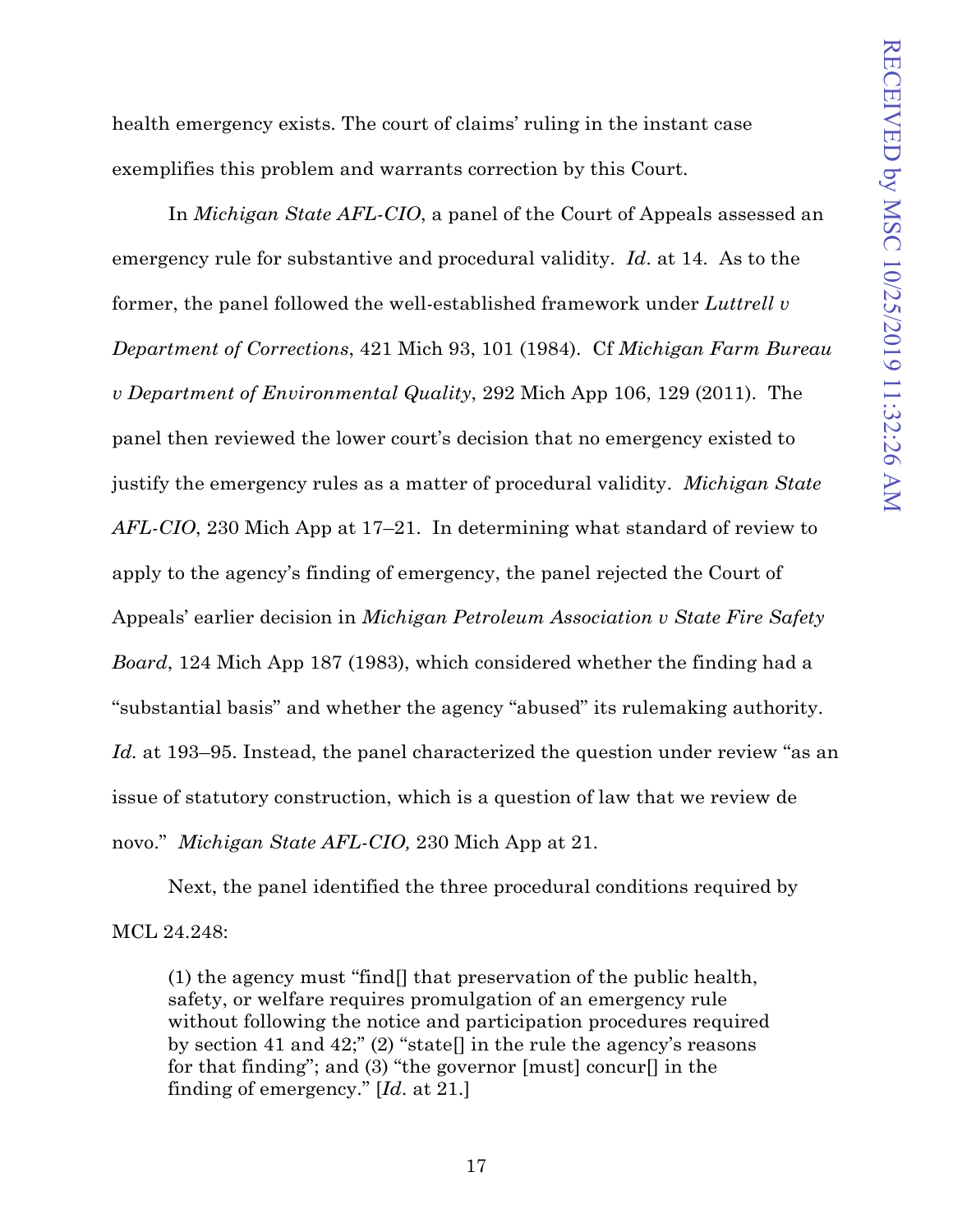The panel then concluded that the agency failed to satisfy the first of these requirements because the basis the agency had identified for the emergency applied only to a limited class and not the public at large. *Id.* at 24.

The panel did not explain, however, why its assessment of the adequacy of the emergency's basis was a matter of "procedural validity" suitable for de novo review. This silence has proven problematic, as it has left the door open for courts to treat any evaluation of an agency's finding of an emergency, no matter how substantive, as a procedural matter governed by no measure of deference to the agency whatsoever. As Le Duc explained in his treatise appraising *Michigan State AFL-CIO*,

[The Court of Appeals'] failure to give deference to the factual conclusions of an agency charged by the Legislature with responsibility to administer a statute and to substitute its judgement for that of the highest official in the executive branch regarding the existence of an emergency are both violative of the Constitution's separation of powers provisions. [Le Duc, *Michigan Administrative Law*, § 4.38.]

In this case, the court of claims' lack of appropriate deference to DHHS's findings contributed significantly to its erroneous ruling. Repeatedly citing *Michigan State AFL-CIO*, the court of claims characterized Plaintiffs' challenge to the sufficiency of DHHS's finding of an emergency as a question of procedural validity subject to de novo review. Further, the court agreed with Plaintiffs "that defendants' proffered reasons for the emergency declaration have fallen short" and, in doing so, grounded its belief that the information underlying the emergency finding was "stale." (App Vol 5, pp 793-796.)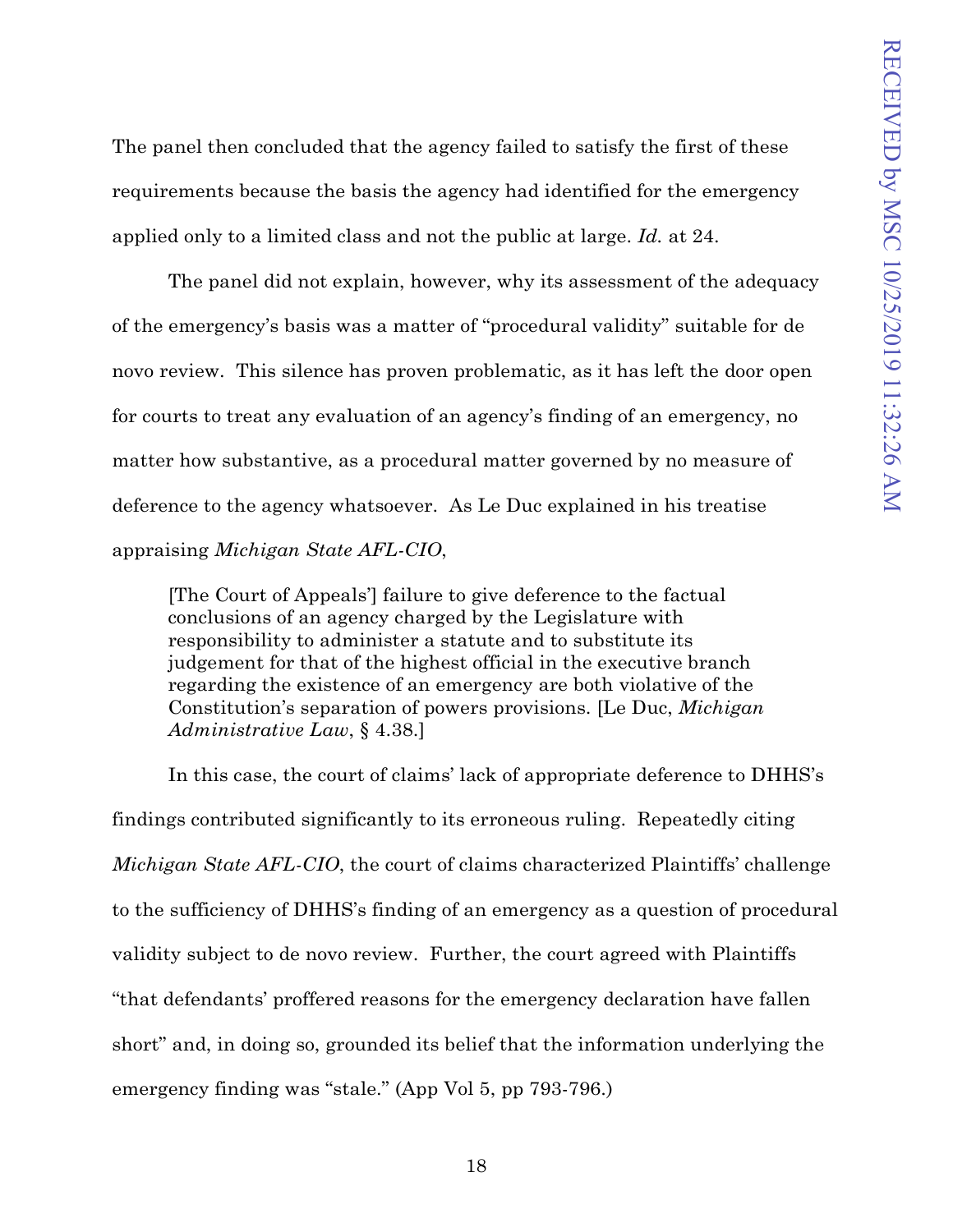But framing this substantive assessment of DHHS's finding of emergency as a matter of "procedure" subject to de novo review was wrong as a matter of law. A finding of emergency is a determination of fact, not of law, and an evaluation of the sufficiency of that finding is not suitable for treatment within the standard framework applicable to ordinary rulemaking. See Le Duc, *Michigan Administrative Law*, § 4.38 (explaining that judicial review of emergency rules requires a consideration not encompassed by the traditional review for substantive and procedural validity of administrative rules: "whether there was justification for the use of the emergency rulemaking procedures.")

By reviewing DHHS's emergency finding under the "procedural" prong of the traditional framework for analyzing non-emergency rules, the court of claims erred in multiple ways: it failed to account for the factual nature of these findings, the separation of powers concerns that inevitably surround emergencies, and the statutory limitations created in MCL 24.248. Whether a public health emergency exists is an inherently factual determination appropriate for experts with special training in how to assess and apply public health data and information. If the finding of a public health emergency is subject to judicial review at all, the review must be appropriately deferential to that expertise.

The significant limitations inherent in emergency rulemaking power, and the fundamental separation-of-powers principles they embody and reflect, further bolster the case for considerable deference in judicial review of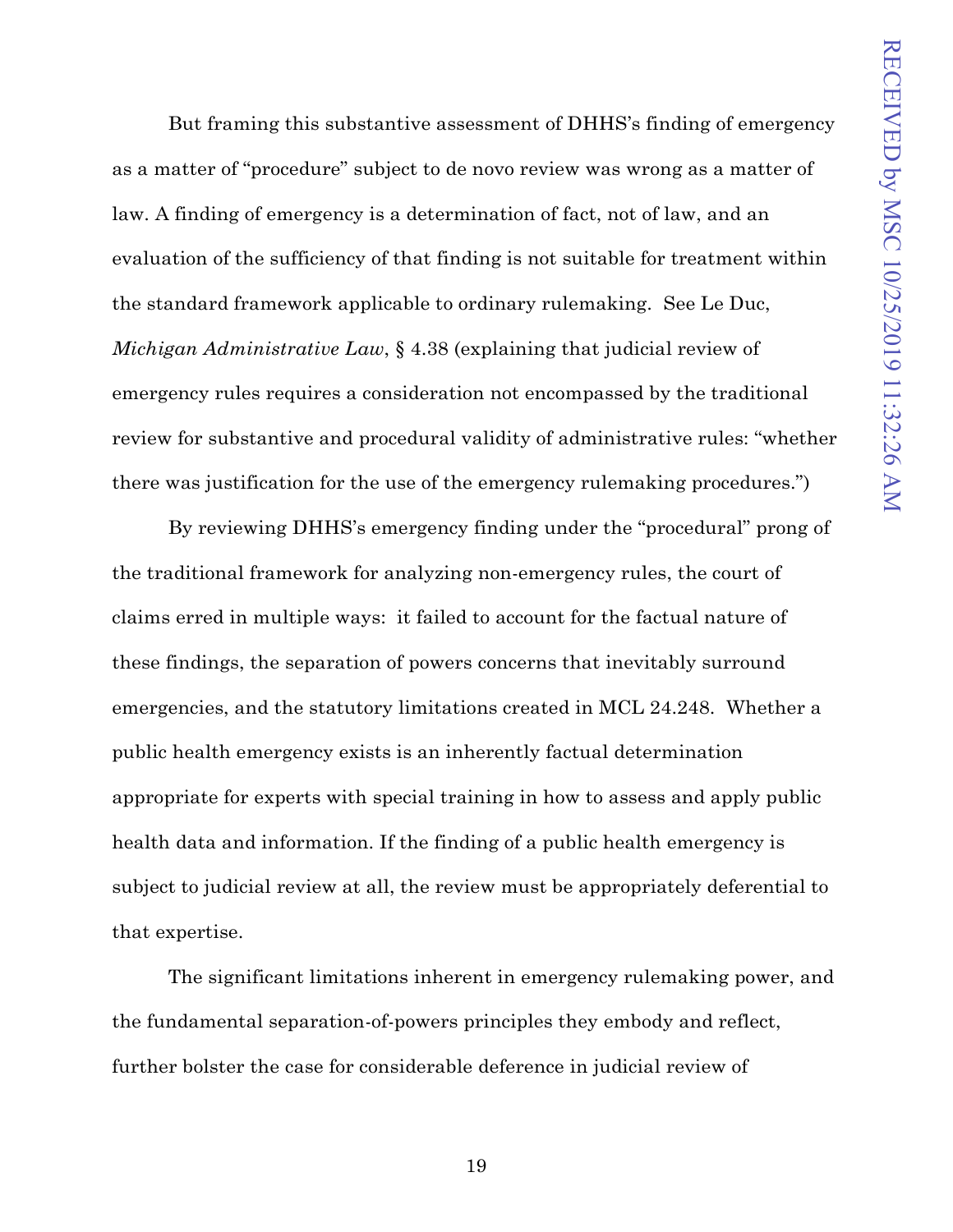emergency findings. To invoke its emergency rulemaking power, the agency must not only provide a rationale for its finding of emergency, MCL 24.248(1), but also obtain the governor's concurrence in the finding of an emergency. *Id.* This requirement serves both to require direct review by the highest official in the executive branch and to create in the governor direct political accountability for the finding and the ensuing rule. Finally, the Rules are only temporary: limited to six months and a single six-month extension. *Id.* If the agency wants a similar rule to remain in effect past this time, the agency must follow the full procedures outlined in the APA, including notice and comment. MCL 24.248(4).

These limitations serve to define the scope of, and provide the requisite checks on, the power that the legislature has delegated to the executive to use emergency rulemaking in response to an emergency. By inserting de novo review into this emergency-response mechanism, the court of claims violated its carefully delineated separation of powers and cast uncertainty on the State's ability to respond to a public health crisis. This Court should clarify that a finding of emergency under MCL 24.248(1) is a factual determination, which may be reviewed—if at all—with utmost deference to the agency.

### **2. The court of claims improperly determined that DHHS failed to comply with MCL 24.248(1) when promulgating the Rules, because speed is not a specific statutory factor.**

<span id="page-31-0"></span>The legislature authorized the DHHS to issue an emergency rule if three conditions are met: (1) DHHS finds that preservation of the public health, safety, or welfare requires it; (2) DHHS states in the rule its reasons for that finding; and (3) the governor concurs in the finding of emergency.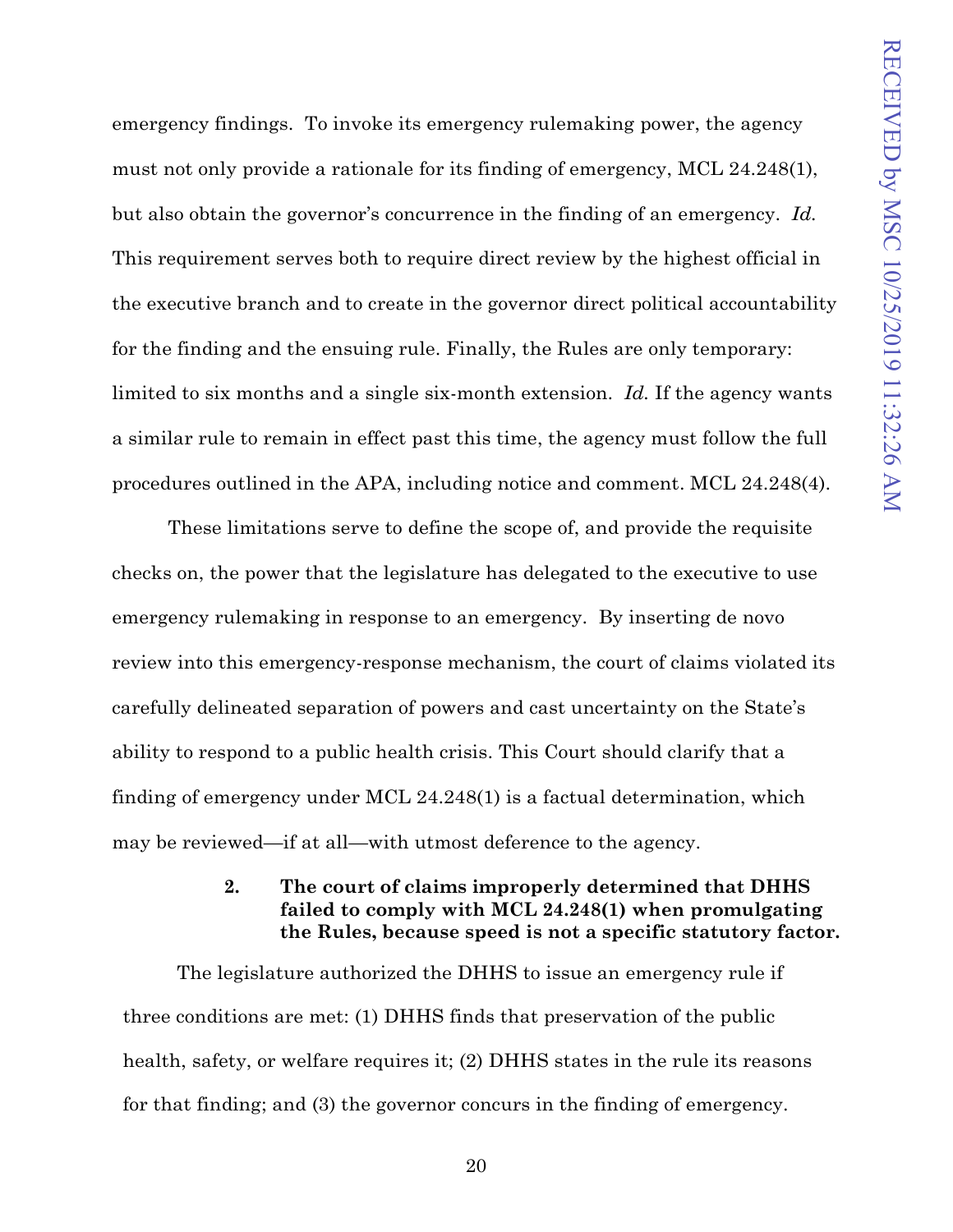MCL 24.248(1). None of these elements imposes any requirements or limitations on the data or other information that an agency can rely on when finding an emergency, let alone mandates that the emergency be based only on data discovered within a certain timeframe.

When a statute is clear and unambiguous, there is no room for judicial construction or interpretation. *People v McIntire*, 461 Mich 147, 152–153 (1999). Given clear legislative intent, "the proper role of a court is simply to *apply* the terms of the statute to the circumstances in a particular case." *Id.*  (emphasis in original). For that reason, when a statute sets out a discrete set of requirements for an agency to follow, the court may not add additional requirements based on its policy preferences or judgment.

*Smith v Cliffs on the Bay Condominium Association,* 463 Mich 420 (2000) (later abrogated on other grounds by *Jones v Flowers*, 547 US 220 (2006)), is instructive here. In *Smith*, even though the legislature developed a "set of procedures for notice of the steps in the tax sale process," the lower court held that the state was required to make a "meaningful effort to obtain the correct address of the property owner" if the mailed notice was returned undeliverable, and found the state's efforts to provide notice lacking because this new requirement was not met. This Court held that even if another notice process might have been wiser or fairer, "[t]he courts lack the authority to create new notice requirements." *Id*. at 430; see also *Kidd v Gen Motors Corp*, 414 Mich 578, 588 (1982) ("It is axiomatic that when the language of an act clearly enunciates a standard and a definition which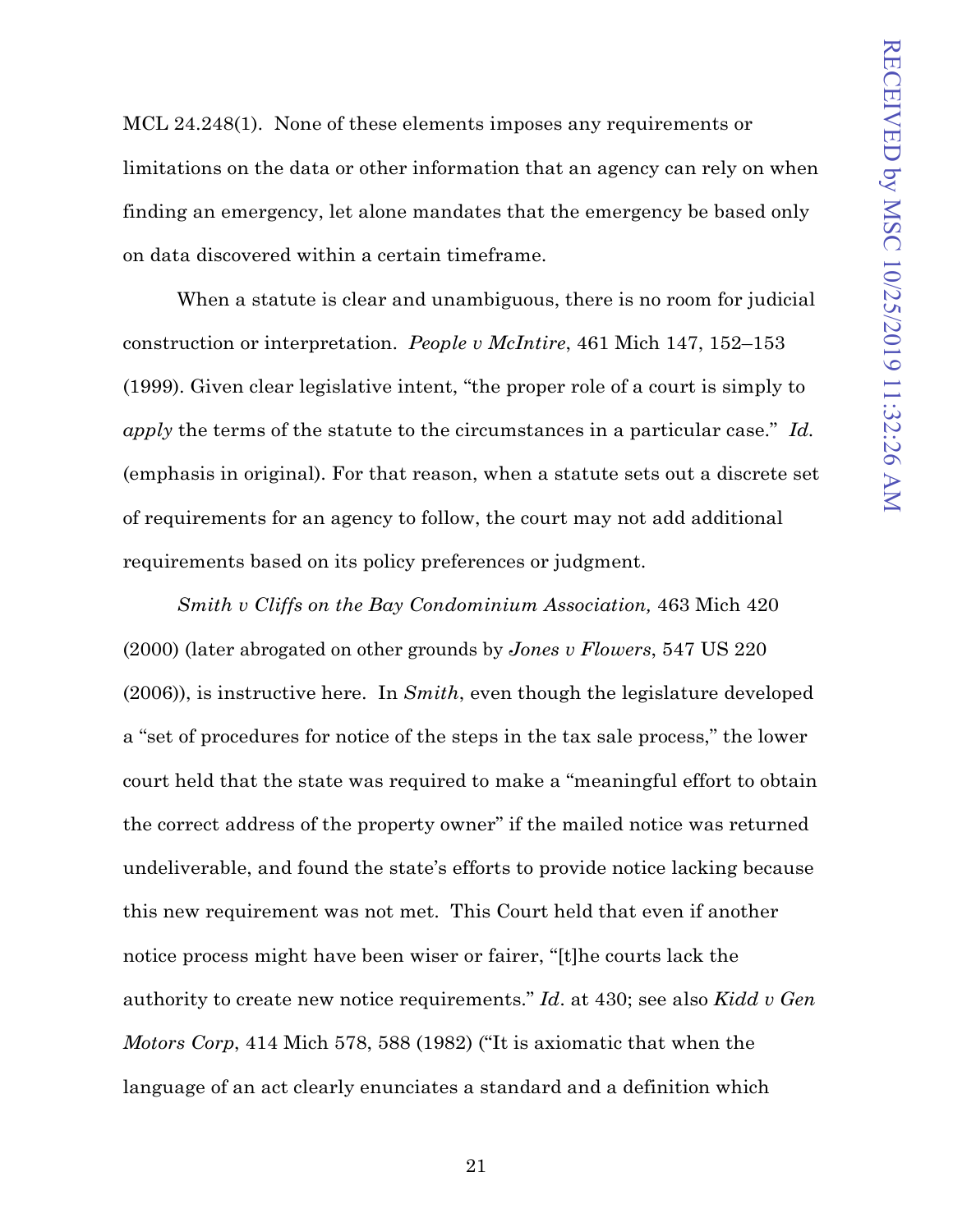coincidentally also comport with the spirit and purpose of the act, it is repugnant to attempt to judicially read into the act other requirements or conditions that operate to defeat or limit its aim.").

Similarly here, the court of claims had no authority to impose a timing requirement on DHHS's finding of emergency. The legislature required no such thing in MCL 24.248(1), and it was not for the court to override the legislature's decision. And indeed, this case well illustrates the wisdom of that decision. The youth vaping crisis in Michigan was clearly an emerging issue at the time the crisis was declared, and it is still emerging. This is not a situation where DHHS knew about the crisis and how to best respond to it for years before making the declaration. As DHHS's Chief Medical Executive Dr. Khaldun testified, it is not only the existence of data that impacts the determination as to whether a public health emergency should be declared, but the data needs to be reviewed and the risks and benefits of declaring the emergency must also be considered. (App Vol 4, pp 659, 683- 684.) Even if the reports DHHS relied upon were taken from 2018 and early 2019 data, that information needed to be analyzed and the risks and benefits needed to be assessed and weighed. A thorough and reasoned review, coupled with a robust discussion of how best to address the crisis, takes time. A few months is entirely reasonable and appropriate when talking about declaring a public health emergency, especially one of this magnitude and complexity.

In short, the basis upon which the court of claims determined that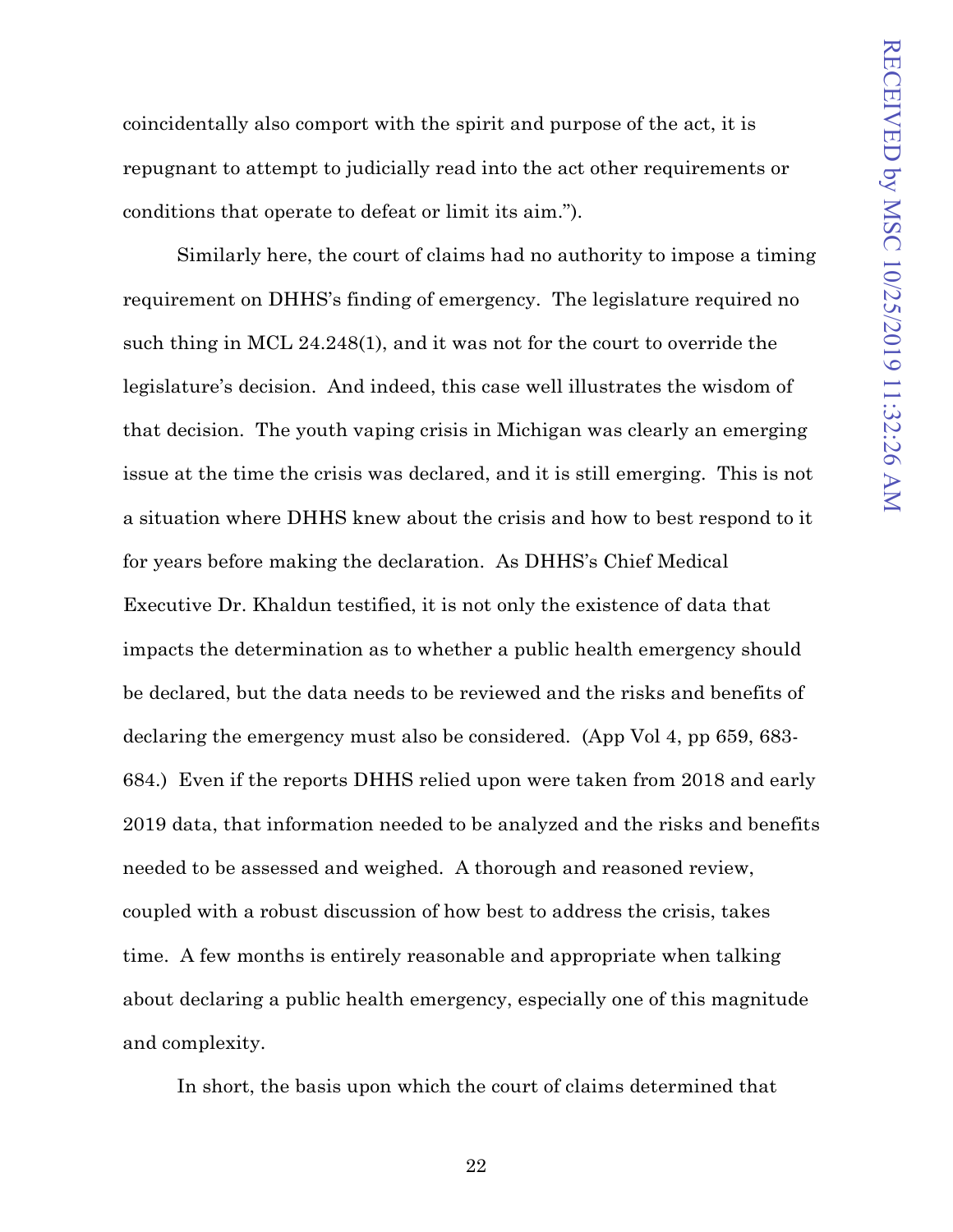Plaintiffs showed a substantial likelihood of prevailing is wrong. DHHS met all of the requirements of MCL 24.248 when it promulgated the Rules, and the court committed reversible error by considering the methodology and underlying basis for DHHS's determination. This is not a case where the court found no basis for determining that a public health crisis exists. Again, the court stated in no uncertain terms that "[t]here is no serious dispute with respect to whether a vaping-use crisis exists among youth." (App Vol 5, p 795.) Rather, the court takes to task DHHS's alleged failure to act more quickly in promulgating the Rules, not that the Rules were unnecessary to address the public health youth vaping crisis.[5](#page-34-1) But the speed by which DHHS acted to identify and/or promulgate the Rules is not a factor under MCL 24.248(1), and the court's reading such a requirement into the statute was clear error.

## **3. The court of claims' reliance on cases applying the federal Administrative Procedures Act is inapt and ignores the plain language of MCL 24.248(1).**

<span id="page-34-0"></span>Further, the federal cases the court cited to support its conclusion that an agency's inaction or delay undercuts the notion that an emergency exists, are not only not binding but also easily distinguishable. Underlying all of these federal cases is 5 USC  $\S$  553(b)(3)(B), which allows a federal agency to dispense with notice and hearing when it "for good cause finds (and

<span id="page-34-1"></span><sup>5</sup> The court of claims further acknowledged that, "the record in this case established that this [youth vaping] is an area that could very well benefit from rulemaking …." (App Vol 5, pp 796-797.)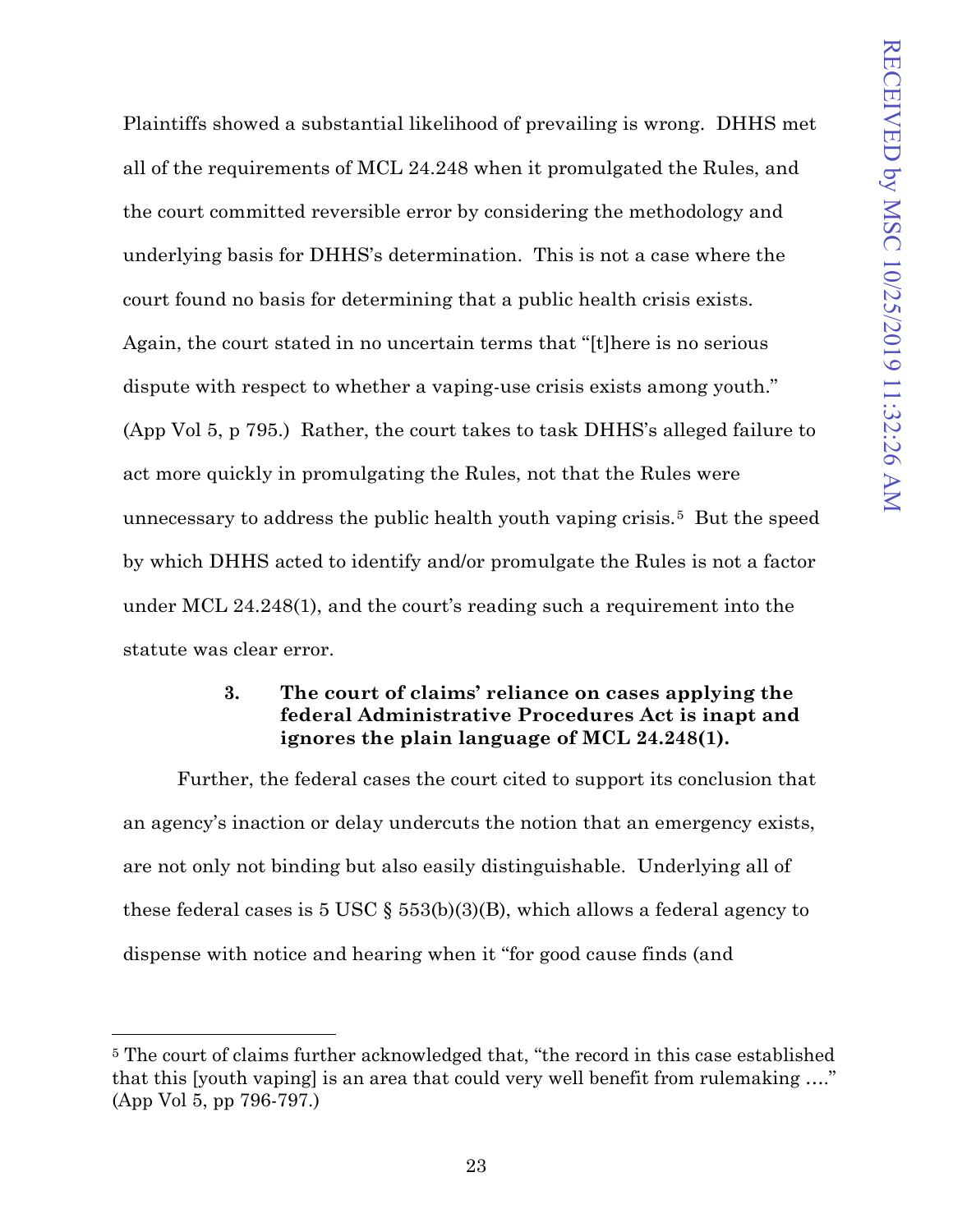incorporates the finding and a brief statement of reasons therefor in the rules issued) that notice and public procedure thereon are impracticable, unnecessary, or contrary to the public interest." Section  $553(b)(3)(B)$ therefore differs from MCL 24.248(1) in three critical respects: (1) the substantive standard is quite different; (2) it requires "good cause"; and (3) it does not provide for review by the chief executive.

As the plain language of the respective statutes makes clear, a finding of emergency under MCL 24.248(1) should be reviewed substantially more deferentially than one under its federal counterpart. The good cause requirement of  $\S$  553(b)(3)(B) and the lack of any review by the chief executive signal that Congress intended the courts to substantively review these determinations. Michigan's legislature decided not to subject an agency's finding of emergency to a good cause requirement, however, and instead charged the governor with review of the agency's finding, thus strongly suggesting that it did not intend for courts to substitute their judgment for that of the agency and the governor. Indeed, these features buttress the conclusion that separation of powers requires highly deferential review.

The court of claims, however, ignored these distinctions and instead accepted Plaintiffs' invitation to second-guess the DHHS's expertise and erroneously conclude that the Rules were procedurally invalid.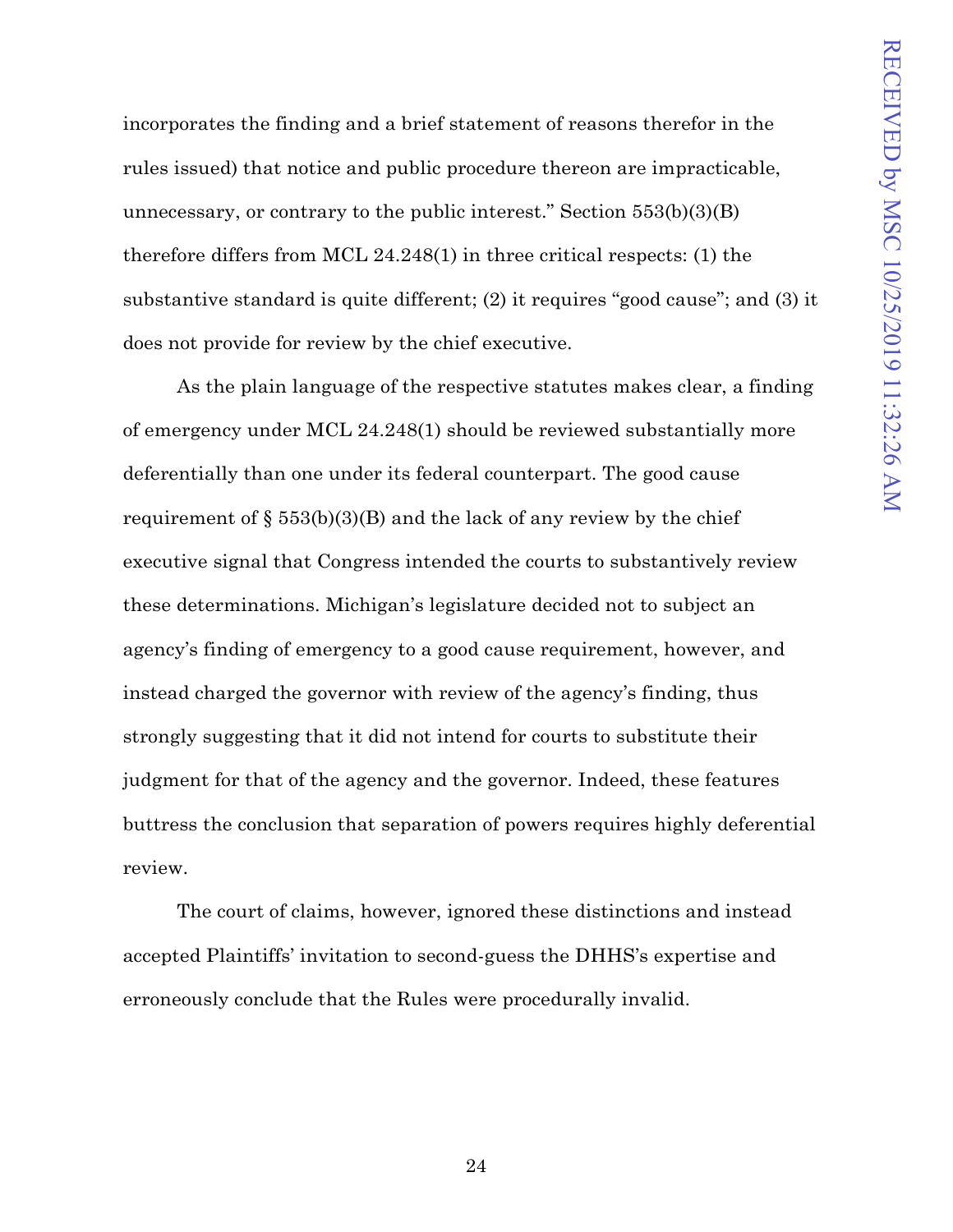### **4. Plaintiffs failed to show a likelihood of success on the merits as to their other challenges to the validity of the Rules.**

<span id="page-36-0"></span>The court of claims determined that Plaintiffs demonstrated a likelihood of success on the merits based on their assertion that the Rules are procedurally invalid. For the reasons set forth above, however, that determination was plainly wrong. While the court briefly addressed Plaintiffs' other arguments in support of their assertion that they were likely to prevail on the merits and found them lacking, the court did not thoroughly explain its rational. The reason is simple. The law makes clear that these additional arguments are meritless and that Plaintiffs have failed to show a likelihood of success on the merits on these arguments as well.

Given the plain lack of legal merit in these claims, there is no need for this Court to remand them to the court of claims for a fuller explanation. Instead, in the interests of judicial economy and in light of the urgent importance of restoring the public-health protections duly provided by the emergency rules as quickly as possible, Defendants offer the following analysis of these claims and urge this Court to confirm that Plaintiffs have not shown a substantial likelihood of success on the merits.

#### **a. The Rules are not ultra vires.**

<span id="page-36-1"></span>Plaintiff Slis contends that DHHS's promulgation of the Rules is ultra vires in light of MCL 333.2233(2), which was enacted by 1996 PA 67, and provides:

If the Michigan supreme court rules that sections 45 and 46 of the administrative procedures act of 1969, Act No. 306 of the Public Acts of 1969, being sections 24.245 and 24.246 of the Michigan Compiled Laws, are unconstitutional, and a statute requiring legislative review of administrative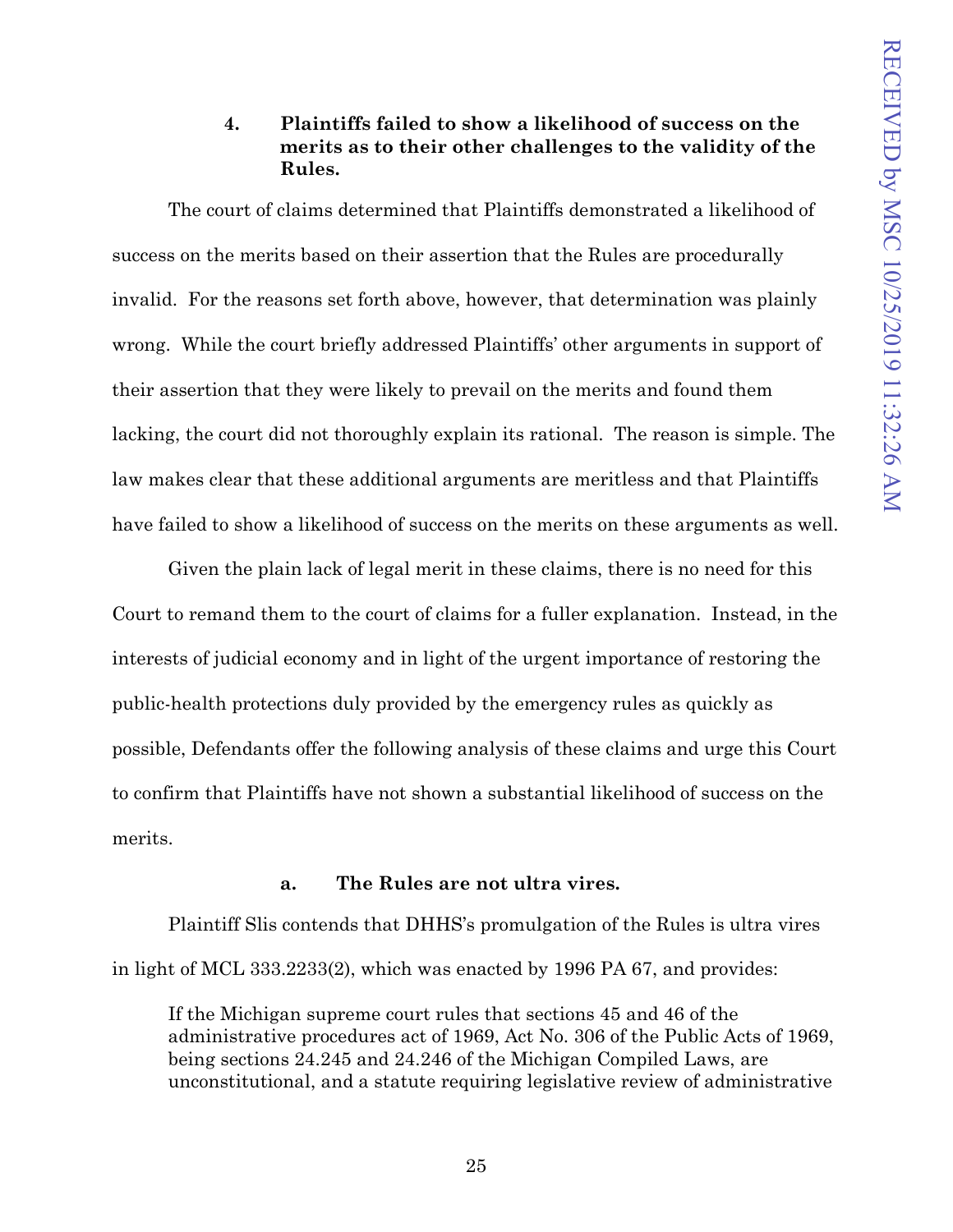rules is not enacted within 90 days after the Michigan supreme court ruling, the department shall not promulgate rules under this act.

According to Slis, this provision was triggered by this Court's decision in *Blank v Dep't of Corrections*, 462 Mich 103 (2000)—meaning that in the nearly twenty years since that decision, DHHS, by operation of MCL 333.2233(2), has been promulgating rules under the Public Health Code, emergency and otherwise, without any authority to do so. Slis is wrong. MCL 333.3322(2) is unconstitutional, invalid, and ultimately irrelevant.

First, MCL 333.2233(2) was legally invalid from the start: its enactment was in violation of several sections of the Michigan Constitution of 1963,[6](#page-37-0) and it also amounted to an unenforceable attempt by the 1996 legislature to dictate or restrict the legislative actions and authority of future legislatures.[7](#page-37-1) 

Second, even if MCL 333.2233(2) were somehow legally valid, it would have

no effect on DHHS's rulemaking authority because, as is clear from *Blank* and the

<span id="page-37-0"></span> $6$  For instance, the legislative history of MCL 333.2233(2) makes clear that its manner of enactment – as a last-minute addition to a bill that had comprised, up until that point, a series of technical amendments to statutes incorporated in the Natural Resources and Environmental Protection Act – was in violation of article 4, sections 24 and 26 of the Michigan Constitution of 1963. MCL 333.2233(2) was shoehorned into the bill after its third reading and immediately before its passage in the Senate, see 1996-8 Journal of the Senate 199. This is precisely the circumstance against which the Constitution seeks to protect. See *Anderson v Oakland County Clerk,* 419 Mich 313, 329 (1984). Furthermore, because MCL 333.2233 was the only section of the Public Health Code that was reenacted and republished when MCL 333.2233(2) was enacted, MCL 333.2233(2) could not constitutionally impair or affect DHHS's rulemaking authority under any other sections of the Public Health Code. See Mich Const 1963, art 4, § 25.

<span id="page-37-1"></span><sup>7</sup> See, e.g., *LeRoux v Sec'y of State*, 465 Mich 594, 615–616 (2002) (reciting the "fundamental principle" that "[t]he Legislature, in enacting a law, cannot bind future Legislatures").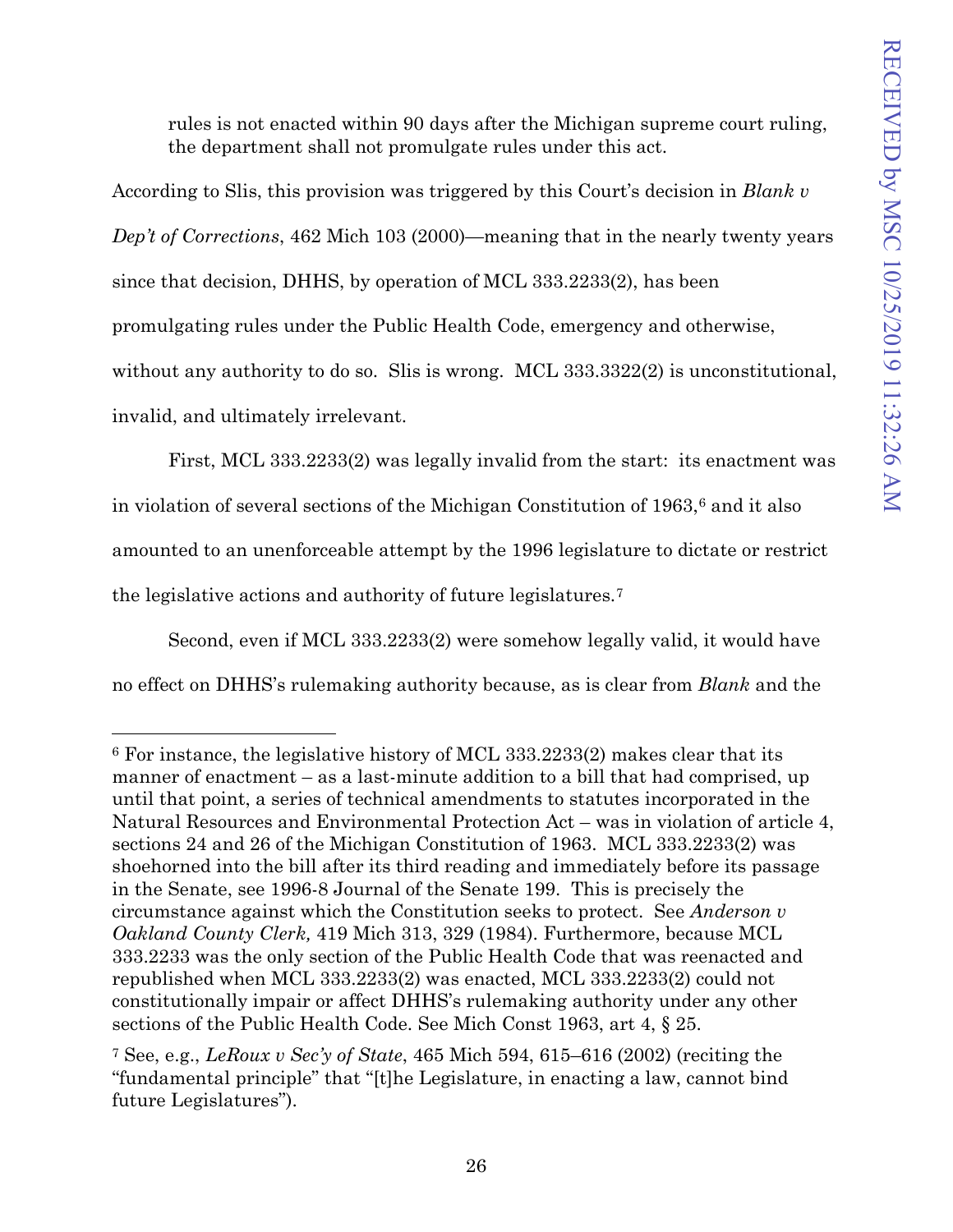legislative history of sections 45 and 46 of the APA, its requirements have always been satisfied. In *Blank*, this Court ruled that portions of the "legislative approval" process then codified in Sections 45 and 46 of the APA were unconstitutional. Shortly before this Court issued its decision, however, the legislature amended sections 45 and 46 of the APA to remove the portions at issue in *Blank* and replace them with a "legislative review" process that did not contain the same constitutional flaws. See 1999 PA 262. This preemptive action by the legislature ensured that, when this Court issued its decision in *Blank*, the decision would not and did not—trigger MCL 333.2233(2) and put DHHS's rulemaking authority at risk.[8](#page-38-0)

Simply put, nothing about MCL 333.2233(2) casts doubt on DHHS's fundamental authority to promulgate rules, emergency and otherwise, under the Public Health Code, or on DHHS's uninterrupted exercise of that authority over the past twenty years. Accordingly, Plaintiffs fail to show a likelihood of success on the merits based on this claim.

<span id="page-38-0"></span><sup>8</sup> In addition to *Blank* and MCL 333.2233(2), Plaintiff Slis points to *Verizon v Mich PSC*, 263 Mich App 567 (2004), characterizing it as "binding precedent" in support of his position. *Verizon* provides nothing of the sort. *Verizon* involved the Michigan Public Service Commission's rulemaking authority under the Michigan Telecommunications Act. It did not apply or analyze MCL 333.2233(2), and did not consider the constitutional infirmities of that legislation or its interaction with *Blank*. Furthermore, while *Verizon* passingly discussed the history of *Blank* and the legislature's corresponding corrective amendments of sections 45 and 46 of the APA, it plainly misunderstood that history, attributing the corrective amendments to 2004 legislation rather than the 1999 legislation of which they were actually a part. See *id*. at 571 n 2; 1999 PA 262. *Verizon* is in no way persuasive, let alone dispositive, here.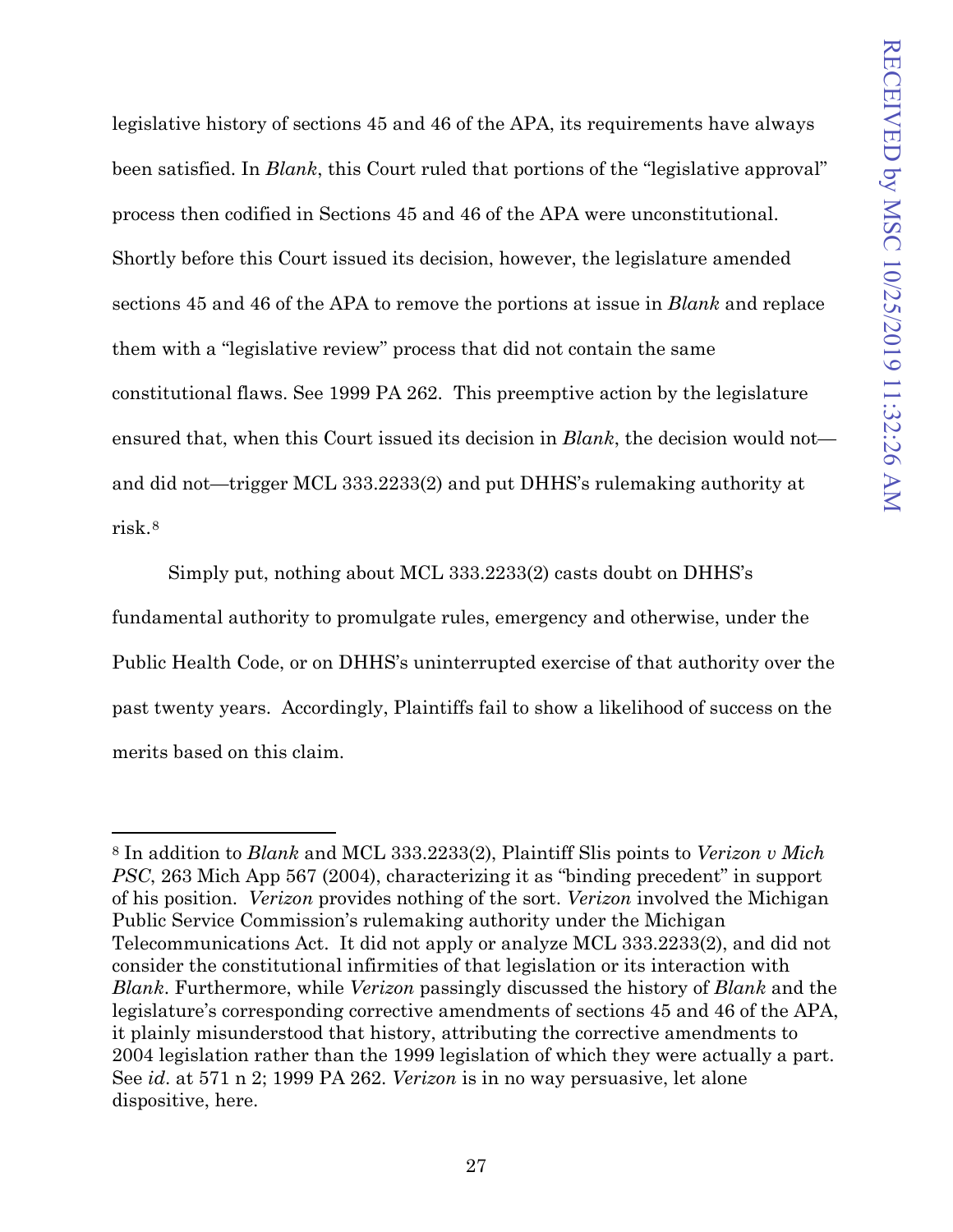### **b. The Rules do not violate the dormant Commerce Clause.**

<span id="page-39-0"></span>"The Commerce Clause of the Constitution grants Congress the power '[t]o regulate Commerce with foreign Nations, and among the several States, and with the Indian Tribes.' Art. I, § 8, cl.3. 'Although the Clause thus speaks in terms of powers bestowed upon Congress, the Court has long recognized that it also limits the power of the States to erect barriers against interstate trade.' " *Maine v Taylor*, 477 US 131, 137 (1986), citing *Lewis v BT Investment Managers, Inc*, 447 US 27, 35 (1980). But "[t]he limitation imposed by the Commerce Clause on state regulatory power 'is by no means absolute,' and 'the States retain authority under their general police powers to regulate matters of 'legitimate local concern,' even though interstate commerce may be affected.'" *Maine*, 477 US at 138; citing *Lewis*, 447 US at 36.

"When a state statute directly regulates or discriminates against interstate commerce, or when its effect is to favor in-state economic interests over out-of-state interests, [the Supreme Court has] generally struck down the statute without further inquiry. When, however, a statute has only indirect effects on interstate commerce and regulates evenhandedly, [the Supreme Court has] examined whether the State's interest is legitimate and whether the burden on interstate commerce clearly exceeds the local benefits. In either situation the critical consideration is the overall effect of the statute on both local and interstate activity." *Ferndale Laboratories, Inc v Cavendish*, 79 F3d 488, 494 (CA 6, 1996) (internal citations omitted).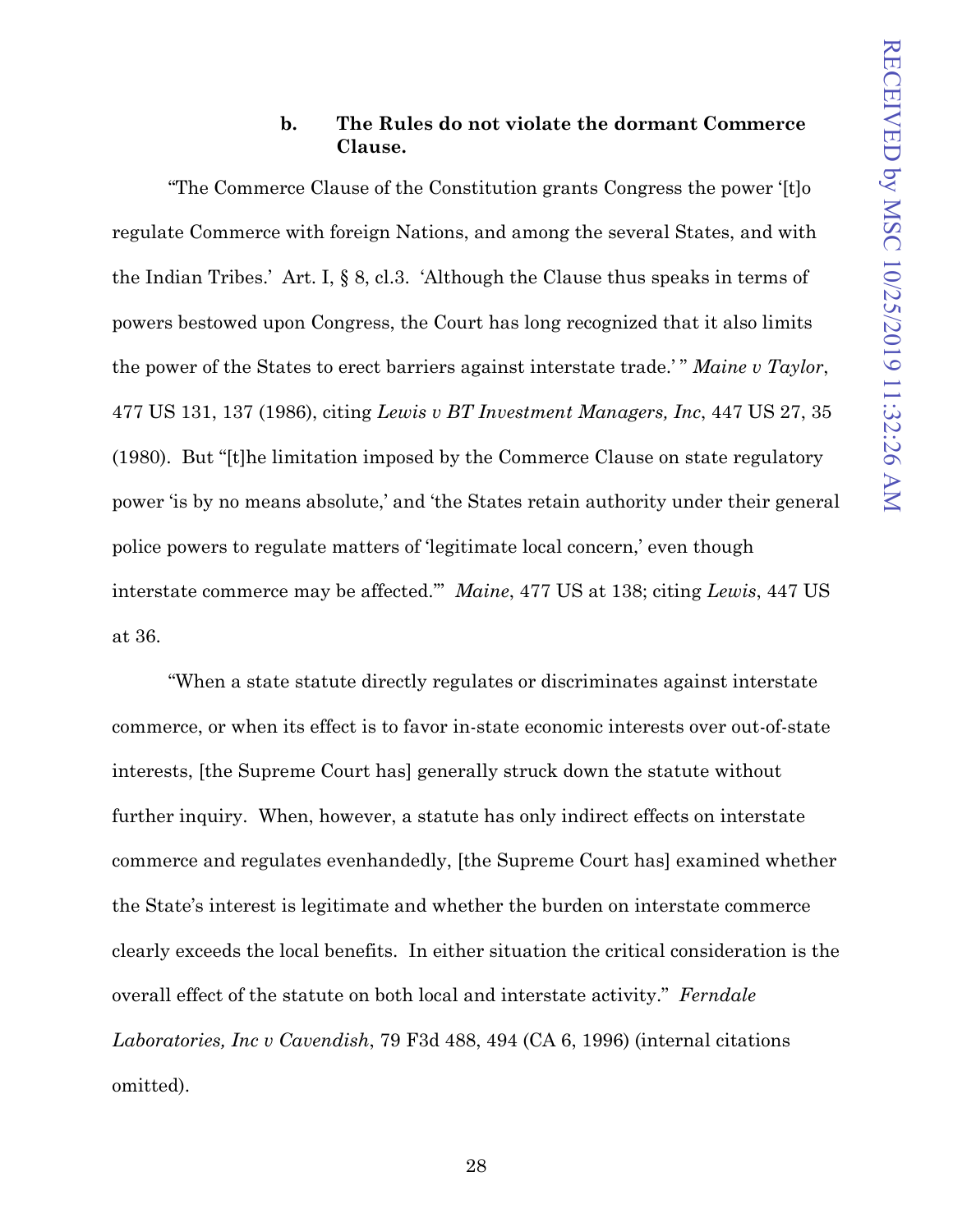Here, the Rules do not directly regulate or discriminate against interstate commerce and their effect does not favor in-state economic interests over out-ofstate interests. The Rules plainly apply equally to retailers and resellers located in Michigan or out of Michigan with respect to the sale or distribution of flavored nicotine vapor product in Michigan. Indeed, the Rules give no economic advantage to in-state distributors and, as implemented, will be applied evenhandedly. Lest there be any concern about the application of the Rules, on October 4, 2019, DHHS issued an "Interpretive Statement Regarding Emergency Rules for Protection of Youth from Nicotine Addiction," making clear that the "Rules do not prohibit the transportation of flavored nicotine vapor products to persons outside of the State of Michigan. Such activity is not in violation of the Rules." (App Vol 5, p 785.)

Thus, because the Rules only incidentally affect interstate commerce and are non-protectionist in nature, a determination of whether the Rules violate the Commerce Clause should be analyzed under *Pike v Bruce Church, Inc*, 397 US 137 (1970). "Where the statute regulates even-handedly to effectuate a legitimate local public interest, and its effects on interstate commerce are only incidental, it will be upheld unless the burden imposed on such [interstate] commerce is clearly excessive in relation to the putative local benefits." *Pike*, 397 US at 142; *Ferndale Laboratories*, 79 F3d at 495. Further, as Justice Markman explained in his concurring opinion in *National Wine & Spirits, Inc v State*, 477 Mich 1088, 1089 (2007) (Markman, J. concurring), when a Michigan law restriction does not "distinguish between in-state and out-of-state [sellers]," it "does not discriminate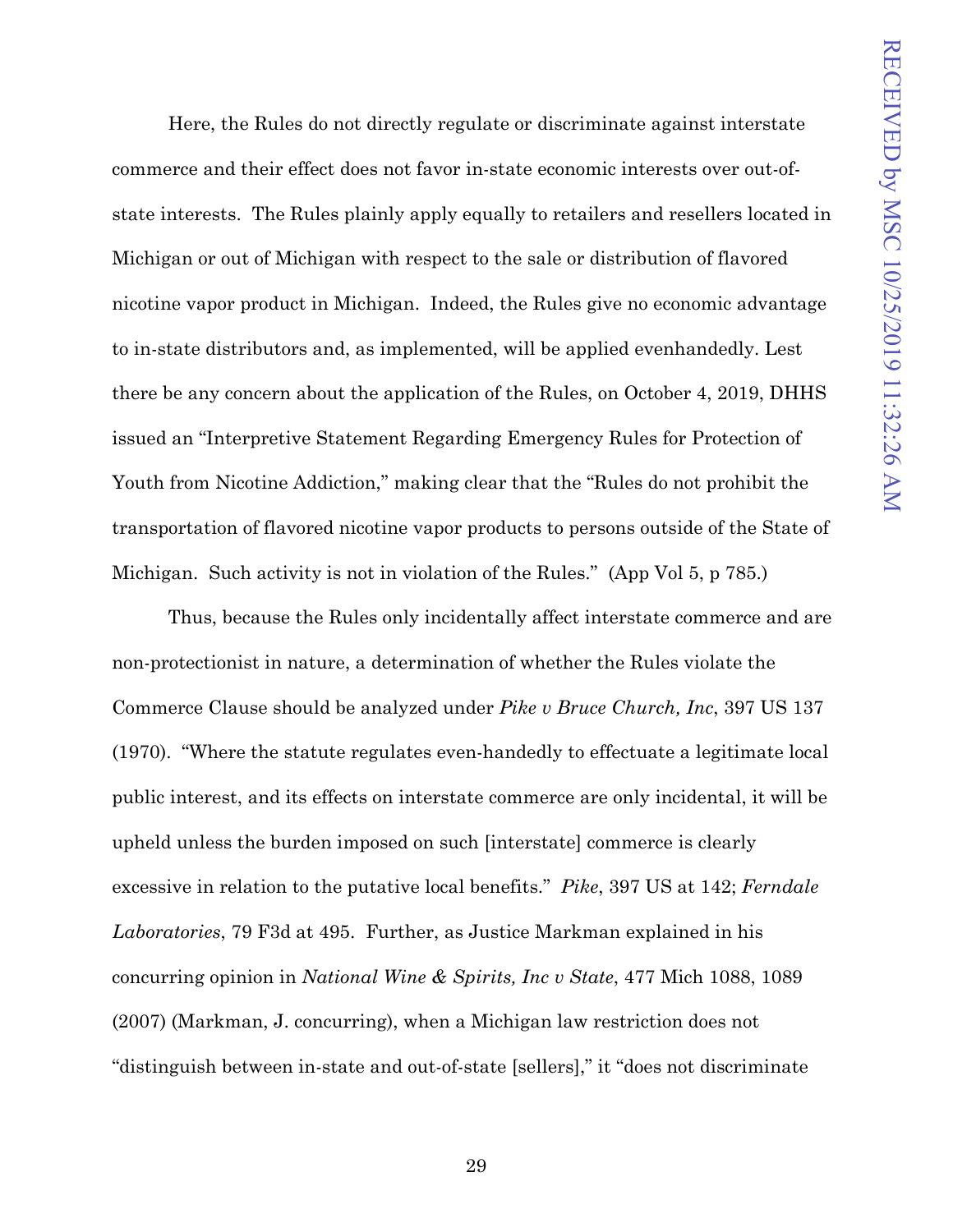against or unduly burden interstate commerce in violation of the Commerce Clause."

Because the Rules are non-discriminatory, Plaintiffs would have to show that "the burden [they] impose[] upon interstate commerce is clearly excessive in relation to the putative local benefits." *Int'l Dairy Foods Ass'n v Boggs*, 622 F3d 628, 644 (CA 6, 2010). Under *Pike*, the Rules are constitutional if "there is a rational basis to believe that the Rule's benefits outweighs any burden that [they] impose[]." *Id*. at 650.

Michigan has demonstrated much more than a rational basis to believe that the benefits of the Rules outweigh any burdens that they may impose. Michigan enacted the Rules to address the crisis related to the use of flavored vapor products by its youth. The rationale for implementing the Rules is set forth in the "Finding of Emergency." (App Vol 1, pp 1-3.) Michigan's interest in preventing the documented and dangerous effects of the use of vapor products, and in particular nicotine flavored products, is manifest—Michigan implemented the Rules to protect the health, safety and welfare of its inhabitants. "As long as a State does not needlessly obstruct interstate trade or attempt to 'place itself in a position of economic isolation,' *Baldwin v GAF Seeling*, Inc, 294 US 511, 527 (1935), it retains broad regulatory authority to protect the health and safety of its citizens…." *Ferndale Laboratories*, 79 F3d at 495; citing *Maine v Taylor*, 477 US at 151. In light of the compelling putative interest in protecting health and safety, and the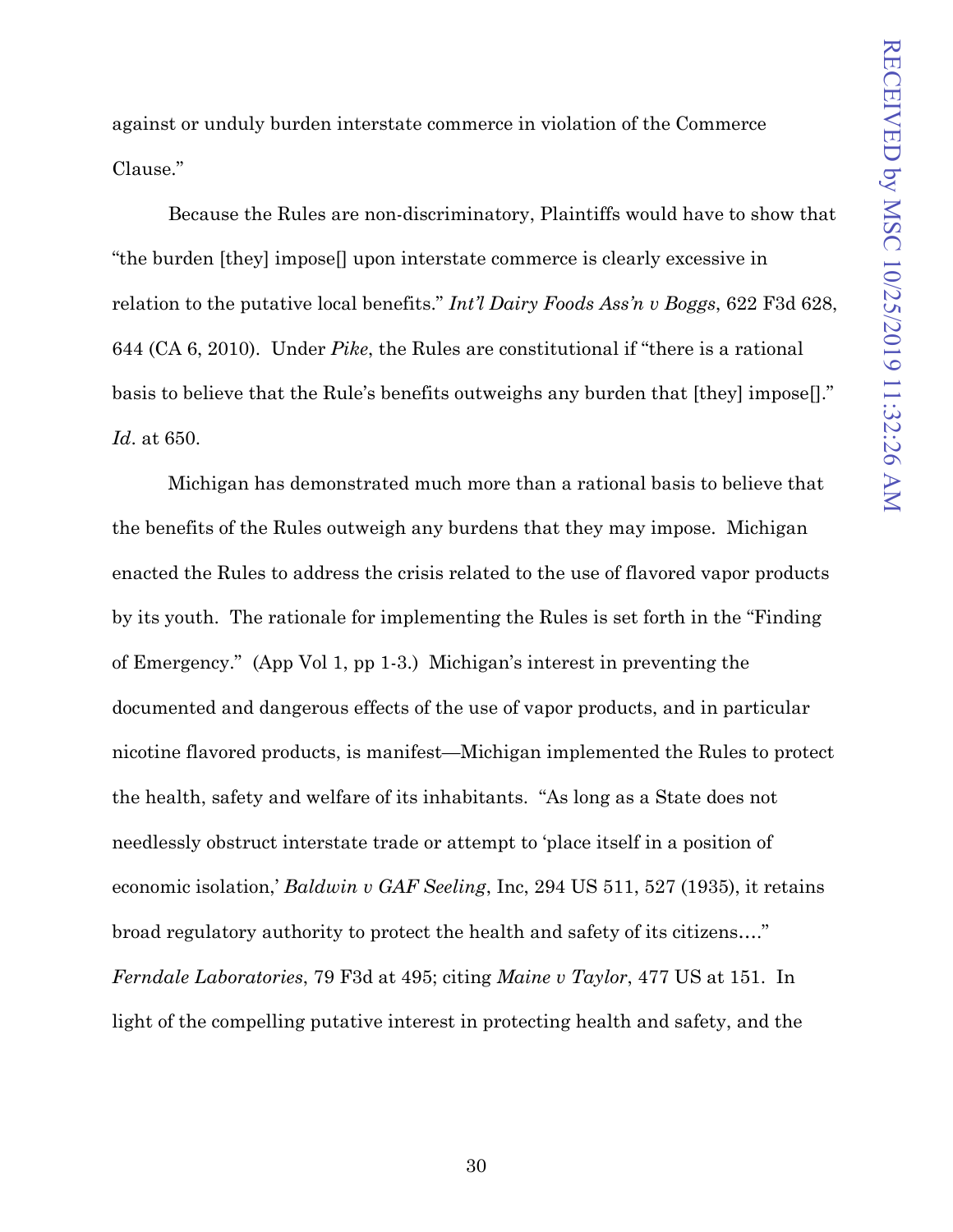minimal burdens that the Rules impose on interstate commerce, the Rules are constitutional under *Pike*.

## **a. The Rules are not preempted by the Tobacco Control Act.**

<span id="page-42-0"></span>Plaintiffs also fail to show a substantial likelihood of success on their claim that the Rules are preempted by the Tobacco Control Act (TCA). This is for two reasons: first, the TCA explicitly allows states to impose restrictions on the sale of vapor products separate from those imposed by federal law; second, the TCA allows states to regulate advertising of vapor products.

21 U.S.C. § 387p(2) provides:

(A) In general

No State or political subdivision of a State may establish or continue in effect with respect to a tobacco product any requirement which is different from, or in addition to, any requirement under the provisions of this subchapter relating to tobacco product standards, premarket review, adulteration, misbranding, labeling, registration, good manufacturing standards, or modified risk tobacco products.

(B) Exception

*Subparagraph (A) does not apply to requirements relating to the sale, distribution, possession, information reporting to the State, exposure to, access to, the advertising and promotion of, or use of, tobacco products by individuals of any age, or relating to fire safety standards for tobacco products.* Information disclosed to a State under subparagraph (A) that is exempt from disclosure under section 552(b)(4) of title 5 shall be treated as a trade secret and confidential information by the State. [Emphasis added.]

Thus, the TCA expressly permits states to impose "requirements relating to

the sale, distribution, possession, information reporting to the State, exposure to,

access to, the advertising and promotion of, or use of, tobacco products," including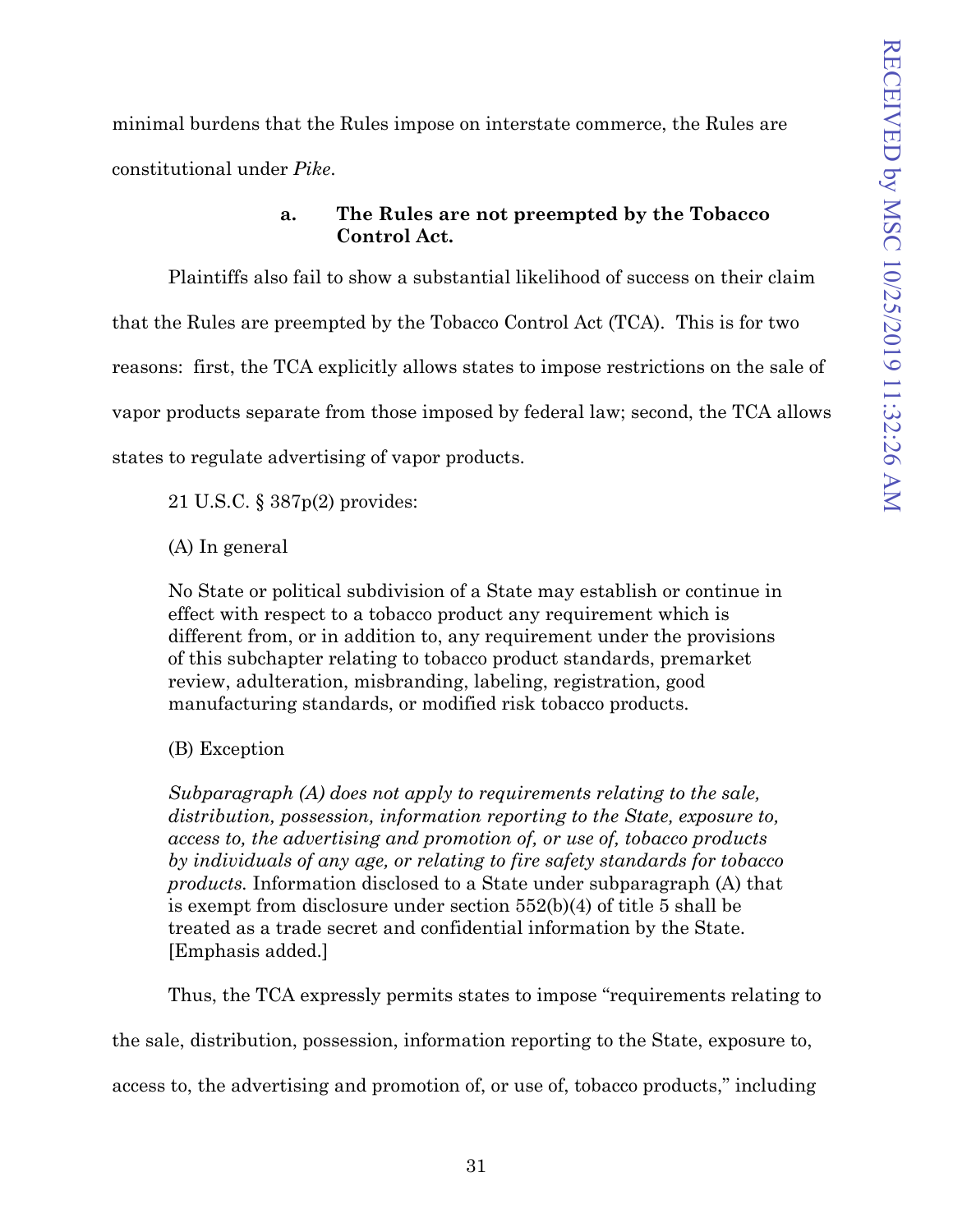vapor products. Pursuant to the carve-out for regulation of "sale" and "distribution," the flavored nicotine vapor products ban is not preempted by the TCA. And pursuant to the carve-out for "advertising and promotion," the restrictions on (1) the use of imagery explicitly or implicitly representing a characterizing flavor to sell, give, or otherwise distribute a vapor product (Rule  $2(1)(b)$ ), (2) the use of fraudulent or misleading terms to sell vapor products (Rule 3), and (3) the proximity of vapor product advertisements to points of sale (Rule 6) are not preempted by the TCA. (App Vol 1, pp 3-4.) Moreover, the Rules do not prescribe the inclusion of any label content whatsoever, and thus do not constitute a "labeling" requirement as preempted by 21 USC §  $387p(a)(2)(A)$ . There is thus no merit to Plaintiffs' preemption arguments.

### **b. The Rules do not amount to a taking of private property for public use in violation of Article 10, § 2 of the Michigan Constitution.**

<span id="page-43-0"></span>Article 10, § 2 of the Michigan Constitution provides, in relevant part, that "[p]rivate property shall not be taken for public use without just compensation therefore being first made or secured in a manner prescribed by law." While Clean Cigarette alleges the Rules violate Mich Const 1963, art 10, § 2, it fails to articulate how the Rules amount to a taking where, as here, no vapor products are taken from the possession of anyone, let alone taken for public use. Plaintiffs are still free to sell and distribute their products in accordance with the Rules, which includes the sale and/or distribution of its products outside the state of Michigan. Moreover, there is no prohibition on possession of even nicotine flavored vapor products, so long as the products are not possessed with the intent to sell or distribute them in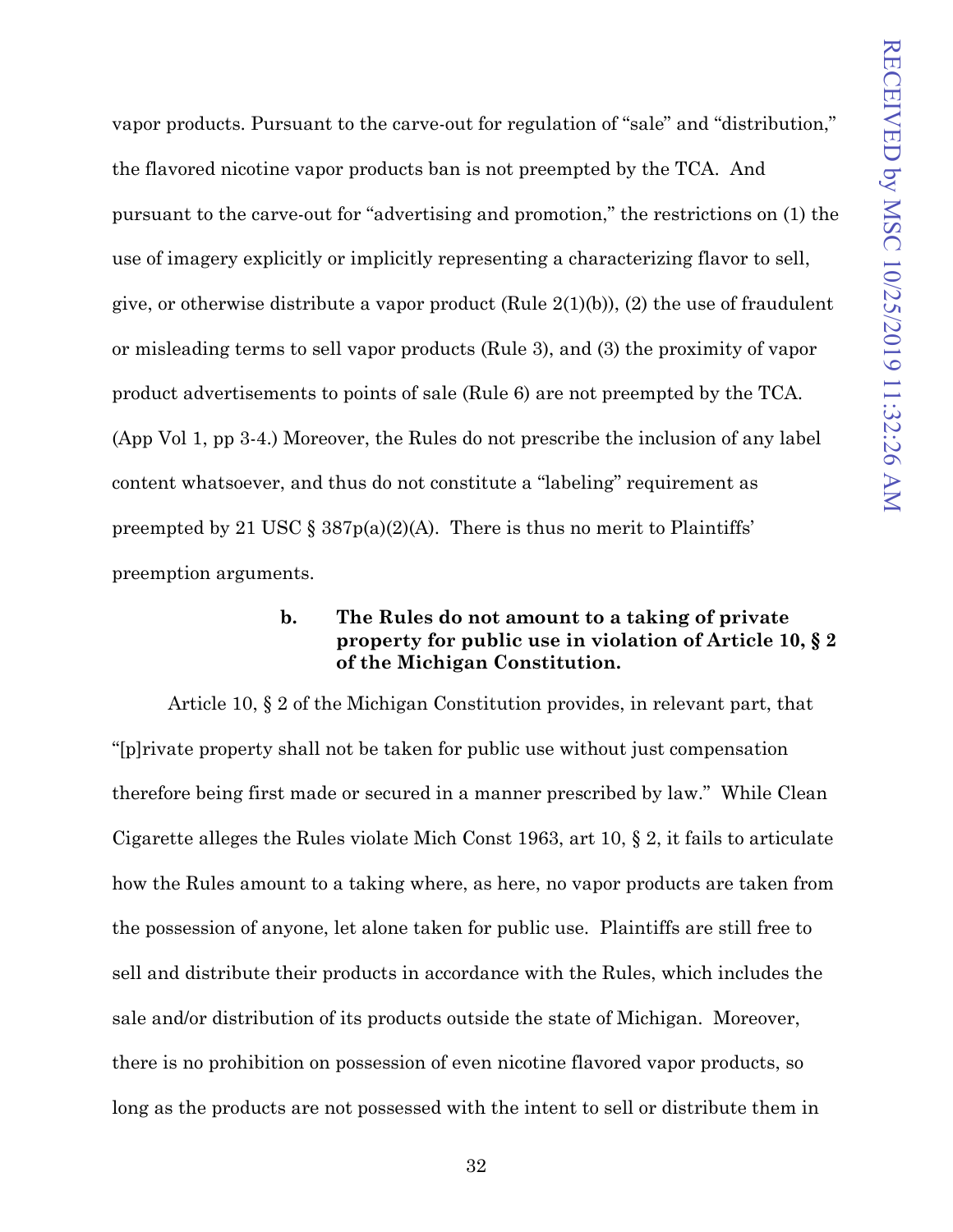Michigan while the Rules are in effect. Accordingly, there is no "categorical taking," as the Rules do not deny Plaintiffs of economically beneficial use of their products. *Grand/Sakwa of Northfield, LLC v Northfield Tp*, 304 Mich App 137, 146 (2014), citing *Lucas v South Carolina Coastal Council*, 505 US 1003, 1015 (1999).

Further, in *Grand/Sakwa of Northfield, LLC*, the Court stated that:

"[T]he government may execute laws or programs that adversely affect recognized economic values," and that a regulatory taking will not be found where a state tribunal reasonably concludes that the land-use limitation promotes the general welfare, even if it "destroy[s] or adversely affect[s] recognized real property interests. [*Penn Central Transp Co v New York City*, 438 US 104, 124-125.]" [*Grand/Sakwa*, 304 Mich App at 147.]

As discussed above, the Rules restrict Plaintiffs from selling flavored nicotine vapor products to Michigan customers but do not prevent them from possessing these products, transporting the products, or selling them out of state. (App Vol 1, pp 3-4.) As such, the rules leave intact multiple "strands" of Plaintiffs' "bundle" of rights in their inventory. See *Adams Outdoor Advert v City of East Lansing*, 463 Mich 17, 35 (2000). Further, state laws may require owners to exercise "substantial effort" to use their property for their own economic benefit without effecting a regulatory taking. *Id*. at 35–36.

There is no question that the Rules were enacted to promote and protect the health, safety, and welfare of Michigan's youth from the risks associated with flavored vapor and flavored nicotine vapor products. The Rules are tailored to address the crisis at hand, and do not amount to an unlawful taking under Mich Const 1963, art 10, § 2.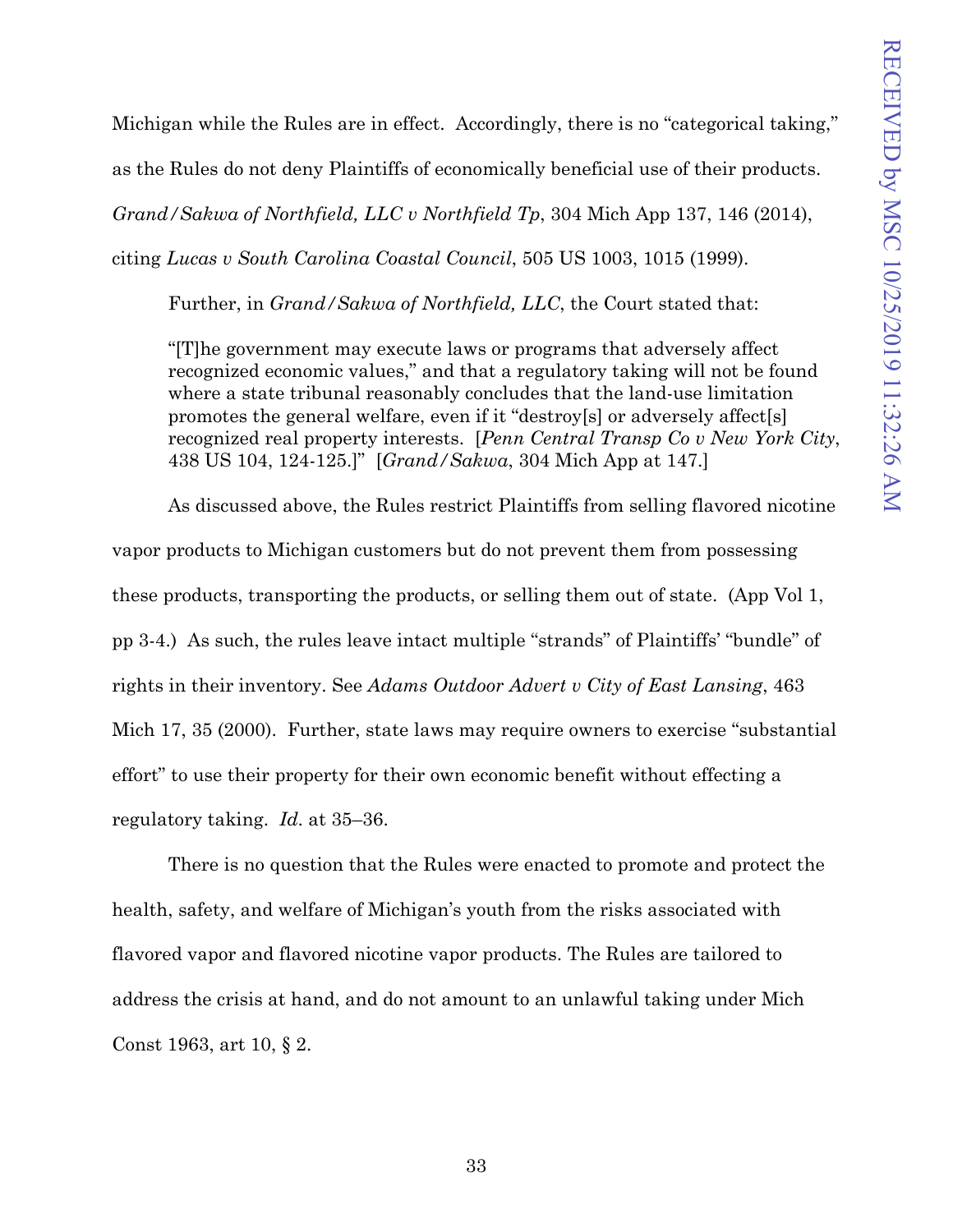### <span id="page-45-0"></span>**B. The court of claims erred in its evaluation of the other preliminary injunction factors.**

## **1. The court of claims erred in balancing the harms that the parties will face under the Rules.**

<span id="page-45-1"></span>The court of claims essentially determined that DHHS would suffer no harm if an injunction issued, finding that Defendants (1) "have not articulated a harm that will befall *them* if injunctive relief issues," and (2) will not "necessarily suffer harm if they are made to comply with the APA's established rulemaking before implementing rules that regulate vaping products." (App Vol 5, p 798 (footnote omitted).)

Contrary to the court's suggestion, however, DHHS's authority to promulgate emergency rules is no way an abandonment of or departure from "compliance with the APA's established rulemaking," but is instead a longstanding and essential part of that established rulemaking process. Emergency rules under the APA are designed to complement the process for promulgating permanent rules: the former provide a temporary means to respond to an emergency while the latter runs its course. And that is precisely how DHHS has used its rulemaking authority here to stem the tide of a recognized public health emergency while permanent responsive measures are developed.

By enjoining DHHS's exercise of this emergency rulemaking authority, the court is not reining in some rogue agency, but instead severely compromising DHHS's ability to duly exercise a core and critical executive power. In accordance with Mich Const 1963, art 4, § 51, "public health and general welfare" must always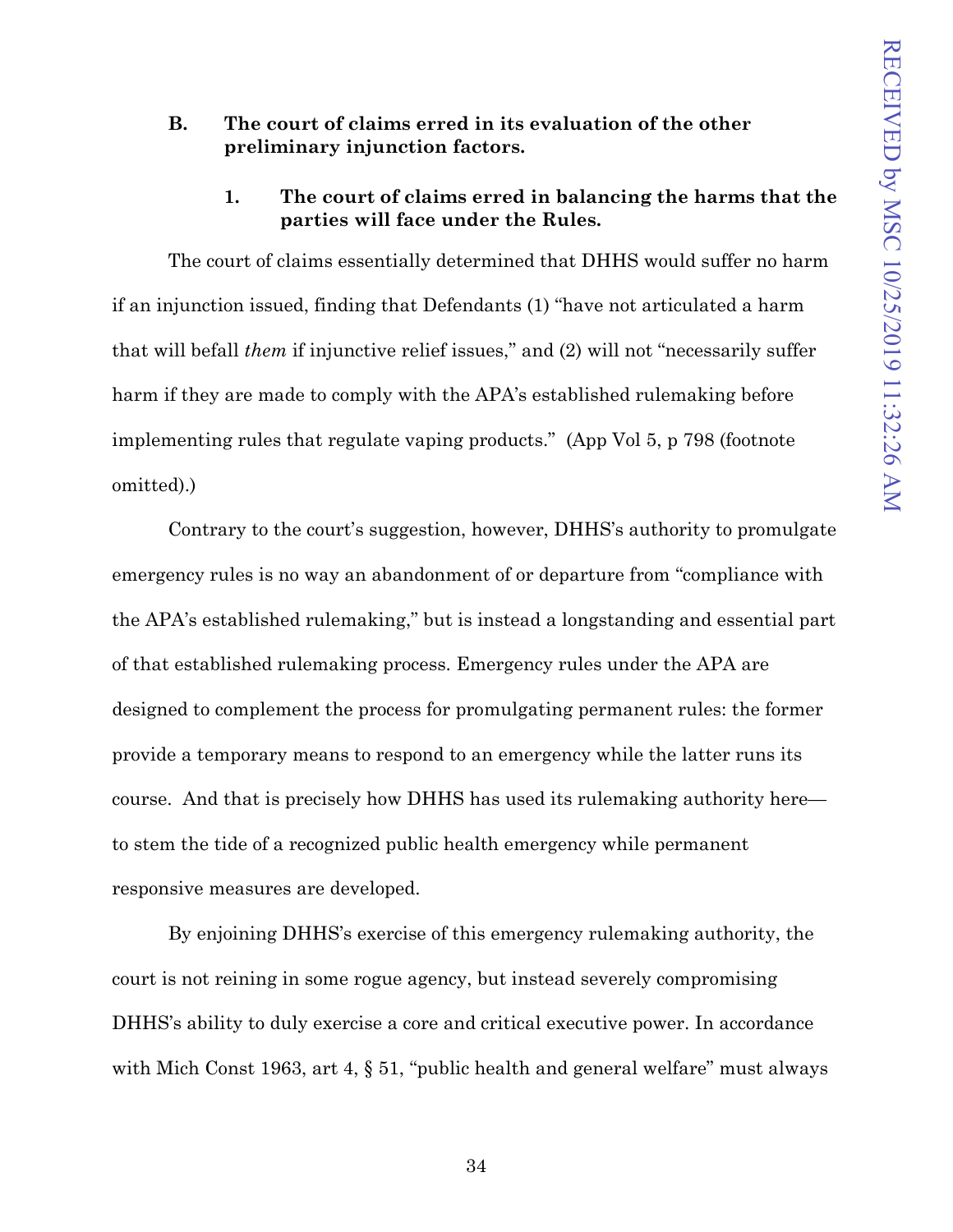be treated as "a matter of primary public concern." DHHS has been charged with ensuring this is so by "continually and diligently endeavor [ing] to prevent disease, prolong life, and promote the public health." MCL 333.2221. Emergency rulemaking is central and indispensable to DHHS's ability to carry out this charge on behalf of the people of Michigan.

Enjoining DHHS from enforcing its properly enacted Rules impairs DHHS's constitutional and statutory duty to take action to protect the health, safety, and welfare of Michigan's citizens. Again, "[t]here is no serious dispute" that the rampant increase of nicotine use by youth using flavored nicotine vapor products amounts to a public health crisis. Preventing DHHS from addressing this health crisis directly damages DHHS and its execution of its institutional charge—and this, in turn, damages the health of the public, including a generation of youth who will continue to use flavored nicotine vapor products while the injunction remains in place, and also the health of this state, which will be bearing the financial costs of these poor health outcomes for decades to come. This harm is "compelling" and "noteworthy," and outweighs the harms that Plaintiffs have claimed to suffer as a result of the Rules. The court erred in ignoring this harm and failing to duly account for it in its balancing.

## **2. The court of claims erred in concluding that Plaintiffs will suffer irreparable harm if a preliminary injunction is not awarded.**

<span id="page-46-0"></span>The court of claims also erred in assessing the nature and irreparability of the harm that Plaintiffs have claimed. It is well settled that a "*particularized* showing of irreparable harm" is necessary to obtain a preliminary injunction.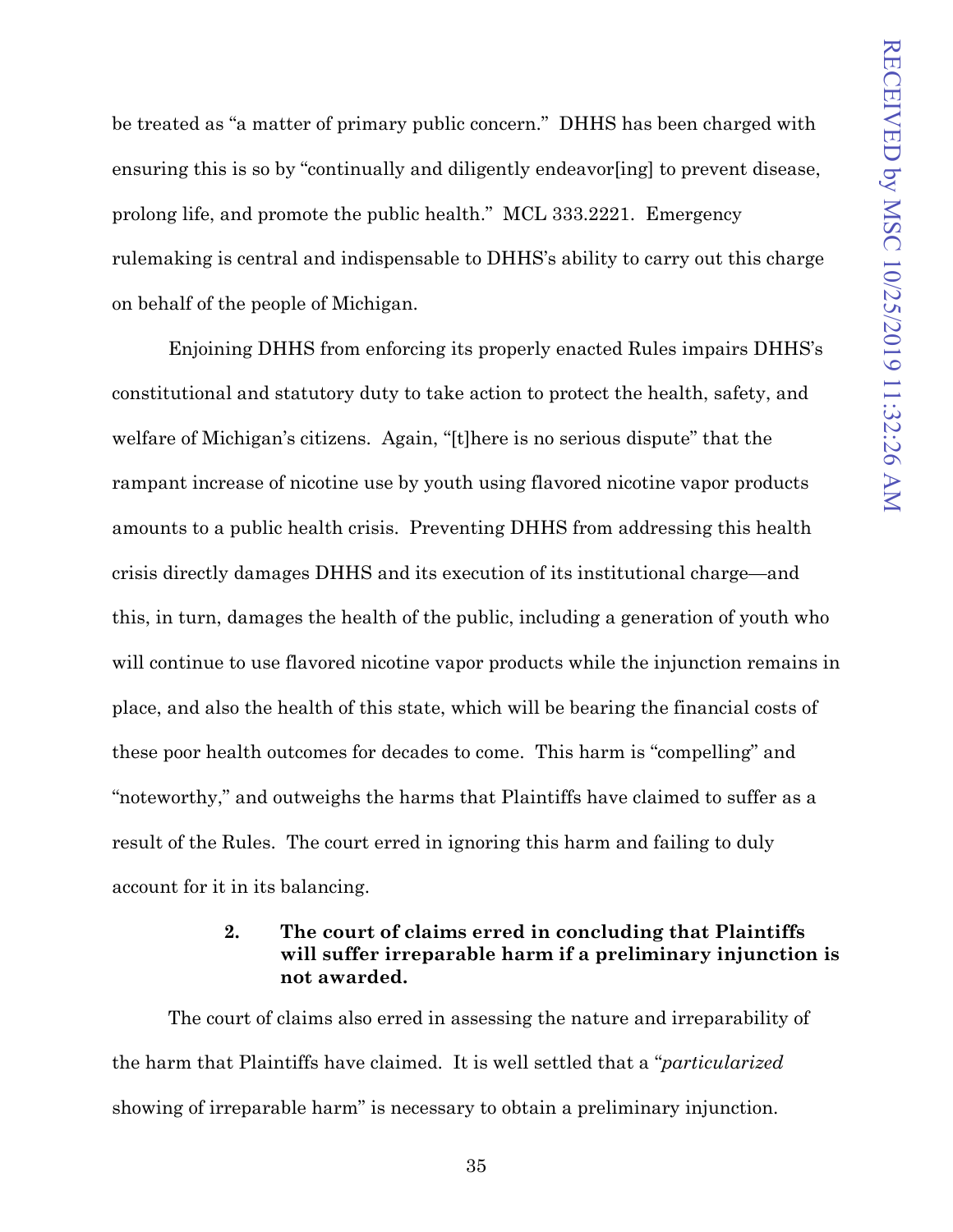*Pontiac Fire Fighters Union Local 376, 482 Mich at 9 (emphasis added).* "Equally important is that a preliminary injunction should not issue where an adequate legal remedy is available." *Id*.

The court of claims recited these controlling principles in its ruling but failed to duly apply them. As to Clean Cigarette, the court focused on the "loss of goodwill" that the business alleged it would suffer from the emergency rules, citing caselaw for the proposition that such loss "can" amount to irreparable harm. (App Vol 5, pp 791-792.) The court, however, failed to evaluate whether the Rules, if not enjoined, necessarily *would* result in a loss of goodwill to Clean Cigarette so severe and incalculable as to be irreparable. For instance, while the court rightfully observed that Clean Cigarette's name is in violation of the Rules' prohibition against misleading advertising, it failed to require a particularized showing from Clean Cigarette that irreparable harm not only could, but in fact would, flow from rebranding itself to the extent needed under the Rules. About half of Clean Cigarette's online sales, for instance, occur out of state, and thus beyond the reach of the Rules. (App Vol 3, p 470.) And as to the company's business within Michigan, the Rules only temporarily bar Clean Cigarette's misleading advertising practices. Thus, while Clean Cigarette may have shown that it might lose some customer goodwill for some period of time as a result of the Rules, it failed to show that it would be "force[d] to rebrand itself entirely" (App Vol 5, p 792) or that the extent of rebranding required by the Rules would in fact cause loss so certain, pervasively destructive, and incalculable as to be irreparable.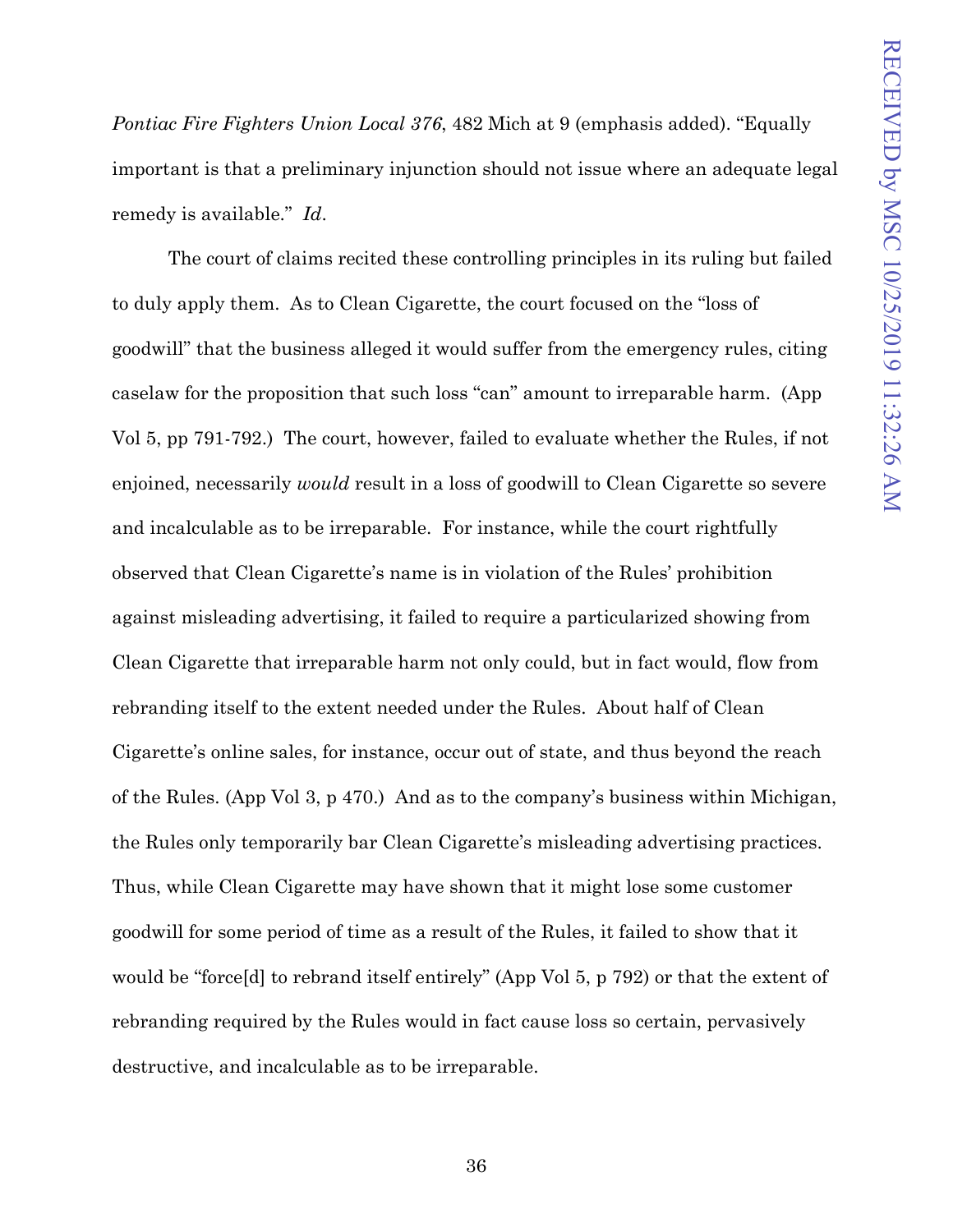The court of claims' analysis of Slis's claimed irreparable harm was similarly flawed. The court pointed to testimony from Slis that the Rules would cause him to lose his business. Again, the court recognized that a complete loss of one's business could amount to irreparable harm under the law, but it failed to hold Slis to his burden of showing that such severe harm was, in fact, a necessary consequence of the Rules for Slis. The Rules leave ample space for retailers and resellers of vapor product to operate: they permit the sale, online or otherwise, of flavored nicotine vapor products outside of Michigan; within Michigan, they permit the sale of tobacco-flavored nicotine vapor products and flavored vapor products containing zero nicotine. And as to the segment of vapor product within the scope of the Rules' prohibition, that prohibition, it bears repeating, is only temporary—indeed, shorter than the ten-month average shelf life of the product. (App Vol 5, p 789.) Slis made no particularized showing that he could not adapt his business to take advantage of the sales opportunities left open by the Rules, or that the loss he would suffer from that change in business practices would be so complete and incalculable as to be irreparable. This was something the court of claims acknowledged when it first reviewed this matter and denied Slis's request for a TRO; the court was right then, and nothing Slis presented thereafter warranted the court reversing course.

In sum, while the court of claims was correct to recognize that the type of losses Plaintiffs claimed to suffer could conceivably amount to irreparable harm, the court failed to hold Plaintiffs to their burden of showing, in particularized fashion, that their losses would in fact amount to such harm. Instead, Plaintiffs showed, at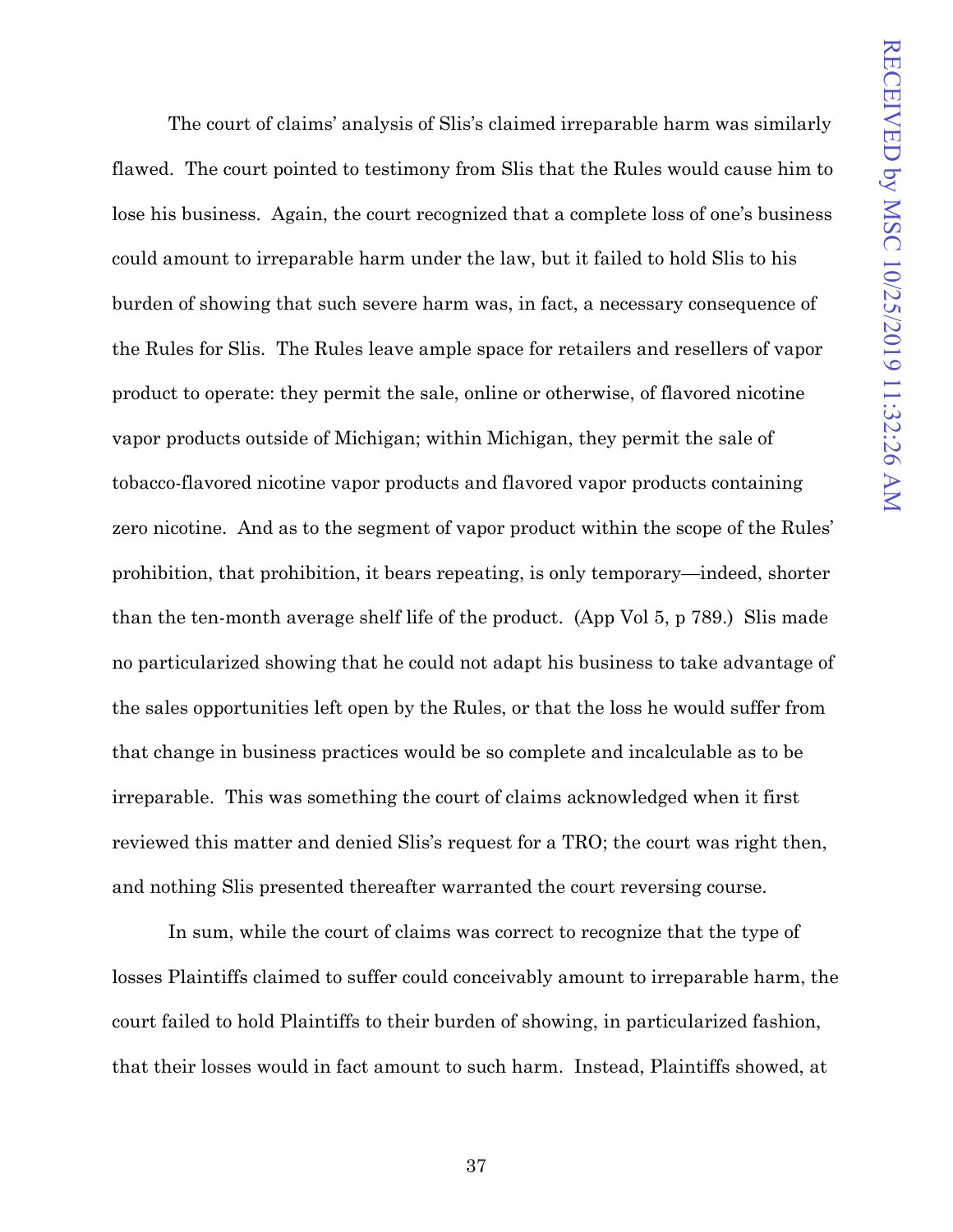best, that they would suffer economic loss, not the type of irreparable harm that the law deems "indispensable" to warrant the issuance of a preliminary injunction.

<span id="page-49-0"></span>*Pontiac Fire Fighters Union Local 376*, 482 Mich at 9.

## **3. The court of claims erred in failing to recognize the substantial harm to the public interest that will occur if DHHS is precluded from enforcing the Rules.**

Finally, the court of claims erred in concluding that consideration of harm to the public interest weighs neither in favor of nor against the award of a preliminary injunction. As discussed above, the record leaves no doubt that the public interest will suffer certain and significant harm while the injunction is in place. There is uncontroverted evidence that the use of nicotine vapor products by youth—in Michigan and other states that imposed age restrictions on the purchase of such products—has continued to skyrocket. There is no question that youth in Michigan are getting access to and using nicotine vapor products at alarming rates, and that such use amounts to a public health crisis. And so long as Defendants are enjoined from enforcing the Rules, more and more Michigan youth will use flavored nicotine vapor products and suffer injury as a result.

There is no meaningful dispute about these facts and the substantial harm to the public interest they demonstrate. The court of claims gestured to this harm, but then dismissed it as essentially irrelevant in light of "proofs" Plaintiffs offered "to show that there is a real risk of harm to a segment of the public should injunctive relief not issue"—namely, individuals who might turn to combustible cigarettes if their access to flavored vapor product is restricted. (App Vol 5, p 799.) The court did not detail these "proofs" nor explain whether and how they interacted with the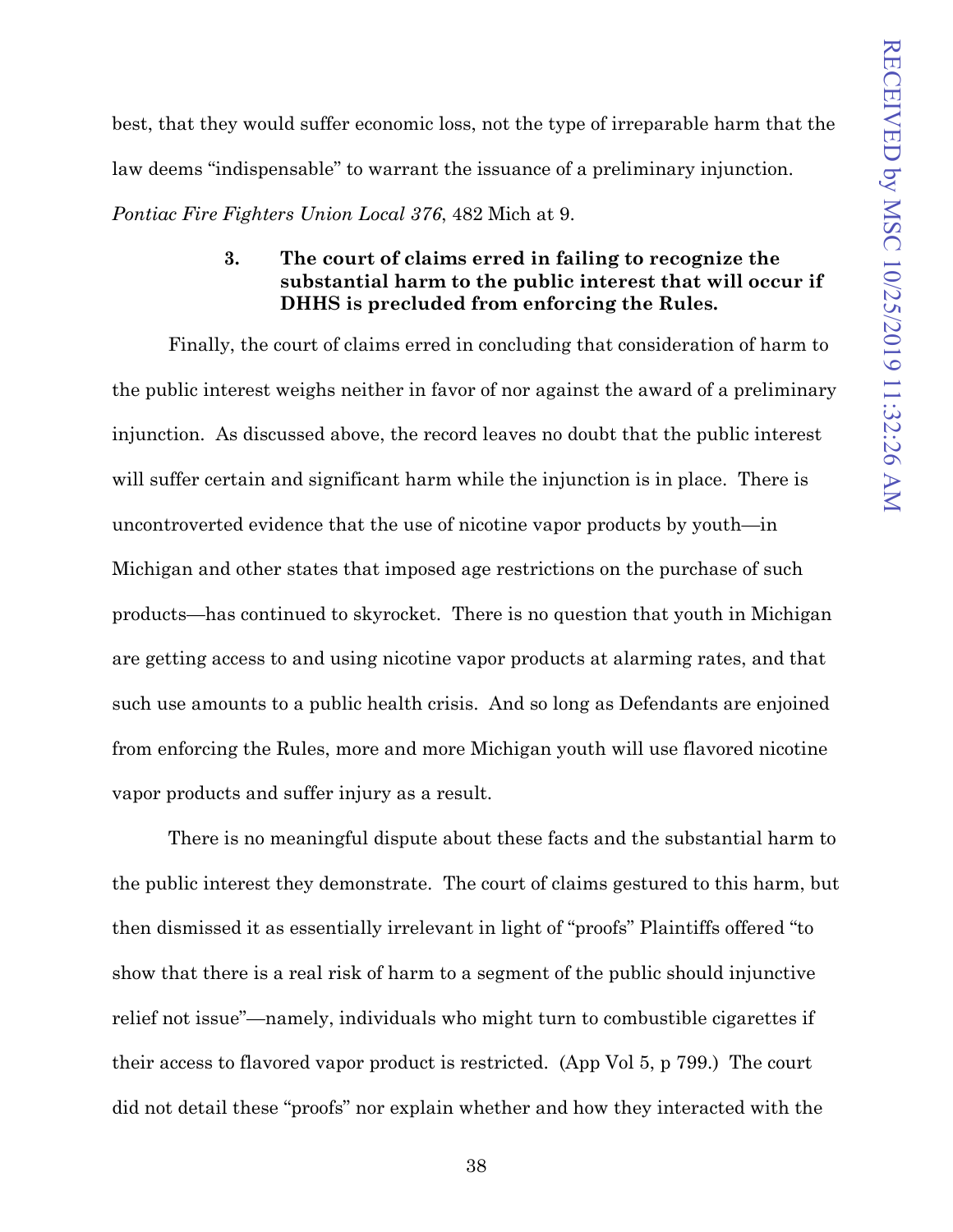actual scope and effect of the rules—e.g., the continued ability of Michiganders to purchase tobacco-flavored vapor products in state and vapor products of any flavor out of state. Nor did the court assess what the size of this "segment of the public" might be. And most fundamentally, the court failed to explain why the mere existence of evidence that certain individuals might be adversely affected by the Rules was enough to neutralize, for purposes of this prong, the countervailing, uncontroverted evidence of certain, substantial, and lasting harm to the youth population of this state.

Plaintiffs do not carry a mere burden of production on this prong. Rather, they carry, as with all other prongs of this analysis, the burden of proof—namely, proof that the public interest would be harmed more severely by the denial of a preliminary injunction rather than the grant of it. Plaintiffs did not carry this burden.